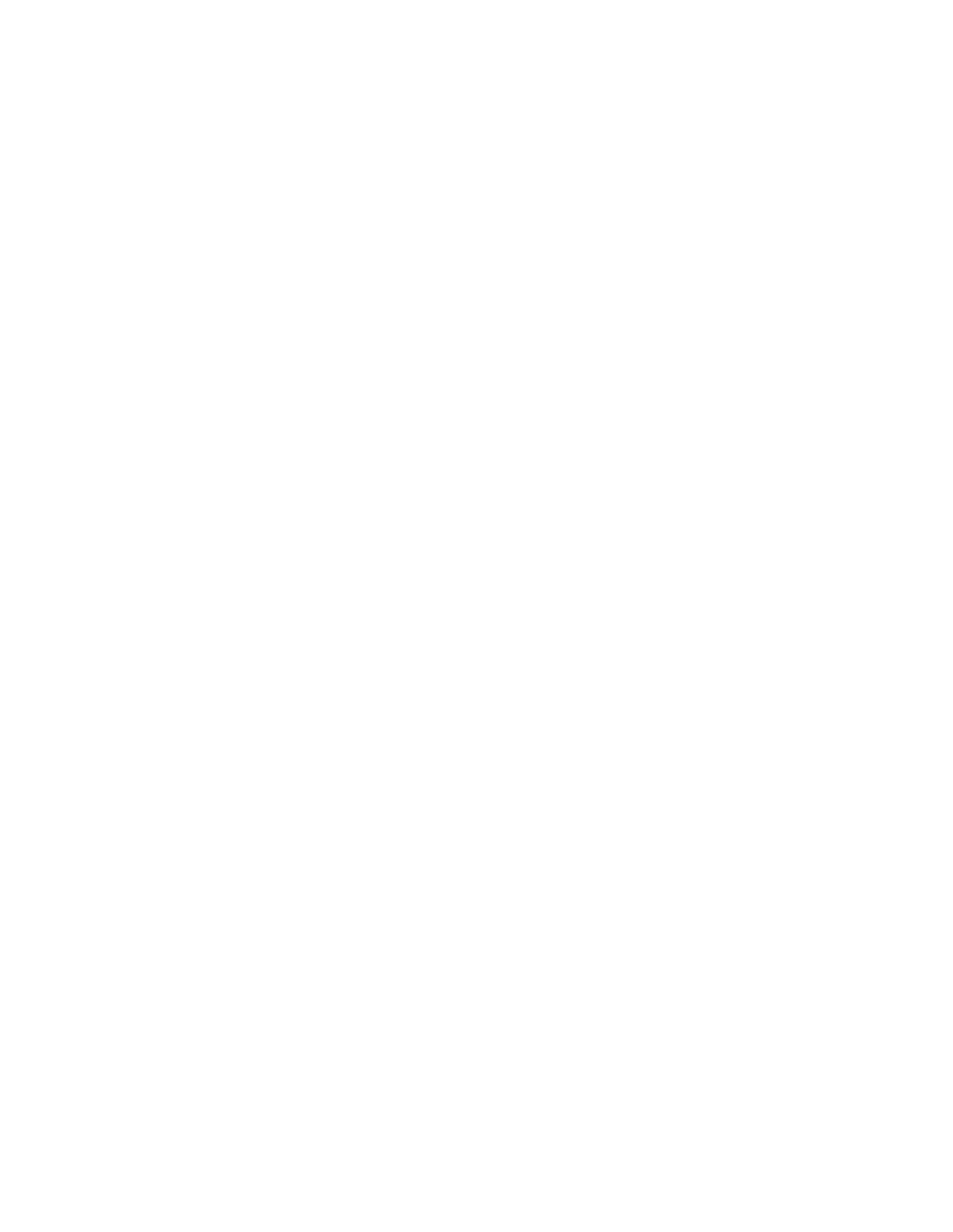| 2.                                                                           |  |
|------------------------------------------------------------------------------|--|
| Community Health Workers- Agents de Santé Communautaire (ASCs) 24<br>3.      |  |
| SPREAD-Supported Cooperative Health Agents (CHAs) 25<br>4.                   |  |
| Local Partners: Health Centers, NGOs, Sector and District Officials 27<br>5. |  |
| 6.                                                                           |  |
|                                                                              |  |
|                                                                              |  |
|                                                                              |  |
|                                                                              |  |
|                                                                              |  |
|                                                                              |  |

## **Table of Contents**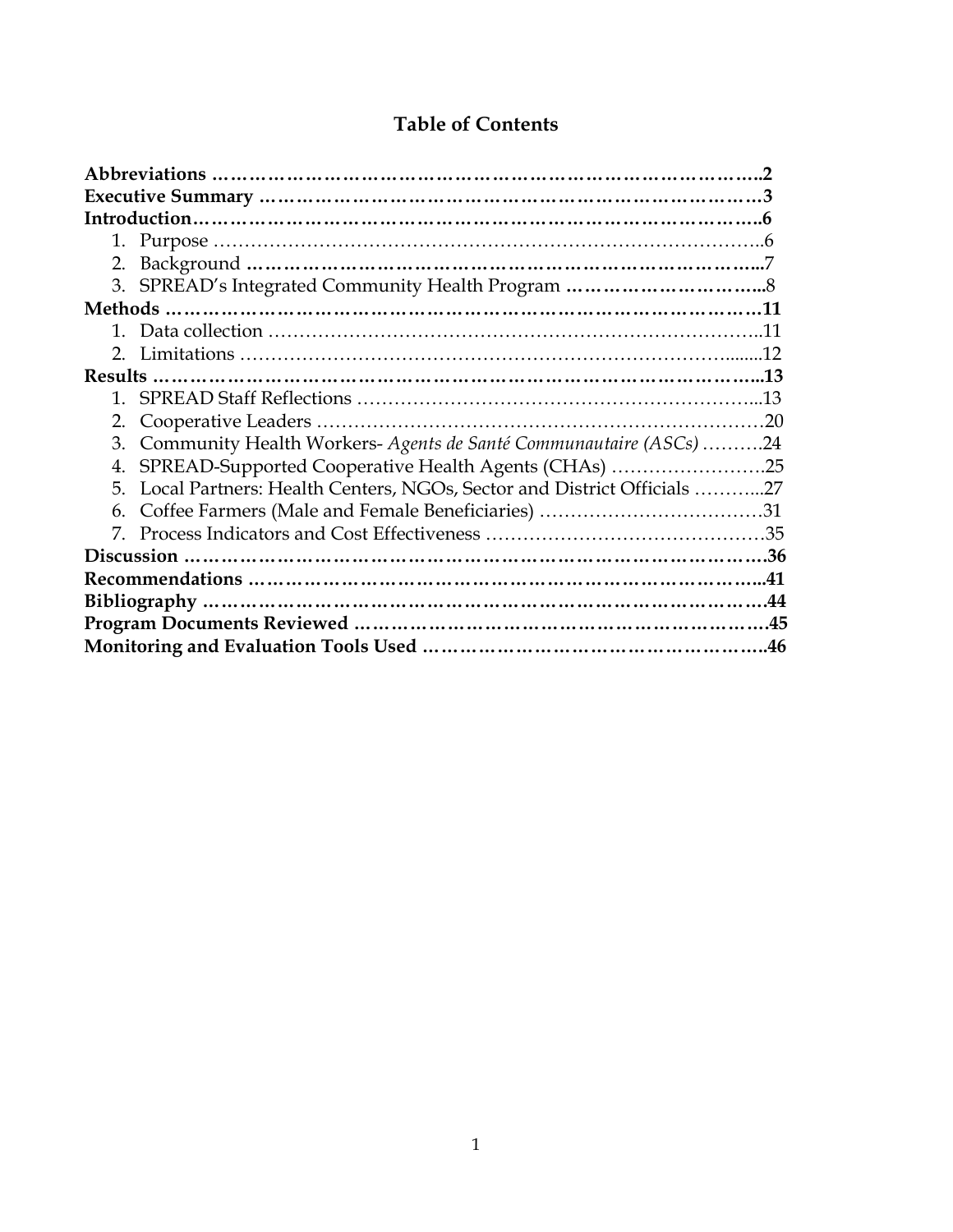## **Abbreviations**

| <b>ASCs</b>                  | Agents de Santé Communautaire (Government Community Health Workers)                                                                |  |  |  |
|------------------------------|------------------------------------------------------------------------------------------------------------------------------------|--|--|--|
| <b>AIDS</b>                  | Acquired Immunodeficiency Syndrome                                                                                                 |  |  |  |
| <b>CHAs</b>                  | Cooperative Health Agents (Coffee extension agents or Animateurs de Café and Peer<br>Educators involved in SPREAD' Health Program) |  |  |  |
| <b>CWS</b>                   | Coffee washing station                                                                                                             |  |  |  |
| FP/RH                        | Family planning and reproductive health                                                                                            |  |  |  |
| <b>GDA</b>                   | Global Development Alliance                                                                                                        |  |  |  |
| <b>GOR</b>                   | Government of Rwanda                                                                                                               |  |  |  |
| <b>HIV</b>                   | Human Immunodeficiency Virus                                                                                                       |  |  |  |
| <b>IGA</b>                   | Income-generating activities                                                                                                       |  |  |  |
| <b>ITNs</b>                  | Insecticide-treated bed nets                                                                                                       |  |  |  |
| M&E                          | Monitoring and evaluation                                                                                                          |  |  |  |
| <b>MCH</b>                   | Maternal and Child Health                                                                                                          |  |  |  |
|                              | <b>MINISANTE</b> Ministère de la Santé (Ministry of Health)                                                                        |  |  |  |
| <b>NGO</b>                   | Non-governmental Organization                                                                                                      |  |  |  |
| <b>NUR</b>                   | National University of Rwanda                                                                                                      |  |  |  |
| <b>PEARL</b>                 | Partnership to Enhance Agriculture in Rwanda through Linkages                                                                      |  |  |  |
| <b>PEPFAR</b>                | President's Emergency Plan for AIDS Relief                                                                                         |  |  |  |
| <b>PHE</b>                   | Population, Health and Environment                                                                                                 |  |  |  |
| <b>PMTCT</b>                 | Prevention of maternal to child transmission [of HIV]                                                                              |  |  |  |
| <b>SOPYRWA</b>               | Societé du Pyrèthre au Rwanda (Rwandan Pyrethrum Company)                                                                          |  |  |  |
| <b>SPREAD</b><br>Development | Sustaining Partnerships to enhance Rural Enterprise and Agribusiness                                                               |  |  |  |
| <b>TOT</b>                   | Training of trainers                                                                                                               |  |  |  |
| <b>USAID</b>                 | United States Agency for International Development                                                                                 |  |  |  |
| <b>USG</b>                   | <b>United States Government</b>                                                                                                    |  |  |  |

**VCT** Voluntary Counseling and Testing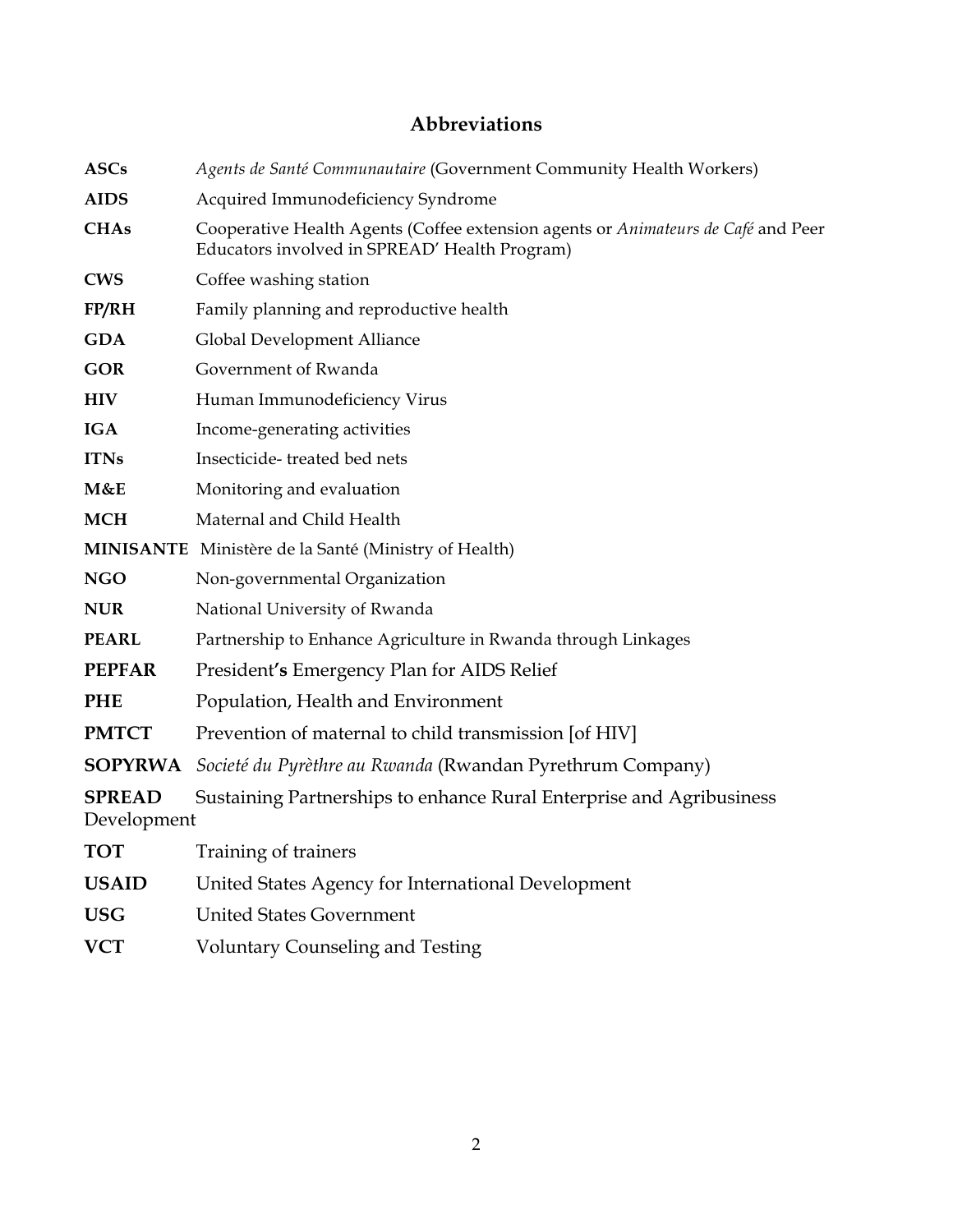## **Executive Summary**

The Sustaining Partnerships to enhance Rural Enterprise and Agribusiness Development (SPREAD) Project is a 5-year cooperative agreement (2006-2011) between USAID and the Texas A&M University Norman Borlaug Institute of International Agriculture. USAID has been the principal provider of technical assistance for developing Rwanda's specialty coffee sector since 2001, and has been instrumental in turning the country into the highly-sought after specialty coffee origin it is today. Building on these agribusiness successes and lessons learned, SPREAD continues to support coffee as its largest program, and has also expanded to other high-value agricultural commodities-- pyrethrum and birds eye chili pepper -- through two Global Development Alliance (GDA) public-private partnerships. SPREAD has also included an integrated Community Health component for target farmer groups, which began full implementation in October 2008 (FY09) in the coffee areas of the Southern Province, and has since expanded to pyrethrum growing areas in October 2009 (FY10). The Health program provides education and services for HIV/AIDS prevention, family planning/ reproductive health and maternal and child health promotion, and strives to fully integrate these activities into Agribusiness structures, systems and activities in order to conserve Project resources while more holistically meeting community needs.

The overall goal of SPREAD is "to provide rural cooperatives and enterprises involved in high-value commodity chains with appropriate technical assistance and access to health-related services and information that will result in increased and sustained incomes and improved livelihoods." SPREAD is a unique example of integrated programming within USAID, a "wraparound" project that receives funding across several technical areas in Health and Economic Growth. SPREAD's design has its roots in the Population, Health and Environment (PHE) approach to development, which promotes multisector collaboration or "integration" to create synergy and improve project outcomes across programs, particularly at the community level. As this is a fairly new approach within both USAID and PHE, this evaluation aimed to reveal stakeholder perceptions thus far of the integrated approach, to improve interventions and sustainability efforts for the remaining life of the Project, to share successes, challenges and lessons learned, and to inform future funding of integrated programming.

This evaluation was conducted in February 2010 and focuses on the on the Health program in the coffee areas of 2 Districts in the Southern Province. Due to a lack of quantitative baseline health data and Project resource constraints, data are primarily qualitative and were collected through interviews and focus groups with various stakeholder groups: beneficiary men and women, program volunteers or Cooperative Health Agents (*Animateurs de Café* and Peer Educators), local health officials and service providers (both government and NGO), and SPREAD program staff across Health and Agribusiness programs. Program documents and routine monitoring data were also reviewed to understand the program's history, its eventual scope and reach, and to estimate costs per person.

Overall, SPREAD's integrated Community Health Program is well-appreciated by program beneficiaries, local authorities, cooperative leadership, SPREAD staff, Cooperative Health Agents (CHAs) and other health partners alike. All cited palpable program effects in regards to health knowledge increase and behavior change. Although it is impossible to attribute all of these effects to SPREAD alone, stakeholder groups reported improvements in personal and household hygiene, understanding and acceptance of family planning, increased uptake of HIV voluntary counseling and testing (VCT), increased condom use and other local health services, as well as shifts in gender norms affecting household revenue use, alcohol and reproductive health. The integrated approach is esteemed by agribusiness stakeholders as a means to more holistically meet farmers' goals of increased incomes,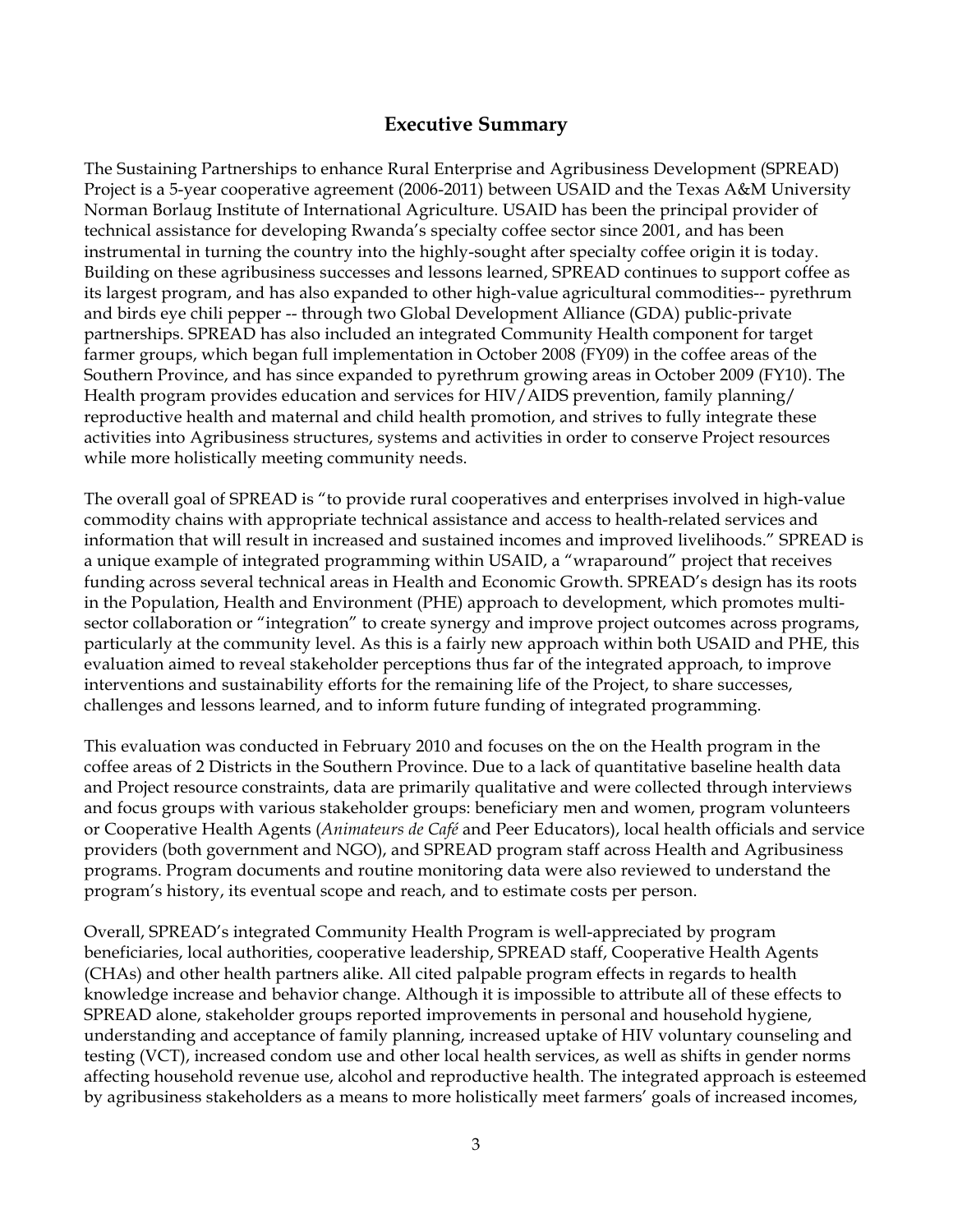improved lives and livelihoods, as healthy families lead to higher quality coffee and stronger businesses. CHAs, beneficiaries and cooperative leaders feel they and their communities have benefited from the health program, and have also learned that coffee is a valuable entry point to discuss health topics. Health partners appreciate SPREAD's community-based approach, which has increased access to local farming populations who are very much in need of health information and services. Stakeholders across sectors value the Peer Education strategy and believe it to be more effective for changing behaviors. Thoughtful planning and collaboration with local health centers, community health workers, hospitals and NGOs has allowed SPREAD to complement rather than duplicate existing public health efforts. A key to program success has been the strong support and supervision SPREAD provides CHAs, such as equipping them with appropriate information, education and communication (IEC) materials, conducting consistent monthly training and field monitoring, as well as the institution of a sound planning and reporting system.

Community critiques were few, the main weakness being communication with partners (NGO, Health Center, administrative Sector level) as SPREAD does not typically create quarterly reports for this local level. At times there is also a lack of implication of these local partners in implementation and followup. Program challenges include the short program lifespan which both limits the ability to lay a strong foundation for the continuation of health activities post-Project, and which also will leave a large remaining need, particularly in the pyrethrum areas around Volcanoes National Park where activities have just begun. Challenges within the community include cultural and gender norms where men are often seen as barriers to reproductive health and make poor spending decisions. Male spending on alcohol rather than family needs can contribute to a host of issues such as sexually transmitted infections including HIV, gender-based violence, food insecurity and conflict within households and should be kept in mind when designing livelihoods interventions.

At the Project level, true integration and collaboration to build synergy across Agribusiness and Health programs proves consistently difficult. The concept of integration was not well-articulated at the outset of the Project, nor was it reflected in SPREAD's overall strategy and workplans. Staff are spread throughout the country, and the onus is on them to come up with collaborative strategies and a more streamlined M&E system reflecting this integration on their own time. Evaluating health and integrated outcomes has also been difficult due to a lack of baseline data. Strict USG vertical funding streams do not lend themselves to integration and at times inhibit meeting beneficiary needs.

Partners and beneficiaries alike request the continuation and expansion of SPREAD's services. In addition to continued health and coffee-related services, farmers require capacity-building for creating savings plans and accounts, assistance to develop income-generating activities outside of coffee season, more youth-specific interventions and diversified community mobilization and education strategies.

Prospects for sustainability are limited due to the short time span of the program, as well as a lack of stable source of financial and technical assistance post-Project. Several ideas emerged regarding how to continue SPREAD-initiated health interventions, such as through the creation of a cooperative Health budget subsidized by Fairtrade funds and member contributions, and for RWASHOSCCO to eventually include health as a service for its member farmer groups. Health partners could continue to provide services to cooperative members as relationships have been established. Although certain steps have been taken, a concrete exit strategy is required, including building ownership of the program on the part of cooperatives and local service providers.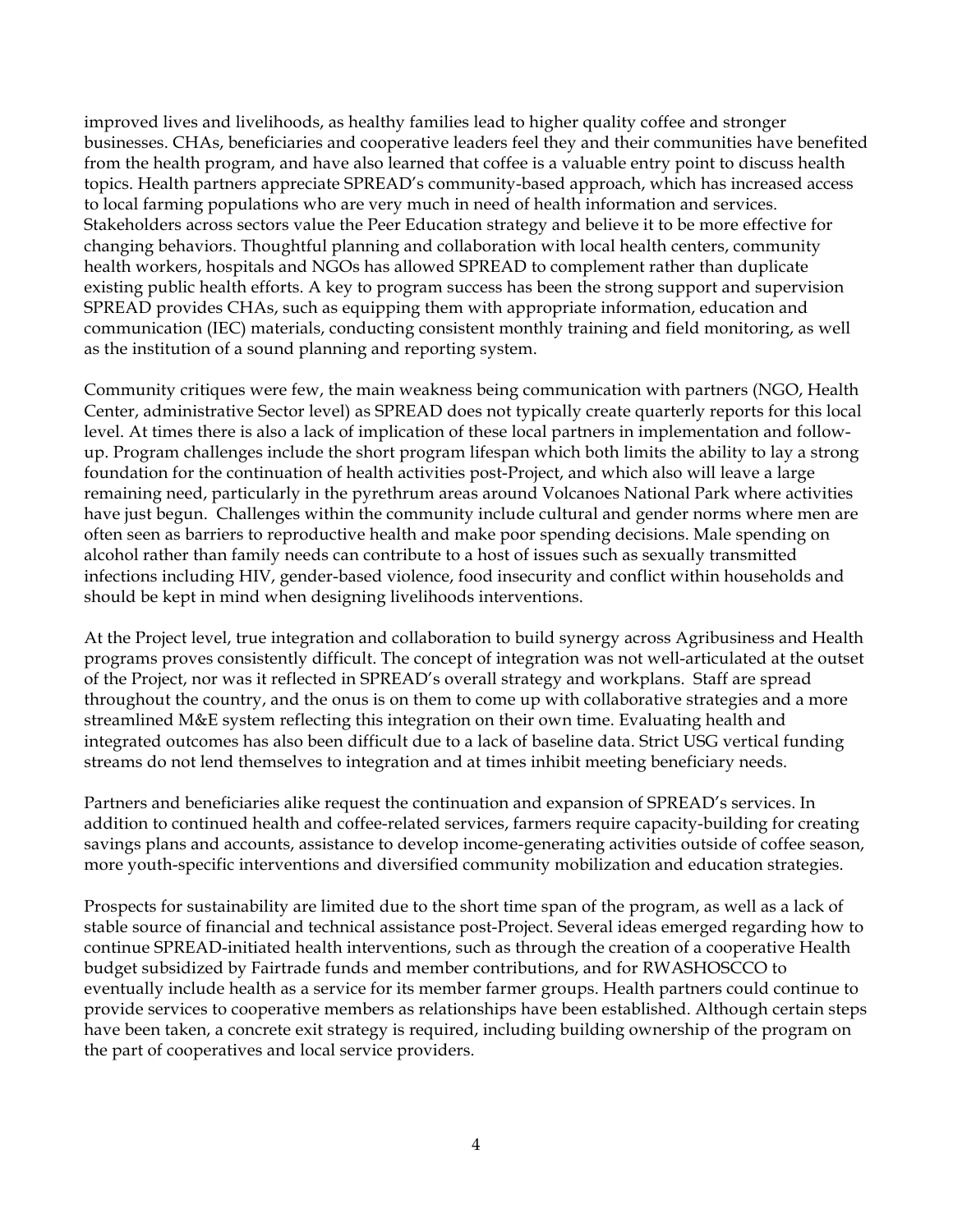Recommendations are implicit throughout this report as participants offer suggestions and results are discussed. However, the principal recommendations based on findings of this evaluation are:

- 1. (SPREAD) Incorporate interactive and dynamic teaching strategies, youth-specific activities and collaborative efforts to address agribusiness and health linkages.
- 2. (SPREAD) Strengthen communication with local health partners and authorities to ensure complementary service delivery and contribute to sustainability.
- 3. (SPREAD) Formulate a clear exit strategy with partners and stakeholders in remaining year and a half of Project.
- 4. (Program designers) Ensure integration is evident in program design and articulated in Project goals, workplans, organizational structure and M&E.
- 5. (Donors) Funding mechanisms should accommodate integrated programming, including the support of quality M&E, sharing of best practices and lessons learned, and increased flexibility to best meet local needs.
- 6. (Donors) Consider another round of funding to establish a stronger foundation for sustainability of SPREAD's integrated health and agribusiness interventions.
- 7. (All involved in Economic Growth activities) Health is a critical aspect of the success of incomegenerating activities and should figure into any livelihoods development strategy.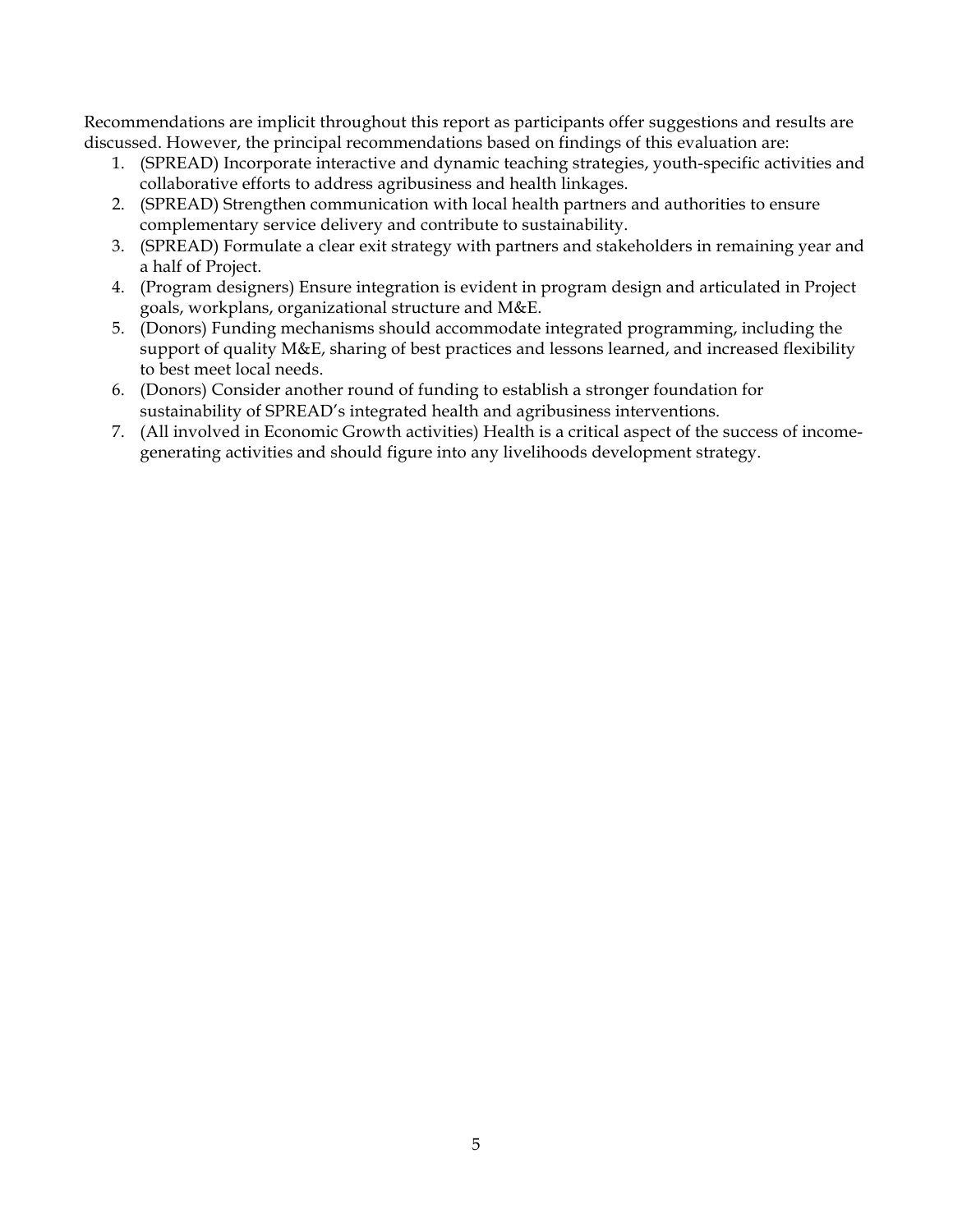## **Introduction**

#### **Purpose**

The USAID SPREAD Project is a unique example of integrated Agribusiness and Health programming with roots in the Population, Health and Environment (PHE) approach to development. Since the 1990s, PHE projects have aimed to address the complex linkages between human health, environmental management, poverty and population pressures in order to solve development problems. PHE projects traditionally work to increase access to family planning and health services while simultaneously helping communities manage their natural resources in ways that improve their health and livelihoods, as well as conserve critical ecosystems.1 The SPREAD project is distinctive in that it integrates USAID Economic Growth and Health funding streams, aiming to create sustainable agribusinesses through value-chain management while improving health of Rwandan farmers to more holistically meet farmers' needs of improved lives and livelihoods. Although USAID Agribusiness interventions through PEARL (SPREAD's predecessor project) and SPREAD are celebrated among donors, the Government of Rwanda (GOR) and other industry players for their development of the specialty coffee sector and economic growth of rural communities, the integrated community health component is new and its effects relatively unknown. As this integration is a unique model within USAID, the field of PHE and both health and agribusiness sectors, SPREAD managers, Rwandan partners, donors and the PHE community worldwide are interested to learn the successes, challenges and lessons learned over the last year and a half of integrated implementation.

The purpose of this evaluation is to improve SPREAD's current health program strategy and contribute to the strengthening and sustainability of positive health interventions, to inform future funding of integrated initiatives, and to share lessons learned with donors, partners and other practitioners in the field of PHE, Health and Economic Growth/Agribusiness.

The specific objectives of the evaluation are to:

- 1. Explore community perceptions regarding program impact and appropriate targeting of interventions
- 2. Assess the added value of SPREAD's integrated Health and Agribusiness approach related to the primary assumptions upon which the program is based:
	- Coffee revenue could feasibly be spent on family health needs, given appropriate access to health information and services
	- **Integration would lead to programmatic synergies across Health and Agribusiness** (Coffee and Cooperative Development) programs
	- Integrating community health into coffee/coop activities would enable the rapid access to otherwise underserved, rural, income-generating populations
- 3. Determine the extent to which participants, cooperatives, local authorities and other stakeholders have assumed ownership of the Health program and its implications for continuation of the health activities
- 4. Identify lessons learned, including strengths and weaknesses of the program

 <sup>1</sup> De Souza, Roger-Mark. The Integration Imperative: How to Improve Development Programs by Linking Population, Health and Environment. *FOCUS on Population, Environment and Security.* Woodrow Wilson Center for Scholars, June 2009.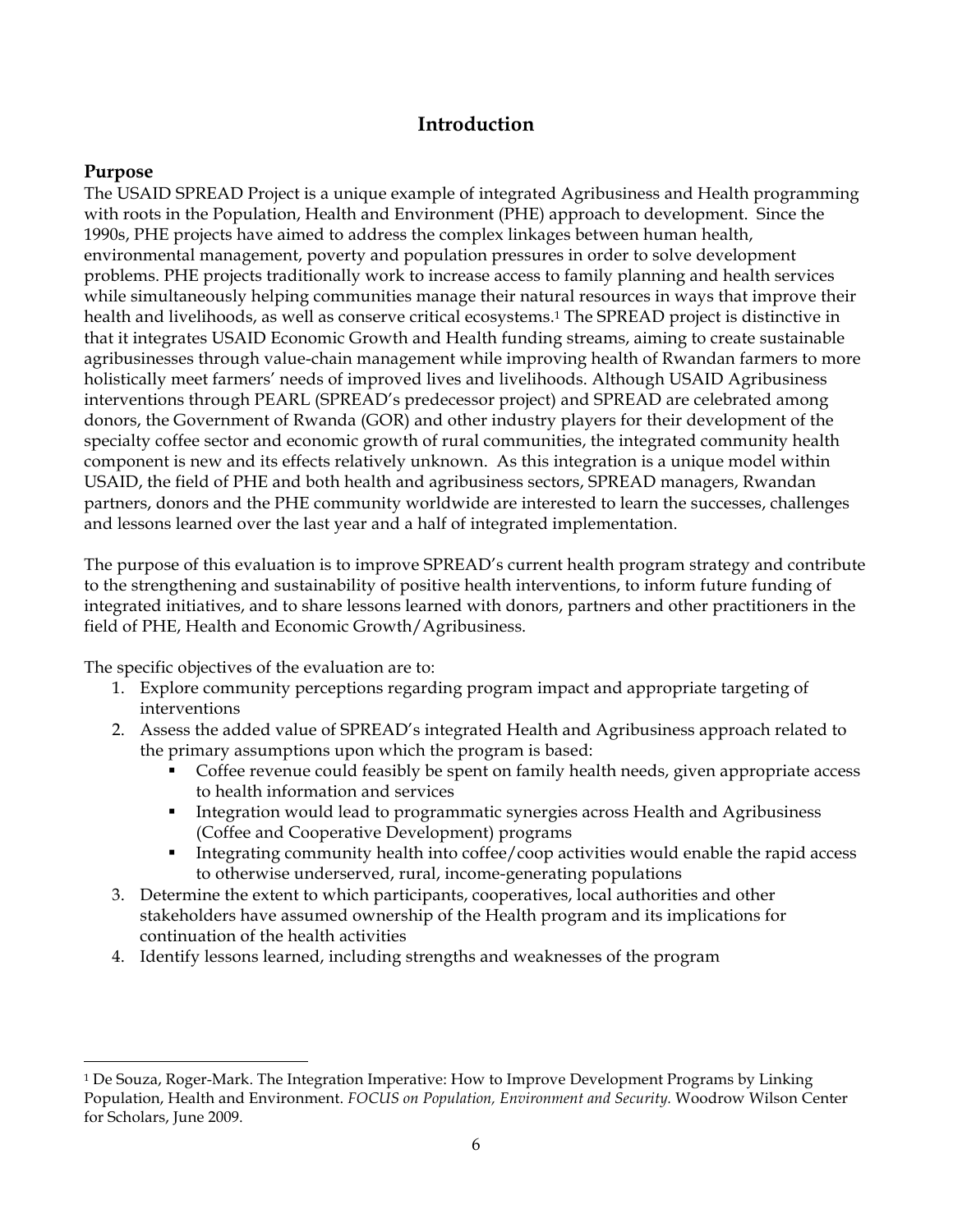## **Background**

SPREAD's coffee initiatives are built upon 6 successful years of USAID projects PEARL I and II (Partnership to Enhance Agriculture in Rwanda through Linkages), which took place from 2000-2006 and was housed at Michigan State University but with the same Project Director, Tim Schilling. Rwanda boasts almost ideal growing conditions for Arabica coffee, the variety which produces finer/specialty-grade coffees if cultivated, harvested and processed correctly. Coffee has been the country's leading export and one of the major sources of rural income since its introduction in the early 1900s, yet prior to 2001, Rwanda was still unknown to specialty coffee importers, roasters and consumers, as it was traditionally producing mediocre quality semi-washed Arabica coffee. Due to USAID-funded technical assistance, training, and targeted financial support, by 2005, Rwanda had become a highly sought-after origin of specialty coffee, and its coffees were being sold through over 30 renowned specialty coffee roasters and importers in the U.S., Europe and Japan. As a result over 20,000 Rwandan farmers doubled their incomes and some 2,000 jobs were created with coffee washing stations.2

Rwanda is the most densely population country in Africa, and land holdings average less than 0.5 hectares per capita. The average number of coffee trees per farmer runs from 150 to 300, compared to Central American small-holder farmers who have on average 12,000 trees, or 80 times the productive capacity. It is thus more economically viable for these micro farmers to pool their efforts and production via cooperatives in order to attempt to meet export market demand, which currently exceeds supply. These cooperatives should ideally have quality extension systems set up to organize groups of around 1,000 farmers, to reliably extend coffee information, inputs and other services, such as processing at coffee washing stations.

In order to ensure the sustainability of PEARL's services to Rwandan coffee cooperatives as Project doors were closing, the Rwandan Small Holder Specialty Coffee Company (RWASHOSCCO) was established in 2005 as a farmer-owned marketing, exporting and roasting company that also provides key technical assistance and services to small-holder cooperatives. RWASHOSCCO brings together 11 cooperatives of close to 20,000 farmers owning 19 coffee washing stations throughout the country, and also operates Rwanda Roasters based in Kigali which roasts and domestically sells Café de Maraba. The company's shareholders are the cooperatives themselves, who pay an annual fee of 2.5% of their gross sales, and all of RWASHOSCCO's profits are to be distributed back to the farmers. The company is currently in the process of re-structuring to ensure greater efficiency and profits. SPREAD's 4 target farmers groups for health interventions are all under RWASHOSCCO.

Directly after PEARL, the SPREAD Project began in 2006 as a development alliance made up of U.S. and Rwandan Universities, enterprises and NGOs, focusing on continuing earlier agribusiness efforts, including continued support to RWASHOSCCO and target farmer groups. SPREAD also aimed to apply its lessons learned to develop other high-value agricultural commodities and also responded to USAID's Request for Applications (RFA), which included a new community health component.

Although PEARL managers and SPREAD program designers appreciated the value of integrating health into agribusiness activities, USAID did not lay out a specific integration strategy in the RFA, leaving its implementation up to the winning project to elaborate (personal communication with Tim Muzira, prior USAID Rwanda Economic Growth Technical Officer). As SPREAD managers were Agribusiness experts with no experience in public health, initial plans envisioned sub-contracting the

 <sup>2</sup> Chemonics International. Report: *Assessing USAID's Investments in Rwanda's Coffee Sector; Best Practices and Lessons Learned to Consolidate Results and Expand Impact*. December 2005.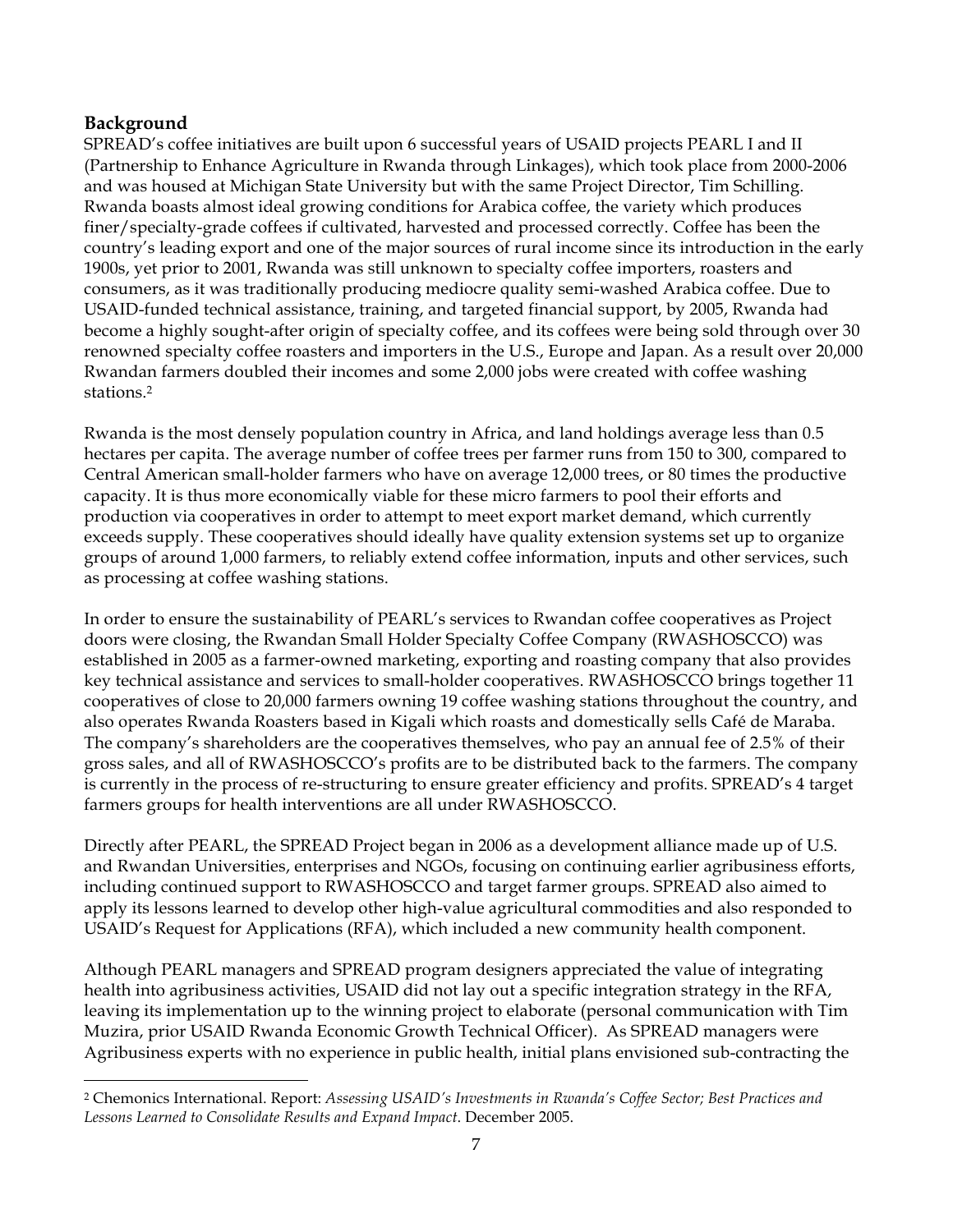Health program out entirely to health experts Population Services International (PSI). The health program was thus more of an add-on and not in the true spirit of integration where Project goals, interventions and M&E are conceptually linked and operationally coordinated in the field (personal communication with Heather D'Agnes, PHE Advisor, USAID Washington). Due to sub-contracting regulations from PSI headquarters, this partnership never materialized, and after a couple of sporadic mobile clinic events in 2007, PHE Advisors conducted a rapid needs assessment and re-designed the program in 2008.

The new program design took into account the broader context of both the seasonal calendar of farmers and coffee activities, as well as the assets of existing cooperative structures and extension systems in order to take advantage of integrating health and access to these large groups of farmers at all available opportunities. Qualified local health staff were then recruited and full implementation of the integrated health program began in 2008. After one year of successful execution, the health program was also expanded to be integrated into the revitalization of the pyrethrum sector and farming cooperatives in the Northern and Western Provinces around the Volcanoes National Park through the GDA program with U.S. company SC Johnson and the Rwandan partner SOPYRWA.

The SPREAD Project is a unique example of integrated programming, designed with the PHE approach to integrated development in mind. PHE recognizes the linkages between various development areas of focus, such as human health and conservation, or in this case livelihoods and community health. Increased incomes alone are not enough to improve lives and livelihoods. Unmanageably large family sizes, preventable illnesses and misuse of family revenue supporting activities like alcohol abuse and prostitution can be counterproductive to family health and development—yet at least basically addressed through simple behavior change communication (BCC) activities. SPREAD receives around \$5 million in Economic Growth funds for Agribusiness development, and close to \$1 million for Health, primarily PEPFAR funds for HIV/AIDS prevention (close to 60%), as well as Population/Reproductive Health money for Family Planning and Maternal and Child Health funds. SPREAD has also received additional funds through the GDA, and close to \$2 million in additional support, primarily from individuals and companies involved in the U.S. and UK specialty coffee industry. This approach of mixing funds across several USAID funding mechanisms is unique within the agency, and there is some skepticism regarding whether these smaller wraparound projects are as cost-effective as larger single-sector initiatives.

## **SPREAD's Integrated Community Health Program**

Rwanda's national HIV prevalence is 3%, with higher rates among women than men, and in urban (7.3%) versus rural areas (2.2%), (2005 Rwanda Demographic and Health Survey). Despite the relatively low disease burden compared to the rest of the region, trends of rapid urbanization, alcohol abuse, gender-based violence, high-risk sexual behavior and low condom use are significant issues which could rapidly escalate Rwanda's epidemic. Other health priorities include addressing unmet need for family planning (36%) and improving maternal, newborn and child health, including increasing uptake of timely antenatal care visits and births in health centers, and preventing and treating malaria, intestinal parasites and diarrheal disease.

Early on in the Project, USAID advised SPREAD to fill gaps in community health and outreach, as there were several U.S. Government (USG)-funded actors in place already providing clinical support. The program was initially conceived based on the assumptions that (1) coffee farmers have increased incomes from coffee, thus could feasibly spend more money on family health services, such as health insurance (*mutuelle*) and health commodities; (2) a cooperative's community engagement structure provides a ready mechanism for rapidly disseminating health information and services to rural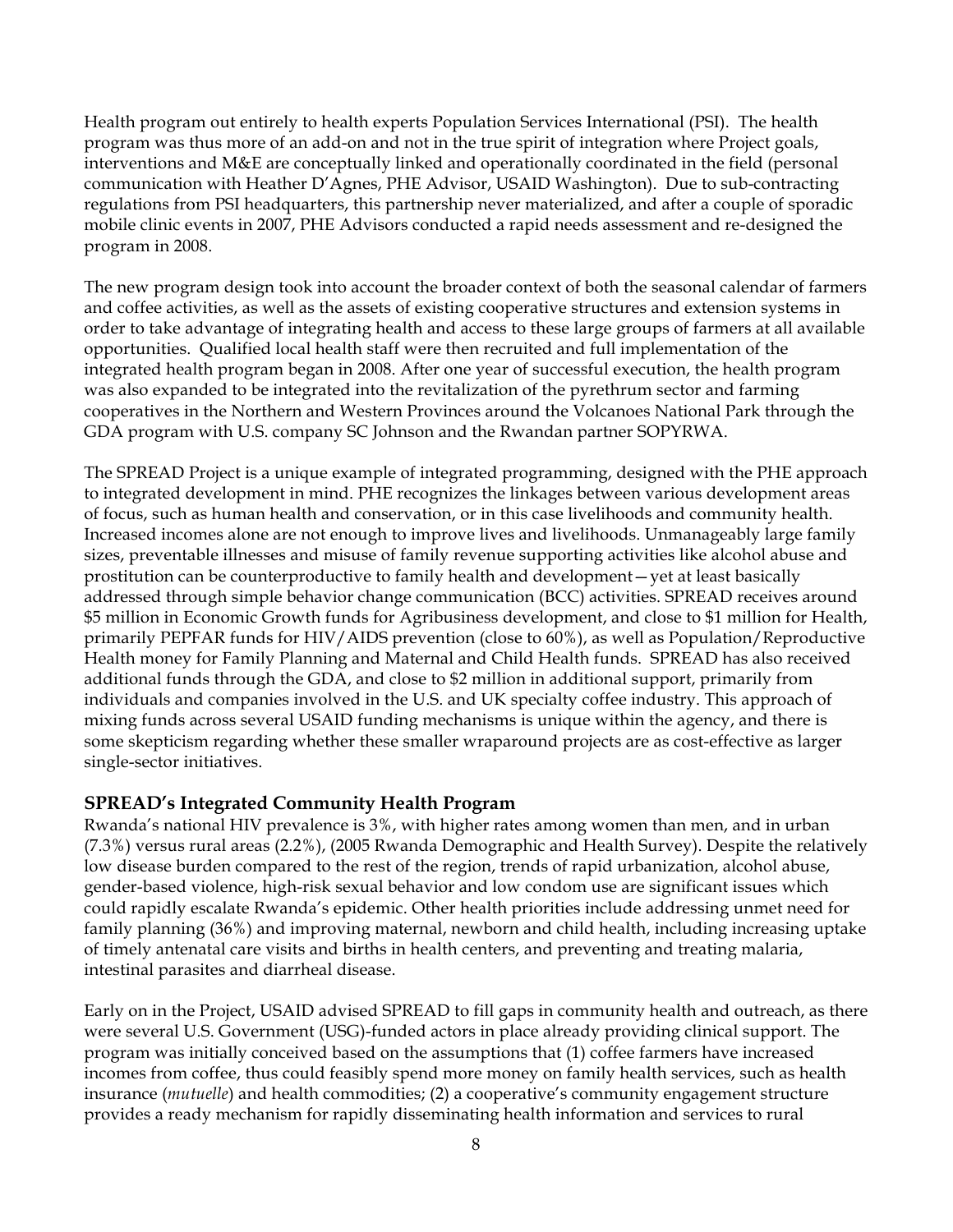communities; (3) meeting the health needs of farmers helps achieve the overall SPREAD goal of improving farmers' lives and livelihoods in a holistic manner, and could create synergy by increasing member buy-in and thus enhance cooperative development and coffee quality. <sup>3</sup>

Anecdotal evidence suggests that coffee revenue may often exacerbate family health problems, due to cultural/gender norms that men control coffee money, and use it for alcohol and transactional sex rather than for family health and nutritional needs. Men also often exhibit reluctance to undergo HIV testing, to learn about reproductive health, and to discuss and make joint decisions with their wives about sex and family planning. Health education and BCC activities were thus seen as a vital accompaniment to SPREAD's income-generating activities, in order to increase knowledge and to transform high-risk behaviors to prevent HIV transmission and promote family health.

The overall goal of the Health Program is "to improve health of SPREAD-supported farmers and their families by increasing access to education and services for HIV/AIDS prevention, family planning and maternal and child health promotion via existing cooperative structures and extension channels, and by strengthening linkages to local health care providers."

The Health Program was designed based upon the following approach: 4

- o Leverage SPREAD's productive relationships and unique access to rural, income-generating populations as a means to rapidly disseminate health information and services
- o Integrate activities into SPREAD cooperative development goals, as well as into the existing cooperative system of management, extension and coffee activities, in order to achieve synergy and conserve resources across programs
- o Build strong collaborative partnerships with local government, health institutions and service providers for implementation in alignment with local priorities and targets
- o Utilize behavior change communication (BCC), information, education and communication (IEC) techniques, social marketing of health products and reinforcing linkages to local health service providers as primary strategies to improve community health

Rather than re-invent the wheel and create new structures, interventions and materials, SPREAD's health program built on existing local and national resources, such as utilizing training and educational materials from the Ministry of Health (MINISANTE), PSI and the International Planned Parenthood Federation in Rwanda (ARBEF), promoting PSI Rwanda's social marketing campaigns, and linking farmers to existing community health services.

SPREAD's integrated coffee/health program has been implemented since October 2008 and has focused on 5 major activities: (1) training and mentoring existing coffee extension agents (*Animateurs de Café*), as well as new Adult and Youth Peer Educators, to promote health- promoting behaviors among cooperative members and their families; (2) encouraging uptake of services via referrals to local health centers via *Animateurs de Café* and Adult Peer Educators; (3) facilitating the sales of PSI products Sur Eau (drinking water purification solution) and Prudence (condoms) via cooperative offices, coffee washing stations (CWS) during harvest season, and more recently through community-based distribution (CBD) by *Animateurs de Café* and Adult Peer Educators; (4) coordinating with local health centers to conduct mobile VCT and family planning clinics at locations convenient to where farmers sell or process coffee cherries during harvest season; and (5) integrating health messages into the

 <sup>3</sup> USAID Population, Health and Environment (PHE) Fellow Heather D'Agnes. SPREAD Integration Recommendation Report, 2007.

<sup>4</sup> SPREAD Project Community Health Program Design, FY 09/COP 08.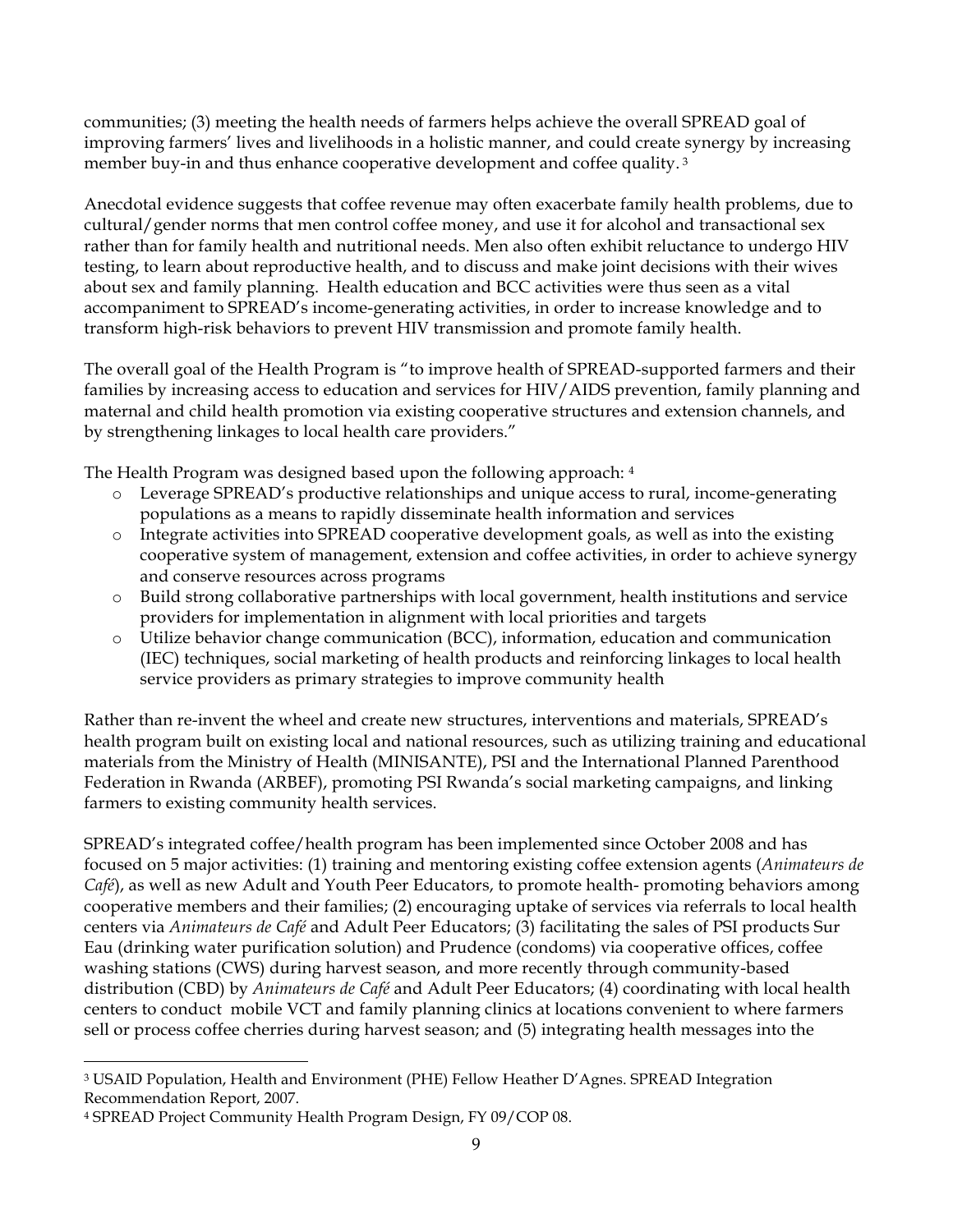weekly coffee talk-show produced by the National University of Rwanda's (NUR) Radio Salus, *Imbere Heza*. Other activities include the provision of safe drinking water (Sur Eau, jericans, cups) and handwashing equipment (Canacla<sup>5</sup>, soap and towels) at target CWS and offices, and supporting 2 of the target cooperatives to fulfill Fairtrade requirements through provision of First Aid training and supplies. SPREAD has also leveraged strengths of local partners towards target coffee farmers, such as mobilizing Africare's mobile cinema to show HIV prevention-related films in Nyamagabe District, and facilitating community theater activities for health advocacy with Health Unlimited in Nyaruguru District.

 <sup>5</sup> Canacla are portable, low-tech hand-washing equipment which also reduce water consumption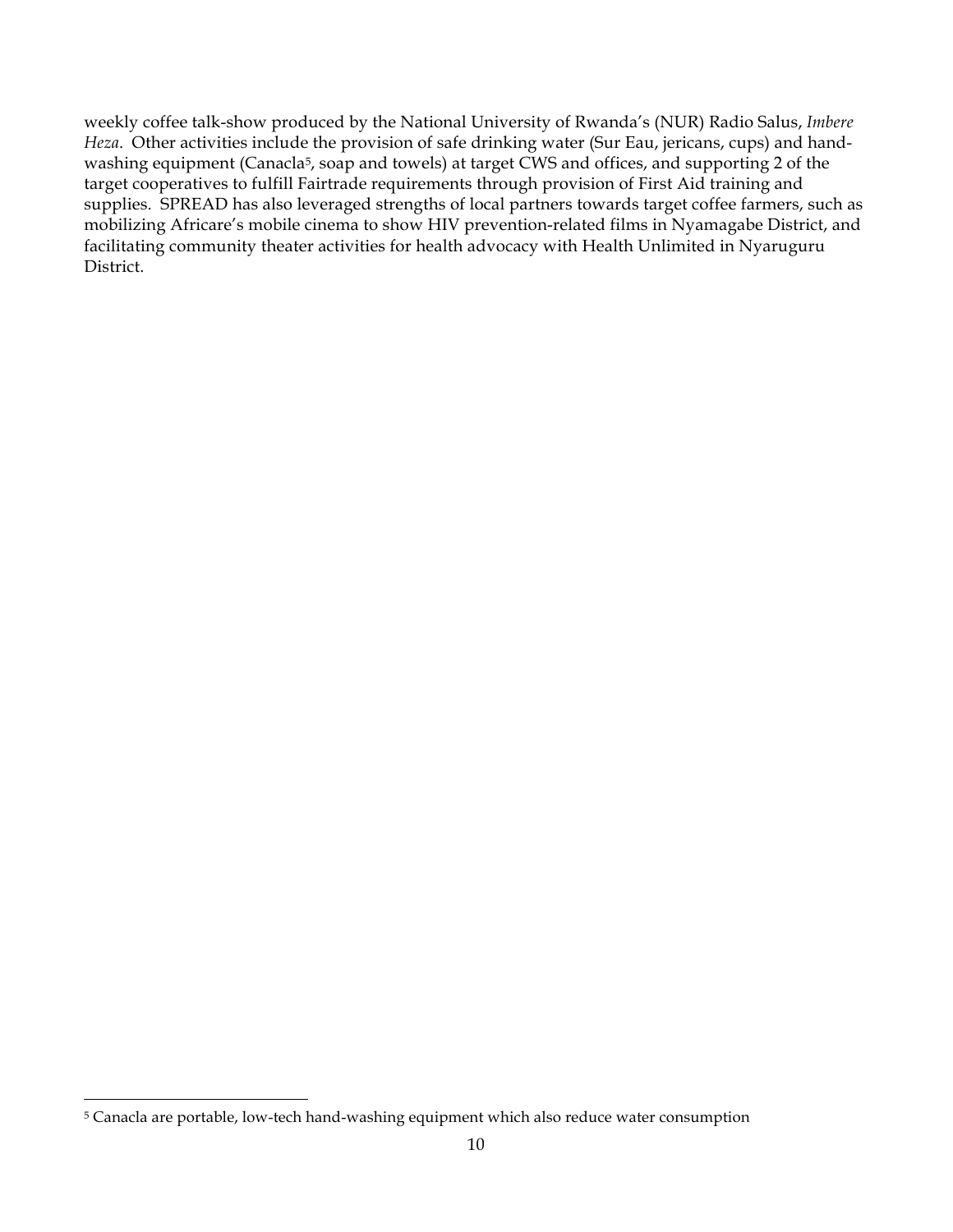## **Methodology**

Due to a lack of baseline data, the short time span of the intervention, as well as the resource-intensive and complex nature of measuring behavior change and attributing these changes specifically to SPREAD, this evaluation employed primarily qualitative methods. Focus groups and in-depth interviews with various stakeholder groups explored experiences with and opinions of the program and sustainability, as well as perceived program impact, both positive and negative. A program document review was also conducted to include routine monitoring data and budget information in order to depict the reach of the various services, and to estimate the cost of the intervention per person.

#### **Data Collection**

The 2 target areas of the evaluation were the ABAHUZAMUGAMBI Cooperative (Maraba Sector, Huye District) and BUFCAFE private enterprise (Nyamagabe District), as these farmer groups have been involved with the Health Program and receiving health interventions the longest, since the program's initial activities in 2007 followed by its full inception in October 2008. Sampling was purposive, in order to gain the perspective of those individuals and groups from both sites who were known to have been involved in program activities.<sup>6</sup> Certain participants were selected as they had been involved in the Health Program from its needs assessment phase onwards, in order to gain the richest feedback. Only Youth Peer Educators were not included so as to limit the scope of the discussions, although some youth-related recommendations emerged. Recruitment was conducted by SPREAD Project staff in collaboration with cooperative/business leadership and health agents.

|                                                                     | Maraba   | <b>BUFCAFE</b> | <b>Total</b>   |
|---------------------------------------------------------------------|----------|----------------|----------------|
| Focus Groups (7-11 participants)                                    | 4        | 4              | 9              |
| Beneficiaries - Men                                                 |          |                | $\overline{2}$ |
| Beneficiaries - Women                                               |          |                | $\overline{2}$ |
| Cooperative Health Agents (CHAs): mixed group of Animateurs de      |          |                | 2              |
| Café, Adult Peer Educators, men and women                           |          |                |                |
| Community Stakeholders: mixed group of Health Center staff, Sector- |          | 1              | $\mathcal{P}$  |
| level local authorities                                             |          |                |                |
| Ministry of Health Community Health Workers: mixed men and          | $1/2$ FG | $1/2$ FG       |                |
| women from both intervention areas                                  |          |                |                |
| <b>In-Depth Interviews</b>                                          |          |                | 19             |
| Cooperative/Business leaders: President, Executive Secretary, part- | 3        | 3              | 6              |
| time Health coordinator                                             |          |                |                |
| SPREAD Staff: Management (2), Health Team (2), Cooperative          |          |                | 7              |
| Development (1) and Coffee Program (2)                              |          |                |                |
| District Officials: HIV/AIDS Coordinator (CDLS), District Health    |          |                | $\mathcal{D}$  |
| Coordinator                                                         |          |                |                |
| Local Health Partners: PSI (2), ARBEF, Huye District Hospital       |          |                | 4              |
| (Kabutare) VCT Coordinator                                          |          |                |                |

The following table illustrates the qualitative data collection plan:

SPREAD staff worked with stakeholders on recruitment, training and logistics of data collection. All focus groups and interviews, with the exception of those with SPREAD staff, were conducted by

 <sup>6</sup> Devers, KJ and Frankel, RM. Study Design in Qualitative Research-2: Sampling and Data Collection Strategies. *Education for Health*. 2000; 13 (2):263-271. Accessed Feb 2, 2009. http://www.educationforhealth.net/EfHArticleArchive/1357-6283\_v13n2s15\_713664908.pdf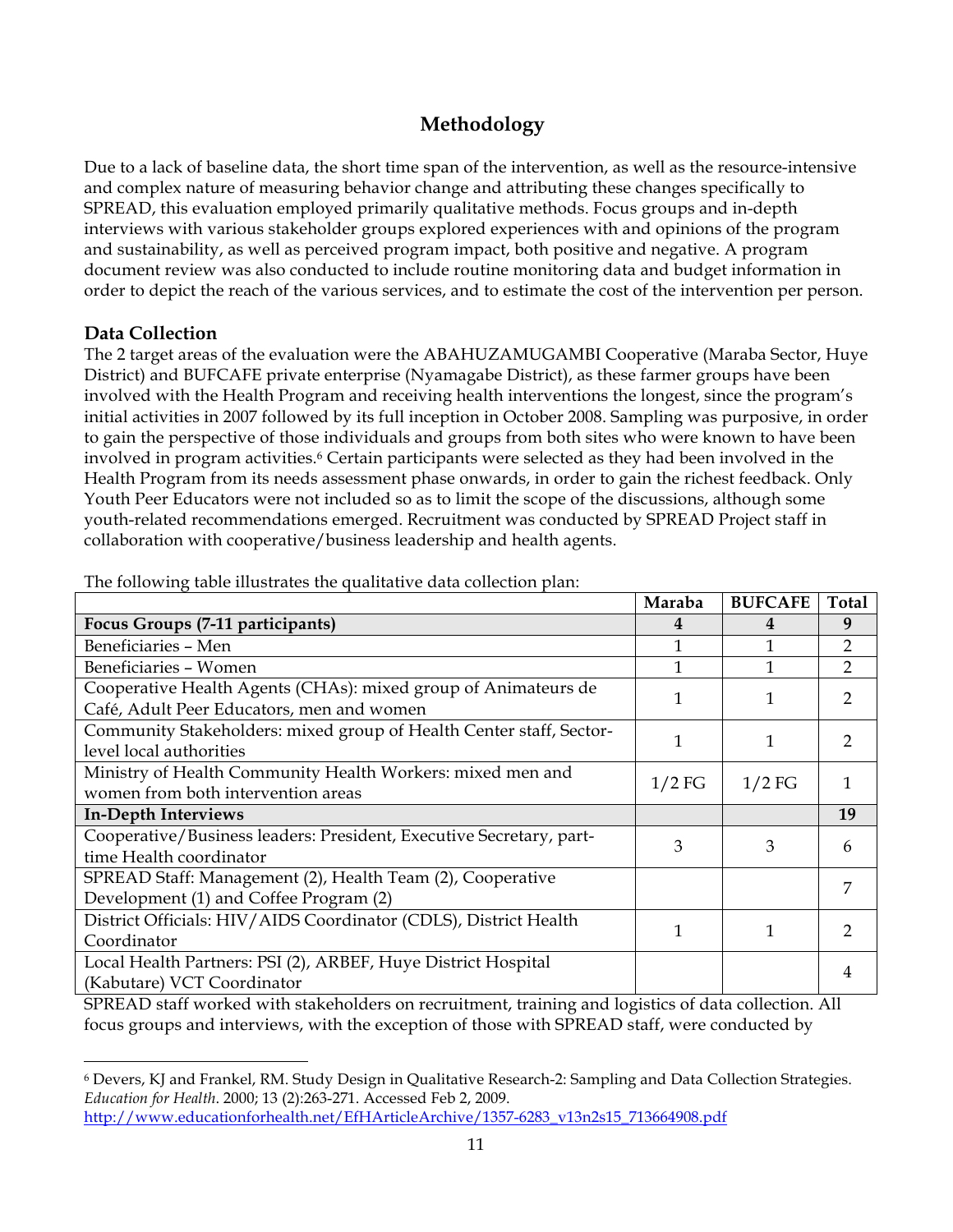trained field enumerators in Kinyarwanda. Each focus group was conducted by either all-male or allfemale research teams, with the male team conducting the all-male focus groups and the female team conducting the all-female focus groups. No audio or video recordings were used due to lack of time for transcription and translation, and also to ensure that facilitators and note-takers pay close attention to participant responses and take detailed notes. No one involved in program implementation was present during data collection to ensure least biased responses, with the exception of the SPREAD staff interviews which were conducted by the PHE Fellow in French and English.

#### *Ethical Considerations*

This study used standard consent procedures and participation was voluntary and anonymous. Because of the low levels of literacy of many participants, enumerators read consent forms out loud in Kinyarwanda and requested verbal or written consent where appropriate. Participants remained free to withdraw at any time. They were also informed that everything discussed would be strictly confidential and no identifying information would be shared with SPREAD or be included in the report. Reimbursement was offered for transport costs, which was stated in advance during informed consent procedures.

This study protocol and all evaluation materials, including consent forms, focus group and in-depth interview guides, were reviewed by faculty at the National University of Rwanda (NUR) to ensure that this study met standards for research with human subjects, and that materials were written at a level understandable for an adult population with minimal formal education.

#### *Analysis*

Enumerators expanded focus group and interview notes in Kinyarwanda immediately following data collection events, and translated notes into French within one week following data collection. The PHE Fellow typed interview notes directly in English during SPREAD staff interviews, and then translated French notes into English while entering them into Excel by question or theme. Notes were then analyzed thematically, by stakeholder group, to determine perceived program impact, lessons learned, and recommendations for program improvement and sustainability.

#### **Limitations**

This evaluation includes a few important limitations. First, this small study is limited to only 2 of the 4 coffee cooperatives/ private enterprises where the Community Health program has been implemented. The Health program has also this fiscal year been expanded to be integrated into pyrethrum development activities in the Northern and Western Provinces, which has not been included in this evaluation. The results can therefore not be generalized to all integrated health program sites. However, the fact that the program strategy and approach are similar across sites, and that the coffeehealth intervention areas share common cultural/ geographic characteristics, as well as administrative and health service provision boundaries, offer some degree of confidence that results may also be analogous at least among coffee areas. Assessing the pyrethrum-health sub-program will require an additional evaluation upon Project completion in 2011, and baseline data is currently being collected.

Secondly, this evaluation is a post-test only design; a lack of baseline information limits the ability to ascertain true changes over time. Evaluating health outcomes and impacts is regardless impossible at this early stage of program implementation, as these changes require several years to take effect. Additionally, attributing any changes to SPREAD interventions alone would be extremely difficult, given the context of Rwanda's rapid efforts towards improving health indicators and the multiple health interventions occurring in the community from the government, media and other service providers. All conclusions described are based on reported and perceived health impacts described by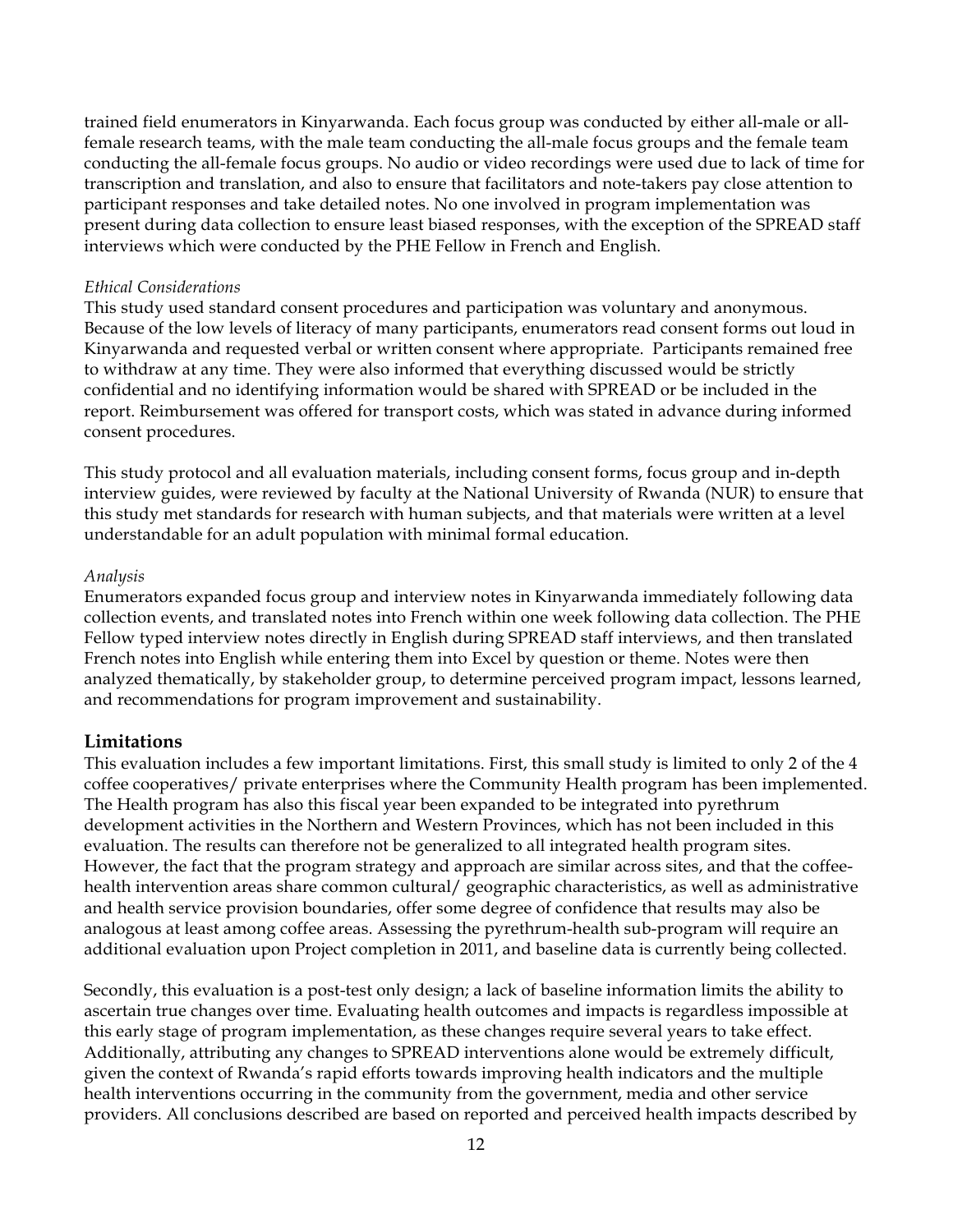respondents, who often may not be able to differentiate impacts of SPREAD interventions versus those of others. However, the inclusion of multiple perspectives concerning program impact strengthens the validity of these findings.

## **Results**

### **Stakeholder Group: SPREAD Staff Reflections**

Open-ended staff interviews occurred with 2 members of the Management Team, 2 from the Coffee program, 1 from Cooperative Development and 2 members of the Health Team. Interviews were held either in groups of 2 (with Management and Health Teams) or individually, in order to enable group reflection and discussion of the past year and a half of integrated implementation.

#### *Accomplishments*

Overall, Agribusiness and Health program managers feel the health program has been well implemented despite pressures to act quickly due to restructuring of the program in Year 2, and agree that much has been accomplished since then in a short amount of time.

Management and Coffee staff also appreciated the Health program's ability to truly "reach the community where they are" with consistent outreach services and education. Health staff cited specific accomplishments such as reaching large amounts of people with health messages, program expansion to the pyrethrum areas, and efforts to build the foundation for sustainability. As this was the first time implementing this kind of program that there was "a lot of good effort and learning involved in practice."

Staff across programs felt that although it is too soon to judge true program impacts, voluntary counseling and HIV testing (VCT) services and increased knowledge of and access to condoms have been successful activities. Farmers turning out in large numbers during harvest-time mobile services indicated an existing need and demand for such services, and placing them near coffee harvest activities saves people's time, as farmers are able both to conduct their coffee work while accessing important health services.

Exposing communities to culturally and traditionally taboo topics of sexuality, condom use and reproductive health, especially for youth "who are the future of the country" was also deemed a success by SPREAD program managers. The fact that cooperatives are accepting to sell condoms through their own structures and channels, and that CHAs are creating community dialogue around these subjects, indicates a newfound openness and is thus a significant step.7

#### *Unexpected Positive Results*

 $\overline{a}$ 

Some unexpected positive program results also occurred outside of the stated program targets. One group of SPREAD-trained Youth Peer Educators decided to begin their own club to be able to continue to animate community theater, dance and soccer games as a way to pass health messages, even after the Project is over. Another group of Youth Peer Educators decided to use half of their allotted transport costs each month to go towards a revolving microcredit fund within their group. The latter group also sought and received a plot of land to grow their own coffee to sell through the cooperative.

<sup>7</sup>For ease of explaining the results and analysis, both target farmer groups (cooperative and private enterprise) will be termed "cooperatives." and "CHAs," or Cooperative Health Agents, will refer to the combined group of both Adult Peer Educators and *Animateurs de Café*.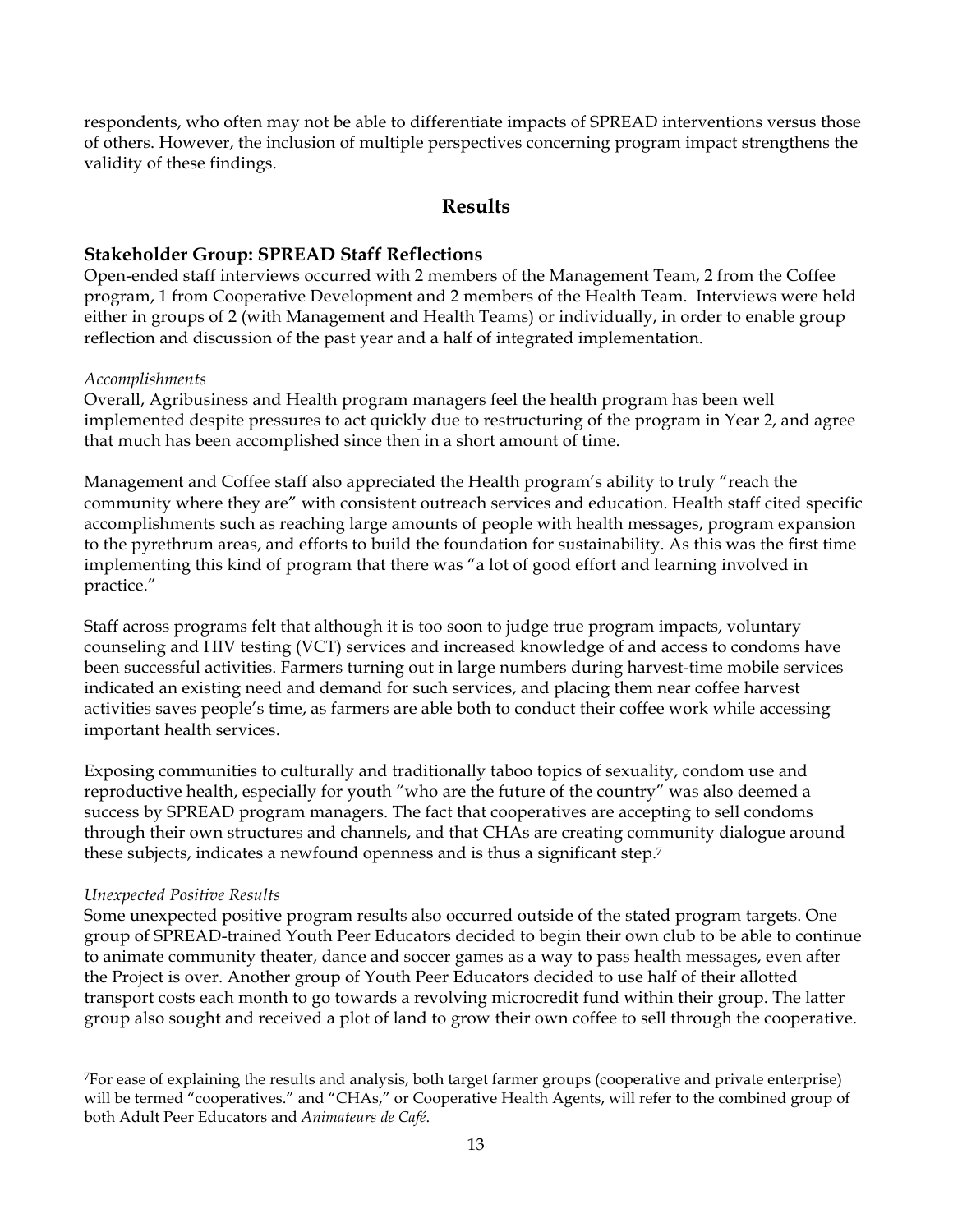There has also been a decrease in health service referrals by CHAs over the life of the Project. Although a decrease in health service referrals could indicate a problem in implementation, CHAs report that farmers seek out referrals slips to go to health centers for care less and less, as they have been mobilized and educated enough about the existence of local health services to seek care on their own.

#### *Program Strengths*

Both Health and non-Health staff felt the successes mentioned above are attributed to the following main program strengths:

- 1. **Peer education approach.** Building capacity of farmers (*Animateurs de Café* and Peer Educators) to become Cooperative Health Agents (CHAs) is a powerful strategy for outreach and education, as they understand local lives and situations; the community selects them, knows them and CHAs are trusted.
- 2. **Strong support and supervision of CHAs.** SPREAD's Health Program equips CHAs with continuous training to improve their knowledge/skills, educational materials and motivational items (small transport reimbursements for monthly meetings, bags, umbrellas) CHAs need to do their jobs well. Close monitoring through monthly reports and meetings, combined with regular field supervision visits to observe educators in action is also instrumental, both for program M&E, as well as for motivating CHAs to continue the demanding work that they do.
- **3. Meeting existing community health needs**. Farmers were in need of BCC activities, as evidenced by the low initial health knowledge of the target population, positive community response, and their increased uptake of existing local health services as the program progressed. Changes in uptake of health services is evidenced in the gradual reduction in referrals by CHAs over time, as mentioned above. CHAs, also, have been active volunteers and the true drivers of the program, expressing their desire to further their own health knowledge and skills and to train others within their community.
- 4. **Integration.** Farmers desire both coffee and health information and services, and facilitating cooperative leaders and staff to extend and receive both services simultaneously is believed to save time and more holistically meets farmers' needs.
- *5.* **Strong program design and leadership.** Re-designing the program led to the creation of a sound workplan that addressed GOR, USG and farmers' priorities, and maximized Project resources. Bringing on a strong health team led by an experienced health coordinator who could work, plan and implement well together was also key to accomplishing as much in a short time.

#### *Integration and Synergy*

As the Health program came a bit later than the Agribusiness activities and was not fully integrated from the Project start, in a sense, non-Health coordinators had to also be sensitized as to the importance of health to their work in agribusiness and encouraged to collaborate and integrate on their own time as the Project progressed. Currently, managers and staff across SPREAD programs believe full integration would be ideal and cost-effective at both the Project and cooperative/beneficiary level, would broaden coordinators' horizons, enable them to support each other to better meet farmers' needs, and would contribute to overall sustainability of Project activities. Several SPREAD staff mentioned that the integrated approach saves time and resources, and reinforces complementary rather than conflicting priorities.

"It's a great idea, 'good' reduces strength. The ultimate goal for increasing incomes is improving welfare; cannot improve welfare of someone without any notions on health." (SPREAD Agribusiness Manager)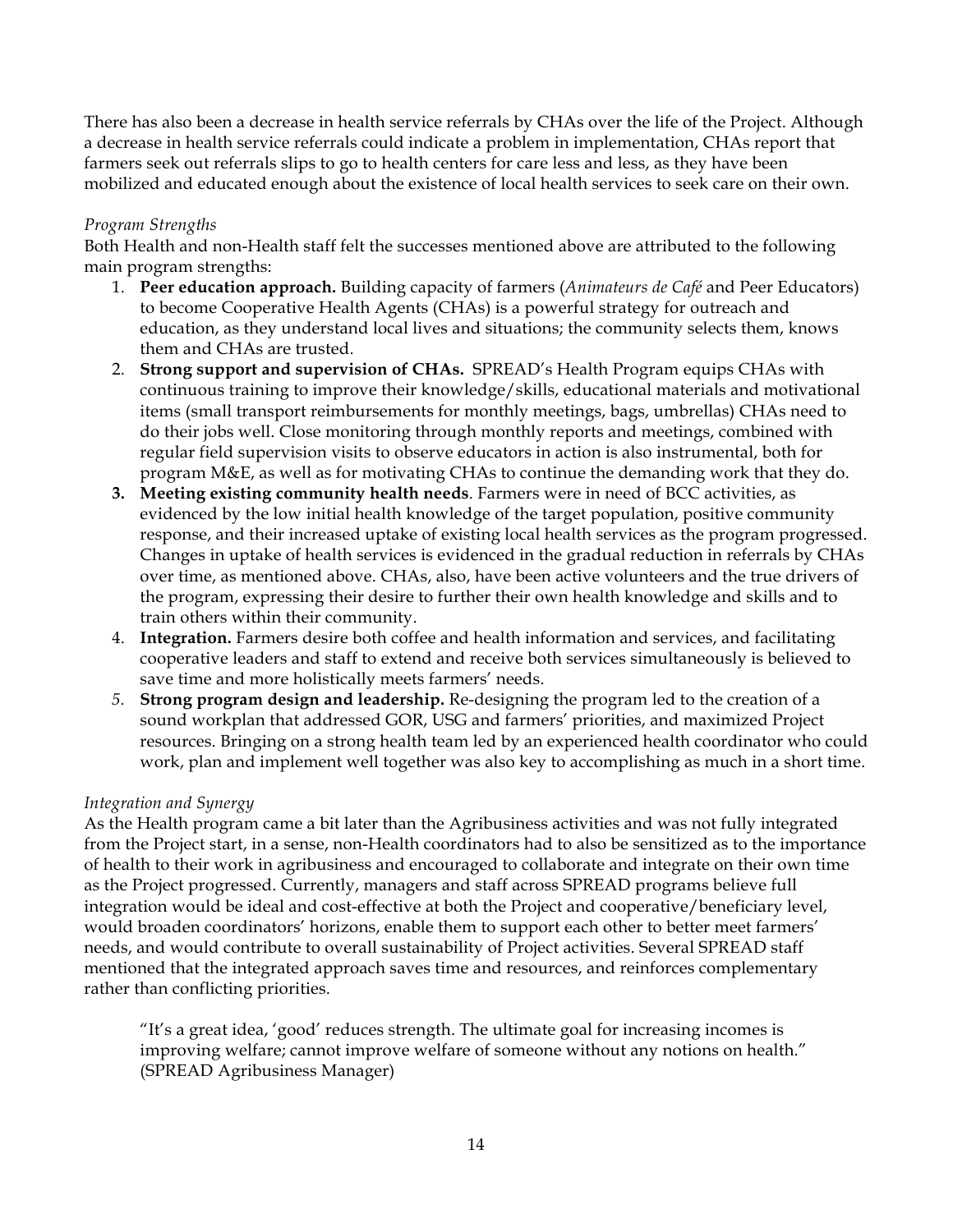Another described their appreciation for this unique approach as follows:

"It is very important to integrate…One thing is clear- everything we are trying to do is make individual/family impact. Production and health are two important things, and you can't have one without the other, the two are married…. We used to talk about growing coffee, making money, buying material things like bikes, not about problems like malaria, HIV/AIDS, etc. Someone could have 5 million Rwf in the house but could suffer from malaria where medicine cost 500 Rwf, due to ignorance. You have to teach people about [coffee] production and improving lives, you have to also think of their health, as well…It's important to think about both how to improve their livelihoods and how to keep them healthy. That's the objective and that's what I appreciate so much." (Agribusiness Manager)

Program managers felt that there have been some synergistic effects of this integration. Peer Educators, who were selected and trained initially for health outreach, have also become slowly integrated into coffee activities once cooperative managers understood their value as extension agents. In Maraba cooperative, *Unités de Production* have been developed around CWS in each growing zone, made up of local Animateurs, Peer Educators and washing station managers, as a strategy for better organizing the over 1200 member farmers in the area. Coffee and Coop Development staff have also capitalized on Peer Educators, health meetings and refresher trainings of CHAs to relay information on Fairtrade standards, other cooperative issues and local coffee roasting and brewing techniques.

Contributing to the good health of coop members was seen as an asset for Coffee and Coop Development programs, because less time spent on ill family members means more time to spend on farms improving coffee quality and quantity, as well as more availability for meetings to deal with other cooperative issues.

"Agribusiness depends on high volumes of quality products from farms and the good health of farmers is key to delivering these products on a consistent basis." (Agribusiness manager)

#### *Integration Challenges*

In practice, however, integration has proved challenging according to all staff interviewed. All described integration as "very difficult" as it was "never planned from the beginning" and is not wellreflected in workplans and reporting documents. There is a conflict between aiming to be more integrated in the field, yet "having to separate in the reporting stage." Most staff mentioned time, distance and resource constraints as significant challenges to integrated program implementation, especially since managers are split across offices in different areas of the country, have few support staff, and demanding program objectives to fulfill. The responsibility for striving towards integration has thus fallen on the shoulders of Coordinators, primarily the Health Team who is seen as more "naturally integrated" in their scope of work, and who also have more dedicated staff and resources. An additional challenge to integration is that the Health Program focuses on only a portion of the agribusiness cooperatives and private enterprises SPREAD supports throughout the country, which complicates workplanning and M&E.

Efforts over the last couple of years however have contributed to more successful collaboration and integration, such as SPREAD planning retreats, joint training activities of extension agents on coffee, health and coop development issues, and the organization of youth soccer members to serve as mobilization events for both coffee and health.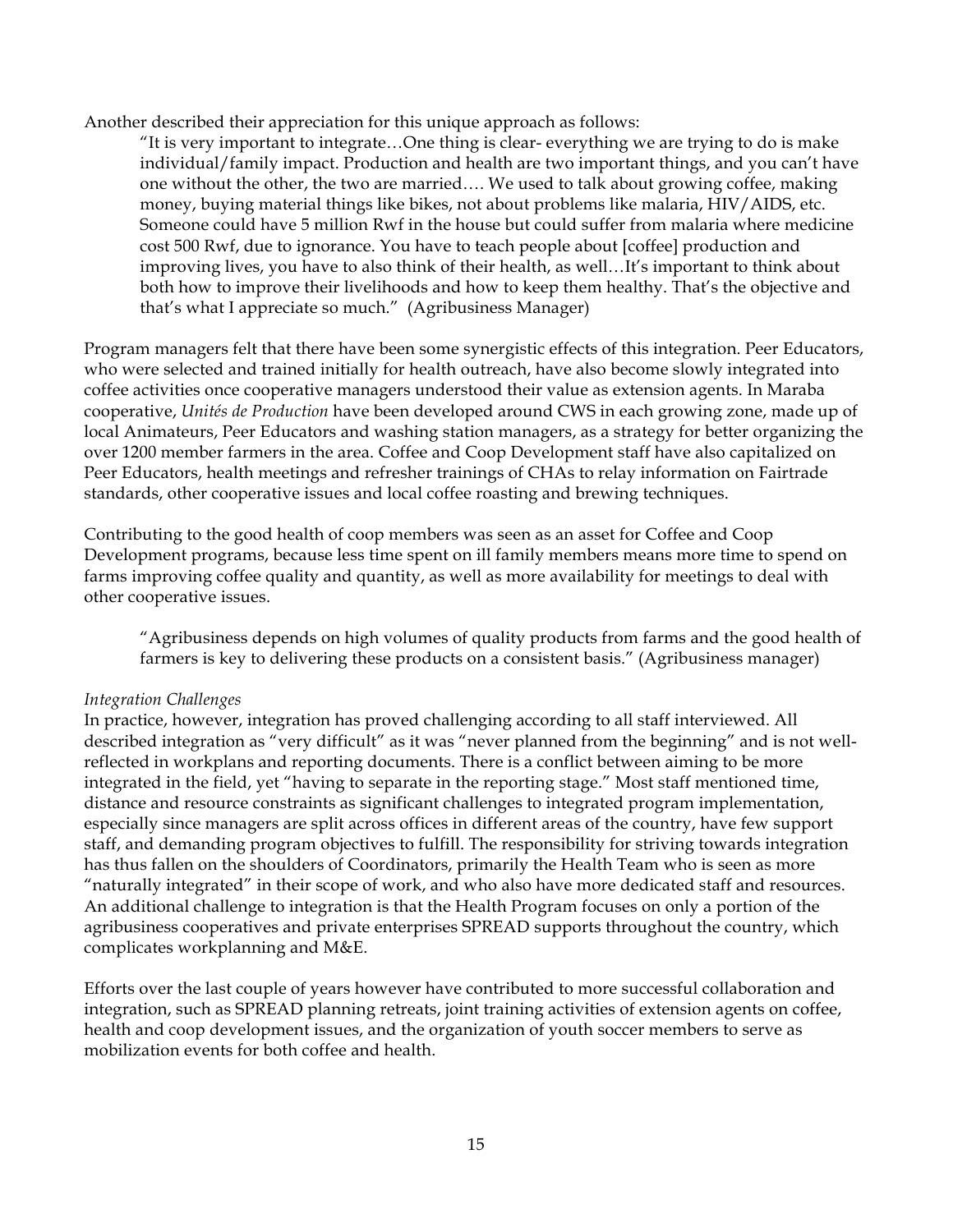#### *Perceived Community Impact*

Health staff have witnessed significant changes among the CHAs themselves in terms of personal hygiene, knowledge increase and positive attitude changes. Some used to come to trainings and monthly meetings without shoes, wearing dirty clothes and/or smelling like smoke, and now Health staff witness CHAs attending meetings well-dressed and clean. Youth Peer Educators and others used to be extremely timid, and are now comfortable asking many questions during trainings and speaking freely to a group without having to refer to their health education reference materials. "I am proud of them," says the Health Coordinator, "these changes happening in them gives me the idea that really something is happening in the community."Health staff also cite that demand for condoms is increasing in communities, according to youth Peer Educators, also evidenced by the recent stock-outs of Prudence condoms at the cooperative level.

#### *Program Weaknesses and Challenges*

The first fundamental program weakness of the integrated Health program is timing; as opposed to technical assistance for coffee which has spanned close to 10 years, the Health program has only been in full implementation for close to 2 years. Although extremely positive about what has been accomplished in a short amount of time, program managers and staff feel that the remaining year and a half of the Project is not long enough to lay an adequate foundation for sustainability and to enable local partners and stakeholders to continue these activities after the Project's closure.

At the intervention level, Health staff cited issues with the hand-washing equipment at CWS not being used or managed properly (frequently out of water or soap), the health "kiosks" (selling Prudence and Sur Eau) suffering stock-outs, and keeping up with field supervision as problematic. For this last point, targets were set quite high for this year, at 90% of the over 300 CHAs supervised in the field during education sessions, which has proved difficult with a small staff of two people, 1 vehicle and other program activities occurring simultaneously. A strategy the Health team has come up with is to further engage partners who helped train Peer Educators, PSI and ARBEF, to assist in observing these educators in the field, which would both keep these organizations more engaged as well as free up valuable SPREAD Health staff time.

Monitoring and evaluation was also mentioned as a weakness across SPREAD. Few resources make it difficult to dedicate enough staff time to the Health program and its M&E responsibilities to both USG and GOR alone, let alone to measure integrated indicators of success incorporating data from various programs. It was suggested that a trained or experienced staff person be in charge of M&E at SPREAD full-time, rather than part-time responsibility for all.

#### *Targeting of Intervention*

Several Project managers mentioned the need for USG funding to be more flexible to the needs of target groups. People felt that creative solutions to address malnutrition, access to clean water, hygiene and reproductive health are bigger concerns among SPREAD-supported farmers than HIV prevention, the majority of SPREAD's health funding. Strict prescriptions on use of funds within USAID maternal and child health funding mechanisms also impose barriers to truly addressing farmers' needs, particularly restrictions on infrastructure developments which could allow access to clean water and sanitation, and assistance for home gardens which could improve household nutrition.

Other BCC areas which need to be addressed in order to fulfill Project goals of improving the lives and livelihoods of Rwandan farmers include: education and life skills to improve savings, money and resource management, gender equity, and issues related to alcohol and malnutrition within the household. At times coffee revenue will be spent all at once, on alcohol by men, for example, or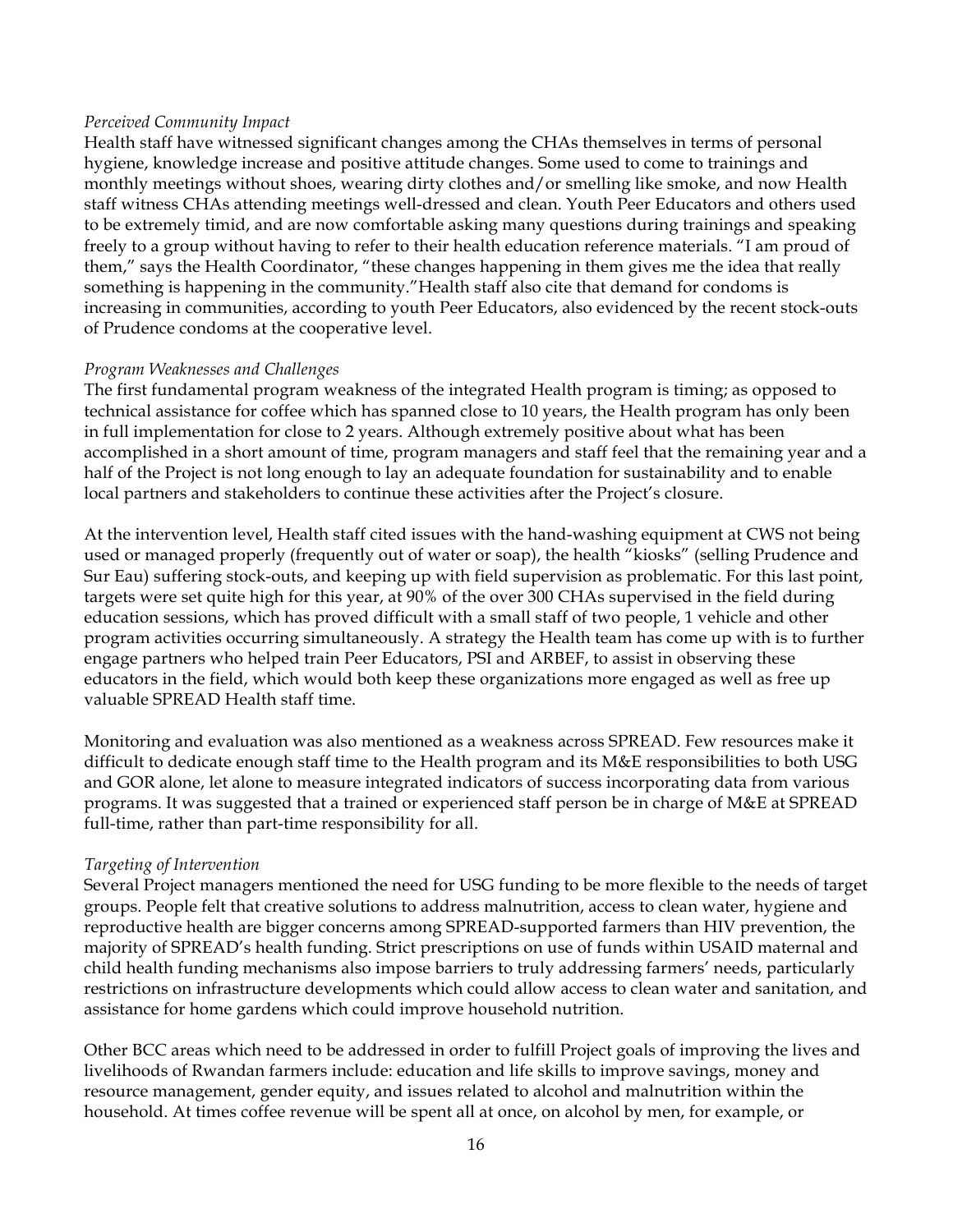splurged on a large portion of meat, rather than partially saved and planned to spread benefits over time on a variety of household needs.

Program managers and outreach staff feel that farmers could benefit also from learning how to initiate other small income-generating activities (bee-keeping, raising chickens or silkworms, making handicrafts) to gain revenue outside of coffee season, which provides income only once per year. One program manager also emphasized empowerment as a key component to ensure success of any of the above activities; helping people to not only have the requisite technical knowledge and skills for income-generating activities, but also feel empowered to solve their own problems.

#### *Sustainability*

Although there are some positive signs indicating cooperatives' and partners' appreciation for continuing health activities, in general staff were not very confident that at this point activities could continue after SPREAD's completion. This is largely due to the instability of most cooperatives to even maintain themselves as functioning businesses, the newness of health interventions combined with the required resources and technical capacity to sustain them, as well as uncertainty around the government's financial capacity and willingness to support such activities among numerous other competing priorities.

One program manager who has worked with cooperatives for several years characterizes the situation of helping cooperatives become capable of contributing to health and social services as bleak:

"I see a sense of responsibility of government- who tends to think more at the macro rather than the individual level- and coops…local government is also supposed to be involved. Things don't always go as they are supposed to go. We always push coops to do the work they are supposed to do. The engine that turns everything is outside coops right now, we are trying to shift it. I am not very confident." (Agribusiness manager)

Another Coordinator felt that the most cooperatives could currently handle in regards to providing health benefits for their member farmers would be the payment of the *mutuelle*, or annual health insurance, which some are already paying for member farmers and their families.

One manager mentioned that ideally, RWASHOSCCO, as umbrella organization for all target cooperatives, would take on supervision of health and agribusiness support activities. Given the current stage and priorities of RWASHOSCCO's business restructuring, however, their capacity to assume additional tasks at this point in time is unlikely. It could be a possibility for the future, however, as a strategic plan is in the process of being laid out which would include a roadmap for the inclusion of community health and development activities.

If existing program activities were to be sustained and expanded to those mentioned above, program managers agree it will depend upon shared cooperation and responsibility among all partners. Cooperatives must be in charge of coordinating continuing health education of their members, and allot specific funds for health from their own operations. Fairtrade-certified operations could use those funds stipulated for community development activities. Cooperatives must also build upon partnerships with government and NGO service providers, namely Districts, health centers, Sectorlevel authorities and local NGOs like PSI and ARBEF who already have established relationships with beneficiaries. Health centers could perhaps continue to provide VCT and other mobile services to farmer groups, for example, utilizing cooperative structures for mobilization, whether or not these occurred during harvest time. Currently some health centers are using SPREAD-initiated sites for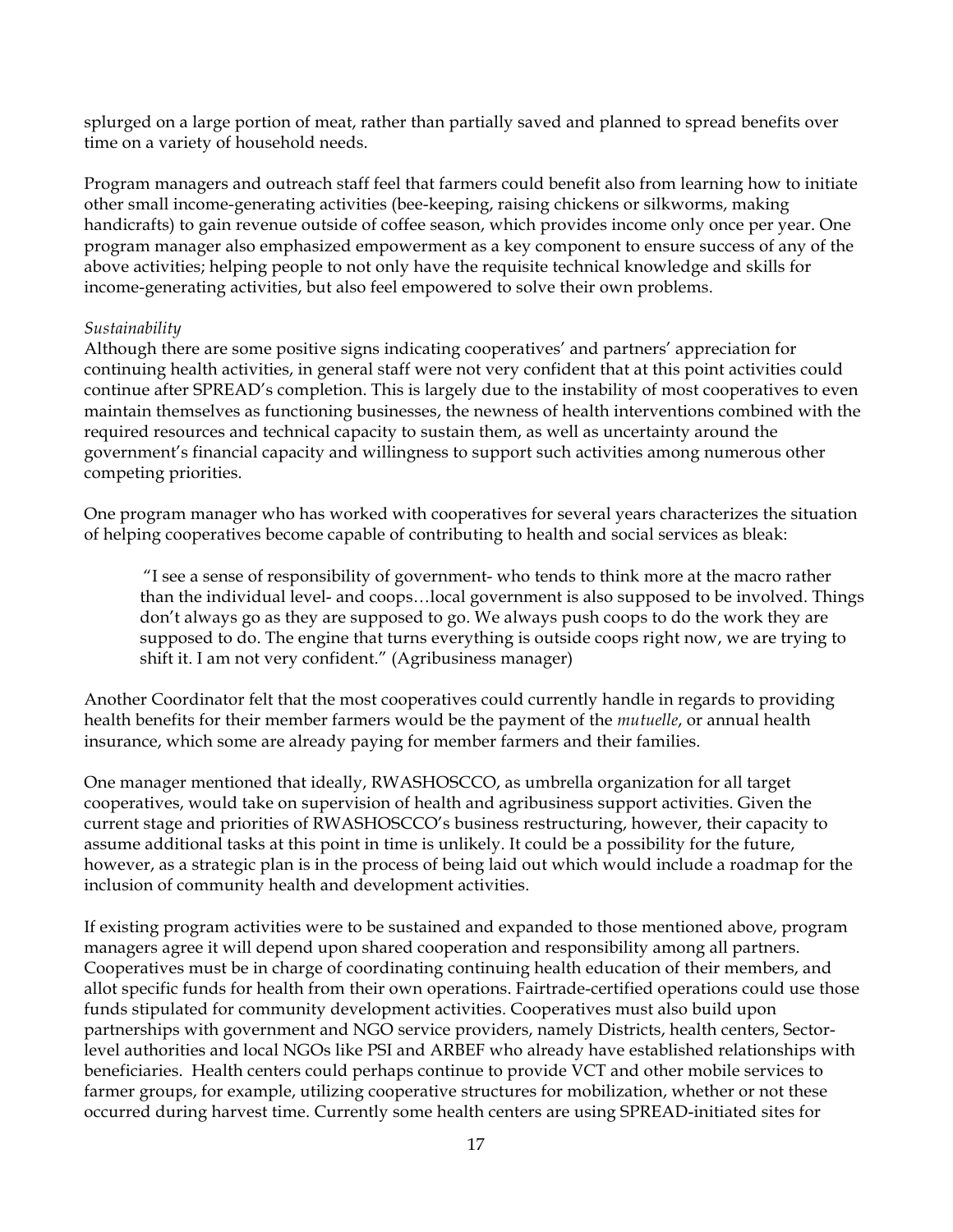mobile services during government outreach campaigns, after witnessing the large community turnout. ARBEF and PSI could similarly utilize their access to and experience with CHAs to continue to work with cooperative youth and adults in cooperatives on BCC activities. Theater groups and soccer teams which are currently being formulated among youth and adults were also considered possibly selfsustaining after the Project ends, as their services are already highly valued and will likely be utilized by the local community.

Many program managers and staff felt that an additional round of donor funding would also be useful to strengthen existing initiatives and partnerships, given the short time frame of integrated health implementation of integrated health interventions. These funds could either formulate a new Project or somehow be funneled through and managed by RWASHOSCCO.

Despite the aforementioned challenges, staff across programs recommended spending the remaining year and a half of the Project building capacity of cooperative staff to take over coordination and monitoring of health activities and strengthening their existing relationships with local health and social service providers, both government and NGO. It was recommended that SPREAD's Health program first share reports with cooperatives and local partners to demonstrate the added value and successes of health activities. They then would facilitate collaboration between stakeholders in planning, implementation and follow-up, in preparation for when Project resources are no longer available.

#### *Lessons Learned*

Certain program managers felt that there was potential and interest among local partners to integrate community health into other agribusiness initiatives, such as with tea cooperatives in Nyamagabe District. When asked what kinds of lessons or best practices from their experience working with cooperatives and private enterprises they would share with others in Rwanda or elsewhere interested in integrating Health into Agribusiness, the following recommendations emerged:

1. **Support strong cooperatives.** Program managers described the foundation for successful integration of health activities into agribusiness structures is to help build and support a strong cooperative in regards to ownership, leadership, engagement and accountability. Maraba Cooperative is a case in point:

Maraba is an example where the cooperative was created out of the will of the local population, not by government or other external forces, as was the case with the formulation of many cooperatives throughout Rwanda in the late 1990s. After almost failing in 2006, subsequent restructuring and new leadership, Maraba has become a model cooperative across many fronts. The cooperative has kept consistent relationships with foreign buyers, sought and maintained Fairtrade certification for several years, and made profits enough to pay off all short-term bank loans, as well as provide the *mutuelle* for its member farmers- all considerable accomplishments. Today, Maraba exhibits a solid organizational structure, effective extension systems for reaching its over 1200 members, and "permeable" leadership, where members take more of an active role in decision-making and demand accountability of those in charge. A key to Maraba's success is attributed to its strong Executive Secretary who is dedicated, capable and well-compensated, and who is engaged in planning, implementation and follow-up of all cooperative activities, including SPREAD-supported health interventions.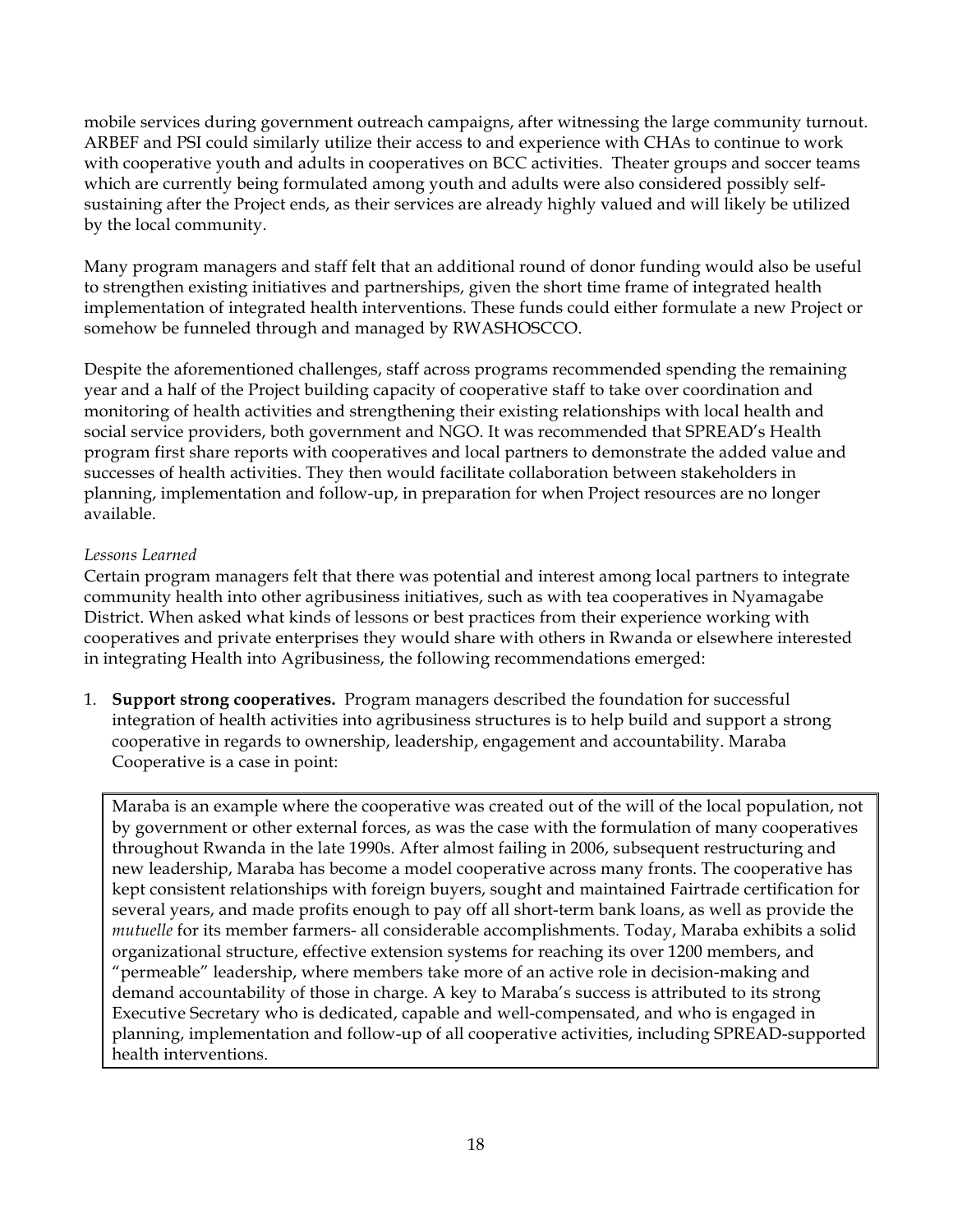- 2. **Facilitate and encourage cooperative ownership.** Program managers recommend spending time helping cooperative members and leaders to take responsibility for all cooperative activities themselves, and the health program is no exception. This is easier to do when the cooperative itself was born of a grassroots nature, rather than created by external forces, yet consistent member education and outreach is required to help farmers understand their rights and responsibilities as coop members.
- 3. **Understand differences between private enterprises and cooperatives.** In the SPREAD experience, working with a cooperative, such as Maraba, was quite different than with another large target group, BUFCAFE, which is a privately run enterprise that purchases coffee from several local associations and cooperatives. Decisions tend to be more democratic in the cooperative setting, and generally facilitated health activities. For example, condom sales via BUFCAFE have been slow to start, due to the resistance and religious beliefs of the single owner and ultimate decision-maker; whereas in Maraba the decision to sell condoms was taken as a group and sales began immediately.
- 4. **Identify someone within the cooperative to coordinate and advocate for health activities, yet still engage all key people appropriately, such as Board members, managers and extension agents.** The coop Health Coordinator can do this as a part-time position, while maintaining other cooperative duties which will increase chances of the sustainability of a health coordination role. Health coordinators among SPREAD target coops include washing station managers and accountants. It is also necessary to engage other coop leaders and key staff. Currently there are additional people involved in managing stocks of health products, in making up a First Aid Committee, and acting as coffee-health extension agents for example. Executive Secretaries and Board members are also involved in community mobilization activities and in monitoring and supervision. As mentioned above, a strong Executive Secretary can be instrumental to the success of health interventions by raising morale of CHAs, supporting their work, asking for reports and integrating health into the cooperative structure for better chances of sustainability.
- 5. **Work with authorities and partners at all levels to ensure success of community-based activities.** It is essential to consult and plan together with all partners (government and NGO service providers) and stakeholders, cooperatives and local authorities to determine the program activities, M&E and sustainability strategies early on.
- 6. **Be aware that cooperatives are dynamic**. "They are changing all the time, it's very challenging you can never predict these guys," says one manager. It is important to work consistently close to target cooperatives, to be aware of what is happening in the broader context of the agribusiness, to institutionalize consistent monitoring, follow-up and capacity-building with an eye towards sustainability throughout the process. The Health team also advised that it be established up front on what would happen should the cooperative fail or be suspended for a period of time. Would health activities continue and if so, on what terms?

Nyakizu cooperative is an example where mismanagement and theft of cooperative funds forced the organization to dissolve for a time, SPREAD agribusiness teams to relinquish support, and by consequence, SPREAD Health activities came to a halt. This was disappointing due to the dynamic nature of the trained coffee/health extension agents and their avid interest to continue working. SPREAD plans to assess the feasibility of restarting health activities with Nyakizu in FY11, pending their cooperative status after this year's coffee season.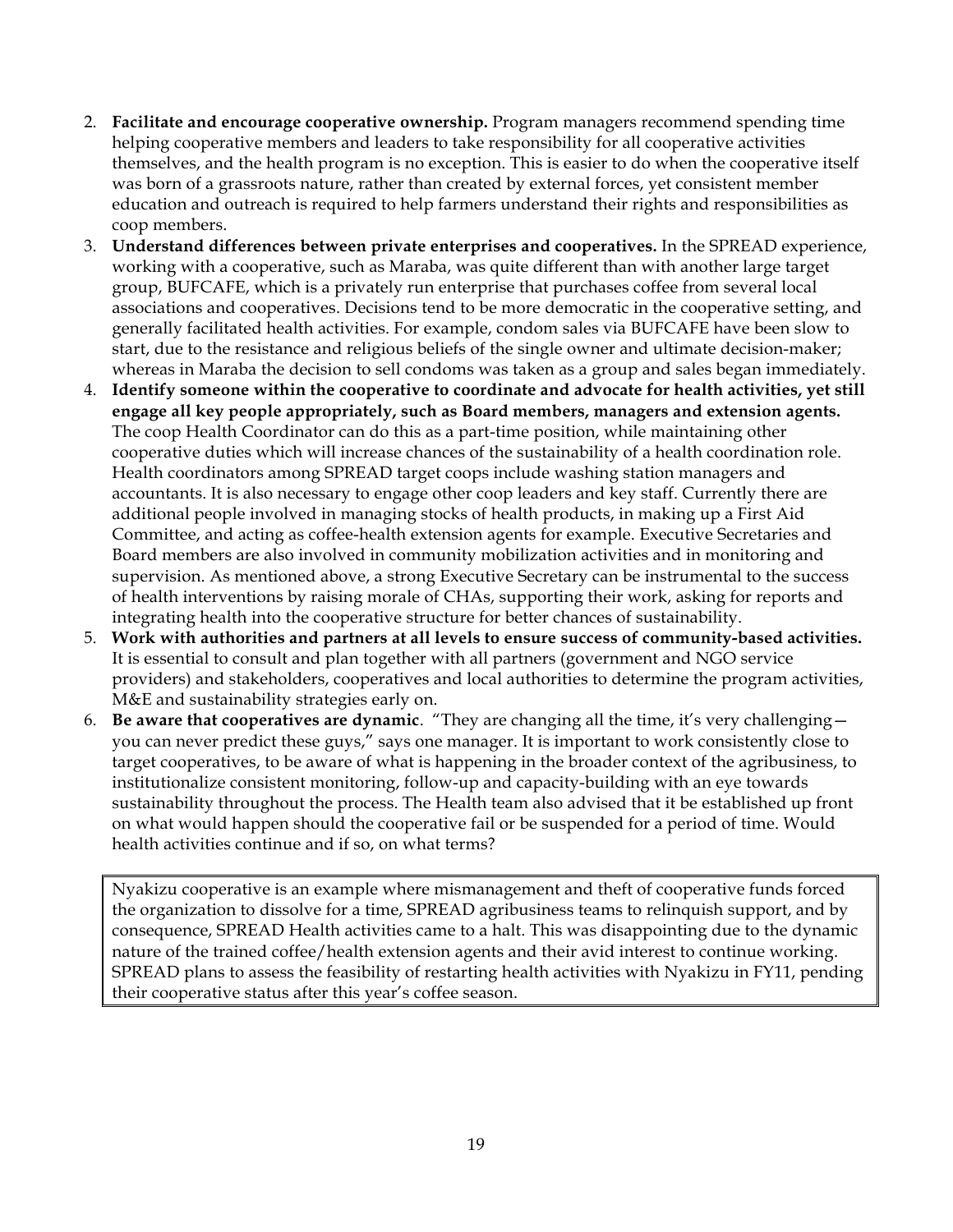#### **Stakeholder Group: Cooperative Leaders**

Three representatives from each target farmer group were interviewed, consisting of managers, health coordinators and the President of Maraba cooperative and owner of BUFCAFE.

#### *Perceived Impact of Health Activities*

All 6 cooperative leaders interviewed described active participation in SPREAD's various health activities and spoke favorably of the effects of the health program on target farmers. Positive hygiene and sanitation behavior changes were cited across almost all cooperative leader interviews as a perceptible impact made on the community, specifically improvements at the household level and purchase/use of Sur Eau to treat drinking water. Coop leaders also cited positive behavior and attitude changes for reducing HIV/AIDS transmission, especially around condom use and people receiving VCT, which they believed helps farmers know their status as well as adopt safer behaviors. Several also described people's increased understanding of family planning and its benefits. Increased uptake of health services was also cited by most of cooperative leaders interviewed as a program outcome, evidenced by large numbers of people accessing VCT and FP mobile services during harvest season and the increasing sales of condoms at the cooperative level.

Another perceived and positive impact was that time was also thought to be more available for investment in coffee activities. Farmers' lives in general are believed to have improved from these outreach activities, as well as their financial situations, demonstrated by improved clothing and more children attending primary and secondary school. Other impacts cited include improvements related to household harmony especially around gender balance and resource utilization. One cooperative manager stated:

"SPREAD's Health program has had a significant impact on health and improvement of the quality of life in general. The population no longer comes to us to seek emergency loans; the disagreements/ conflicts within families have reduced. There was a time when we gave a loan to a household, and the next day, a member of the same household would come and complain that the money was misused. Women now play a role in deciding how family resources/money is spent." (Cooperative manager)

Cooperative leaders themselves also explained their personal benefit gained through the Health program. They themselves learned about their community's health, and gained capacity to train others on hygiene, condom use, family planning and VCT. One cooperative manager claimed: "Now we understand that there are health problems in the population, we didn't understand that before."

Although all segments of the coffee farming population and their families are said to be impacted by Health program interventions, women and youth were cited several times as having received special benefits; women in particular for receiving education and services for family planning, antenatal care and VCT, which affect the whole household.

"A large number of women are clients of FP, which helps the entire family…when there is a climate of sharing and peace in the household, the children are in good health, it is the women who benefit most and the entire family progresses." (Cooperative leader)

Youth were also specifically mentioned as "they know in advance how to protect themselves against AIDS and what FP measures to take once they are married." A couple of people (both men) mentioned that men were also affected by the program, becoming more involved in family and reproductive health issues some even having become community-based condom distributors (CHAs).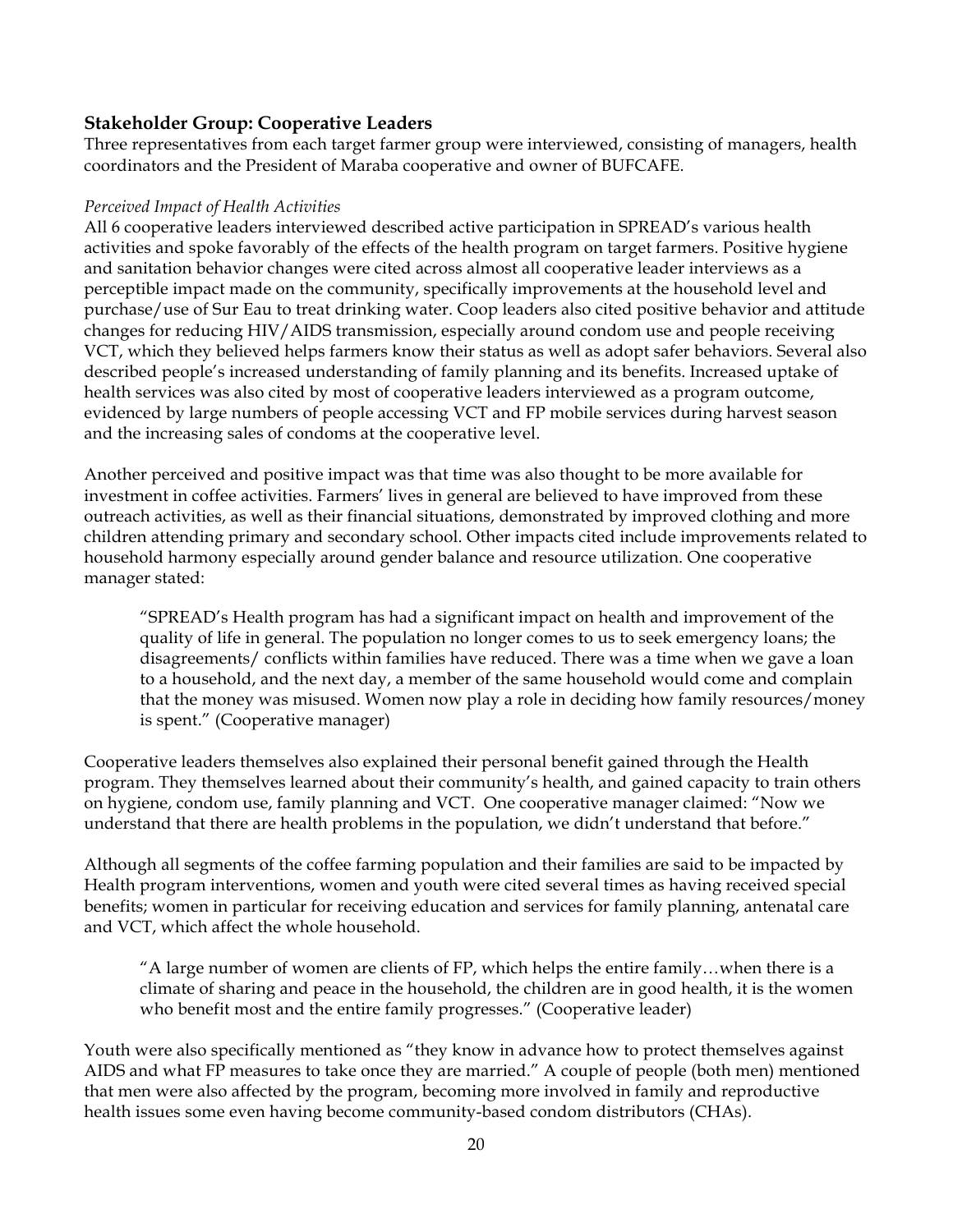#### *Program Strengths*

Several coop leaders also lauded the Peer Education approach, which educated CHAs, who are farmers themselves, significantly and to the point where they are able to train their peers to improve their own health and prevent certain illnesses. One specifically appreciated the fact that CHAs also do home visits which greatly contributes to the participation of the community in health activities. In general, Peer Education was seen as a powerful strategy for getting key messages across:

"The fact that it's farmers speaking with and educating their neighbors means that the message is well-taken; they understand one another's problems…the idea is great, very relevant. The major reason is that the CHAs live with the population; they were used to sensitizing on coffee, but now they integrate topics of health promotion, water and sanitation, all during the same meetings that used to be held on coffee." (Coop leader)

Cooperative managers also appreciated the Health program's rigorous M&E of health activities. Monthly reports and field supervision visits help establish that the messages are truly reaching farmers and their families, and cooperative engagement in these activities brings leadership closer to the population and their member farmers.

#### *Barriers to Services*

A couple of coop leaders cited men as barriers to reproductive health improvements; specifically related to condom use as a family planning method for married couples, and a persistent lack of male understanding of the importance of family planning and a reluctance to become involved. Sharing money management authority between husband and wife was also viewed as problematic, as there "are always men who believe their wives have gained the upper hand in managing the household," thus have difficulties accepting shared decision-making.

Some couples felt that mobile VCT activities during harvest could have reached more adults, but that often farmers will send their children to sell cherries if quantities are small for that day. Despite increases in numbers of people tested, fear is still believed to be an obstacle for many to get tested.

#### *Integration of Health and Coffee Activities*

All cooperative leaders interviewed very much support the integration of health outreach into coffee and cooperative activities, with one manager saying: "the program designers had a long visionimproved health of producers means better coffee production." The overwhelming majority cited the hefty inputs of time and energy required to produce both high quality and large quantities of coffee that would be impossible to dedicate if a farmer is sick or caring for an ill family member, or for too many children. Time of farmers is also saved when health, coffee and cooperative development outreach extension occurs simultaneously, which cooperative leaders feel is easy to do through CHAs, who "are like the motors of the community," serving many purposes at once.

Several cooperative leaders also mentioned a synergistic effect, and that carrying out activities that support coffee production as well as health promotion helps achieve "a greater impact" on the family and the producer. One business leader reflected on his several years of organizing coffee farmers, prior to his involvement with SPREAD, and saw himself as being preoccupied with production during that time, yet not achieving expected gains due to existing health issues unbeknownst to him:

"…At the end of the day, I didn't realize that I wasn't attaining a palpable impact because I was forgetting the important element; the health of the farmers." (Cooperative leader)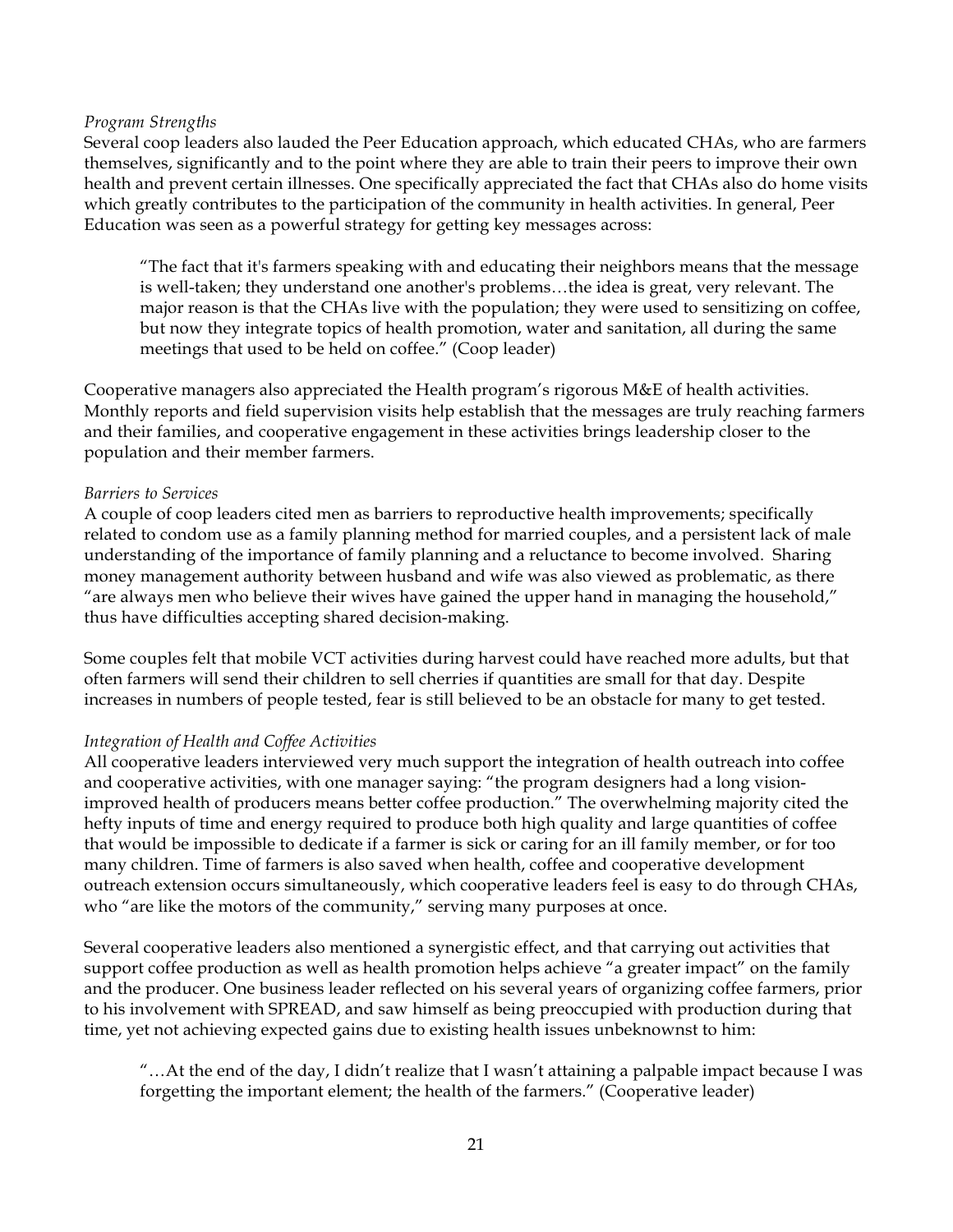A couple of coop leaders also talked about the importance of family planning so that coffee revenue can satisfy the needs of the farmer's family. One concluded: "the planning of births in the household should be coupled with [the amount of coffee] production."

About half of cooperative leaders interviewed also mentioned improvements in members' buy-in or engagement in cooperative activities due to the additional health services they now receive. There is increased attendance at general assembly meetings at the cooperative, and more selling of cherries to their member cooperatives' washing stations.

#### *Suggestions*

One coop leader mentioned it would have been good to have the Project plan laid out to stakeholders before beginning, so that producers, cooperative leaders and other partners could have included other priorities. About half of cooperative leaders interviewed also stated capacity building of CHAs as a key priority, in terms of training and gradually increasing their responsibility in health. Additional thoughts were to increase education sessions and trainings for farmers, to organize soccer games and youth-specific activities, and to work on sensitizing men about the importance of family planning.

#### *Advice for others interested in integrating community health and coffee*

When asked to share lessons learned through this process of integration with others interested in integrating agribusiness/coffee activities and community health cooperative leaders wholeheartedly recommended it, citing health benefits for the entire household, the synergistic effects, and the complete feasibility if activities are well-planned. One person also mentioned these health activities have also strengthened relationships with local government officials and service providers.

"I learned that the entire household is who benefits. Without this approach, there would be things that they would have gained [income] but that they would not achieve [longer term benefits]…If someone else were to ask my advice on integrating health activities into those promoting coffee production, I would discuss the health improvements of the farmers and the positive results of this approach. I would advise him to increase basic health knowledge of producers on matters of basic health because when a farmer is healthy, this has direct impact on his agricultural production. I would tell him also that coffee extension agents can easily play the role of community health educator as well." (Cooperative leader)

"The big lesson I learned is that you cannot achieve your coffee production objectives at 100% without addressing the health of the farmers." (Cooperative leader)

"The first lesson is that anything is possible if it is well-planned, and that these health activities are not too expensive…Advice I would give is to not be afraid of integrating a health program into the coffee work. This health program [also] reinforces existing relationships between producers and buyers because producers understand that what unites you to the buyers is not simply money for coffee, but also health and human relationships which allow you to stay in contact with the coffee producers for a long time. So, it ensures the durability of actions undertaken. Also, these activities help us approach/become closer to local authorities."

(Coop leader)

#### *Additional needs of target farmers*

Several of the cooperative leaders identified farmers' need for more financial means to have a better life. They suggested increased incomes could result from higher coffee prices or other non-coffee activities. Several cooperative leaders raised the issue of coffee revenue spending on alcohol, and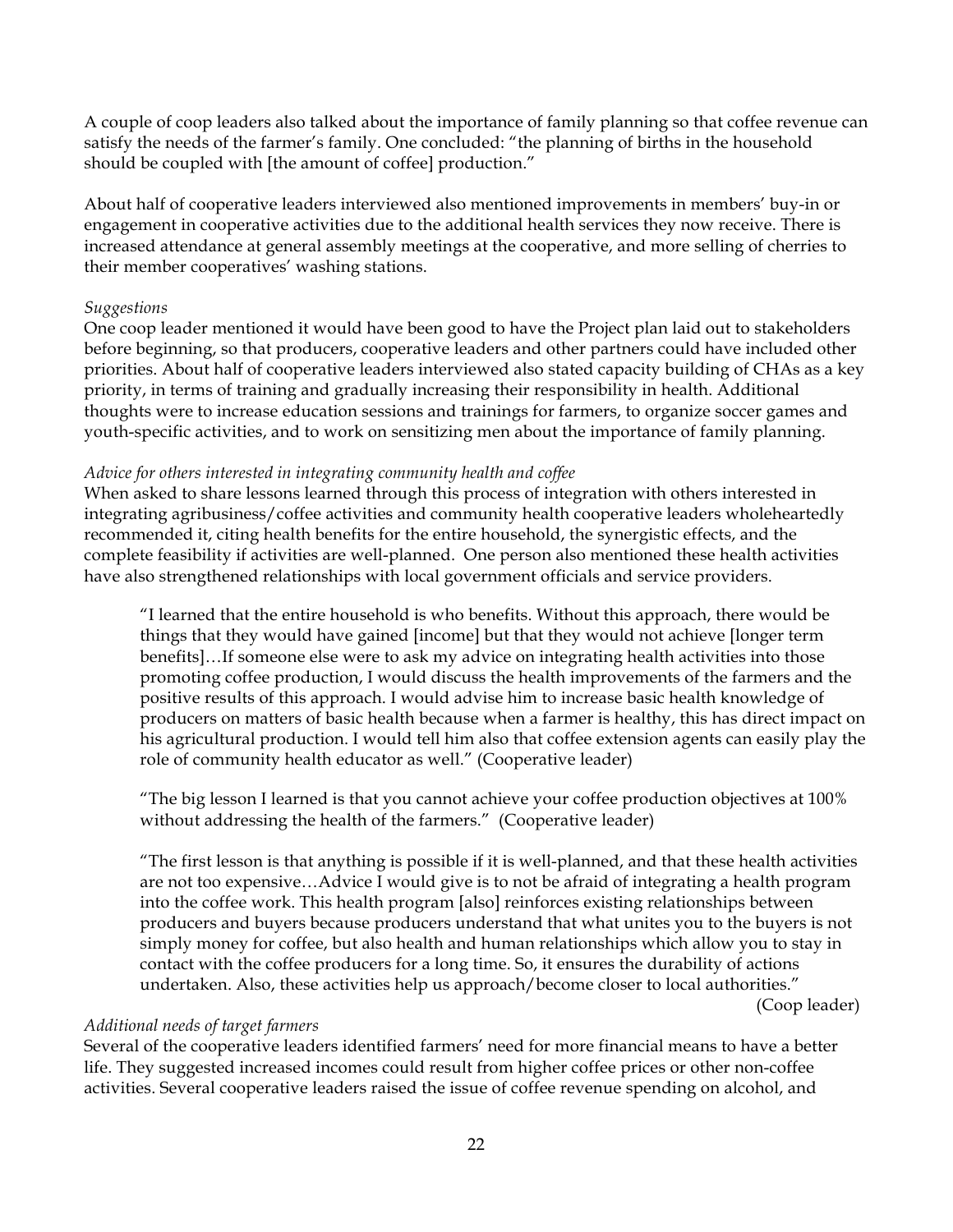emphasized the need for awareness-raising, education and capacity-building on how to manage, spend and save coffee revenue to ensure success of any income-generating activities:

"…we have some farmers that will make over 100,000 Rwf at one time during coffee season. They will then sit and drink beer every day and after one month, this same person will come to the cooperative and ask for a loan." (Cooperative manager)

Several cooperative leaders mentioned the need for improved nutrition through education, ("as certain households drink beer more than eat well,") as well as support to maintain small livestock and vegetable gardens at home. A couple of those interviewed also mentioned insecticide-treated bed nets (ITNs) for malaria prevention as an additional need of farmers.

#### *Sustainability: Life after SPREAD*

In discussions regarding SPREAD's closure in 2011, about half of cooperative leaders interviewed were hopeful that certain health activities will continue, although perhaps not to the same degree of quality or frequency as when SPREAD was involved.

"The coop members and coffee farmers have learned things which they can pass on to other community members. Even if some members will feel unmotivated, abandoned, the coops/businesses supported by existing community health services will maintain certain important health activities begun by the Project."

A couple of cooperative leaders were more dire about outcomes post-Project, predicting decreases in health knowledge and education and, as a result, negative impacts on coffee.

Sustainability was widely believed to hinge on support from government health centers and NGO service providers, who already provide similar outreach services and who could target these particular farmer groups. Cooperatives themselves should ensure an independently functioning health program, with its own budget, and health centers could lend support for technical expertise and coordination. Cooperative leaders need SPREAD's support to evaluate current strengths and weaknesses of cooperatives' ability to sustain activities, and to appropriately build capacity of staff of coops and CHAs before the Project's closure in 2011. One person even recommended that members of the Health program return post-project to follow up on the cooperative's progress after a certain period of time, to confirm the durability, or lack thereof, of SPREAD's Health interventions.

The first step taken towards sustainability thus far, according to cooperative leaders interviewed, is the current integration of health activities into routine coffee work. The fact that CHAs are actively raising awareness and providing reports to coop managers, and that the coops have in place a part-time health coordinator, are seen as solid steps towards institutionalizing the program for both groups. "There is a sense of ownership," one person said, "because before doing other things in the cooperative, we begin by talking about health." Both cooperatives also already pay some or all of the *mutuelle,* annually renewed health insurance, of farmer members.

Although generally speaking, these leaders were hopeful about the continuation of activities, a common sticking point remains financing. Several mentioned the need for additional funds post-Project to cover costs of logistics, materials and equipment for further trainings, increasing the stock of Prudence and Sur Eau to stock kiosks, as well as fuel costs and transport for outreach and supervision. The source of these funds after SPREAD, however, was not completely addressed. Only one manager felt that health activities are not prohibitively expensive, and that the cooperative itself could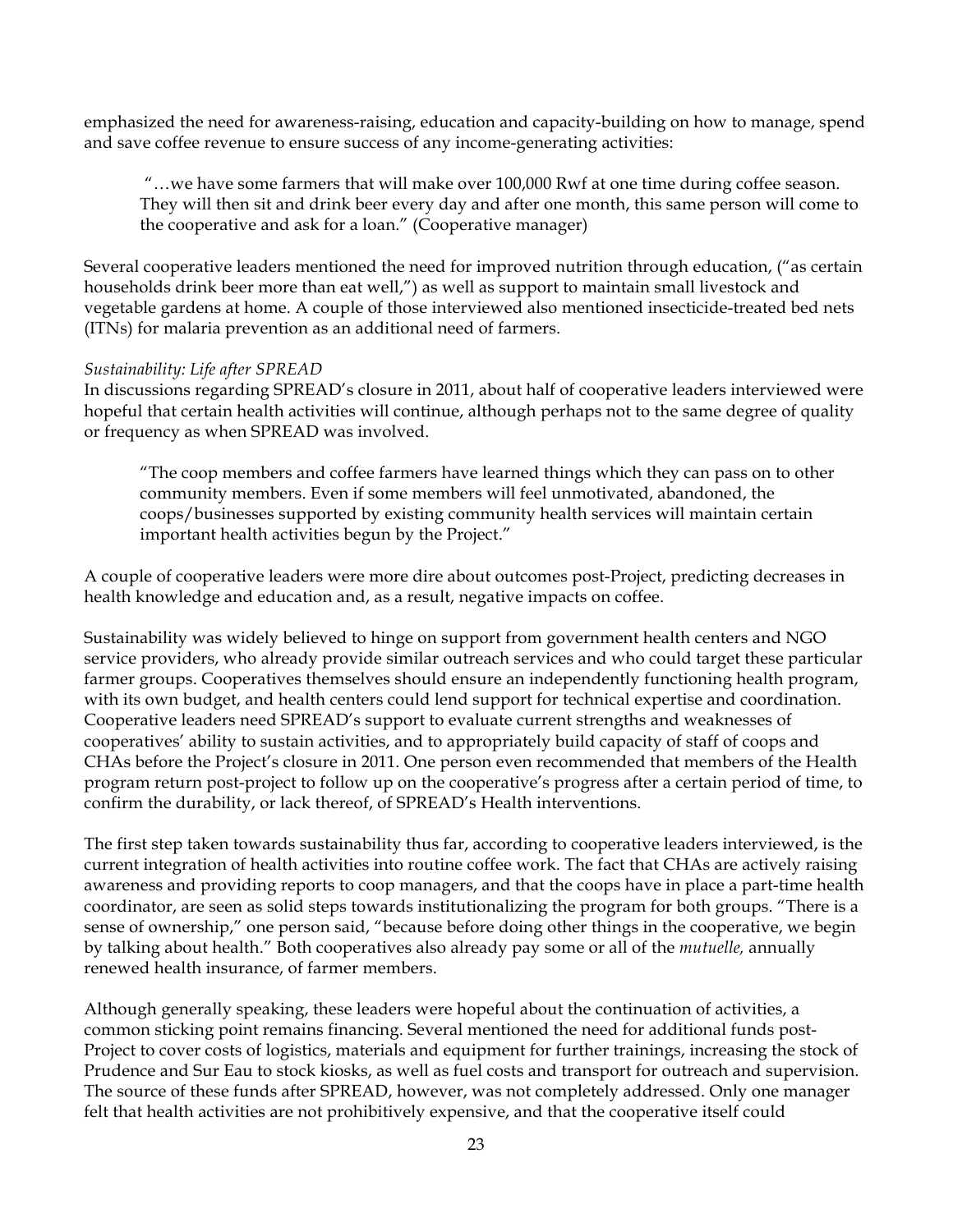financially support health activities. He suggested using Fairtrade funds allocated for community development, and potentially through small contributions by member farmers.

## **Stakeholder Group: Community Health Workers -** *Agents de Santé Communautaire* **(ASCs)**

This one focus group encompassed both male and female government community health workers (ASCs) who live and work in both target Districts where SPREAD intervenes.

#### *Familiarity and Collaboration with SPREAD's CHAs*

The majority of ASCs were familiar with SPREAD's health interventions in the community, and mentioned collaborating with CHAs on certain raising awareness activities, such as for hygiene and VCT. Only a couple of people in the focus group had not heard of SPREAD's Health program, which may be because these ASCs work in a Sector in which the SPREAD-supported CHAs do not.

"Yes we know the program…it works with coffee farmers; they have a health program which sensitizes using community health workers who work like us through the coops." (ASC)

"We have worked together with SPREAD's CHAs on raising awareness of the population on clean drinking water and VCT." (ASC)

The ASCs felt that their work and that of SPREAD's CHAs is similar, that they both work on health promotion and complement rather than compete with one another in the community. The main difference cited was that CHAs work with coffee farmers, whereas ASCs are under health centers' direction and thus work with the entire local population.

"We complement each other- our work and that of the CHAs." (ASCs)

"I know SPREAD's Health program helps us with health promotion, and actively participates to implement national health policy." (ASC)

The ASCs seemed to appreciate SPH very much, for its holistic approach to meeting farmers' diverse needs, and especially for its VCT activities and education on HIV/AIDS prevention, family planning, and hygiene. They also appreciated that the program is "very close its beneficiaries, more so than other programs" they had seen, and seemed to envy the support, supervision and materials SPH provides to CHAs for health outreach. ASCs also appreciated SPREAD's integrated approach:

"Combining health with cooperative activities is a good idea, because SPREAD is looking at saving the entire person and his/her family." (ASC)

Suggestions to program managers for improvement include more engagement of youth, such as through games or other creative strategies to deliver messages.

Overall, the ASCs value SPREAD's services, and said they would like to see the Project, or at least its current activities across health and coffee, continue. However, ASCs also recommended SPREAD expand its scope to target the entire local population, not just coffee farmers, by training CHAs to intervene in each cell, and allow local health authorities to take responsibility for trainings, which would be an expansion of MINISANTE's strategy. They also requested SPREAD teach them local roasting and brewing techniques, in order for ASCs to also be able to drink their own coffee at home at lower cost than purchasing at the market.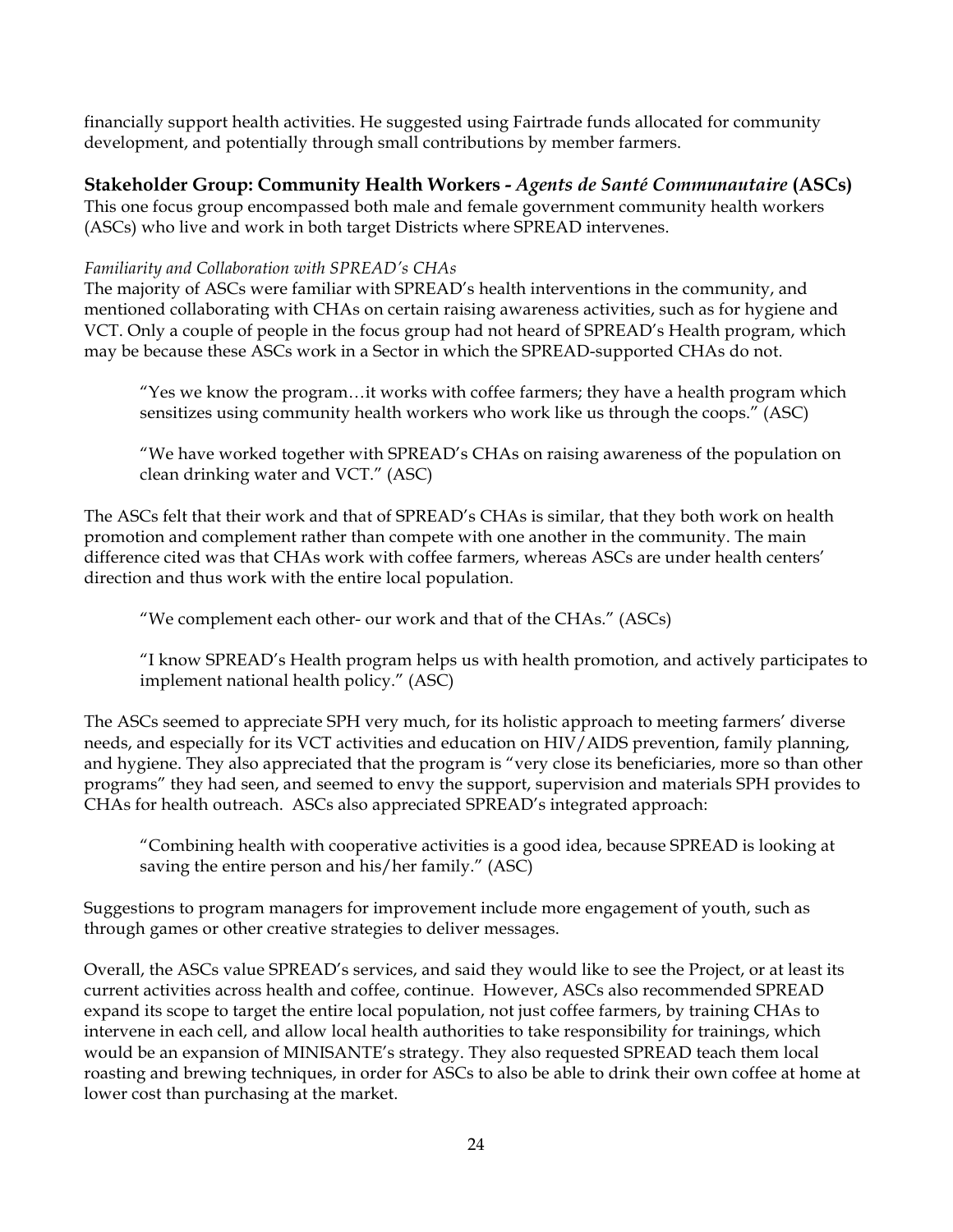## **SPREAD-supported Cooperative Health Agents (CHAs)**

These 2 focus groups were held by target farmer group, 1 for BUFCAFE and 1 for Maraba Cooperative. Each group was a mix of men, women, Adult Peer Educators and *Animateurs de Café*.

#### *Targeting of Intervention*

CHAs felt that the community responds well to all health topics and activities, but especially those related to family planning, HIV prevention and hygiene. In regards to the most important health topics, CHAs felt that hygiene and sanitation education was of utmost importance, but overall that all topics concerning family planning, reproductive health, HIV/AIDS and nutrition are necessary and valued by the community. Malaria interventions were at times considered less important in areas with lower prevalence, although it was mentioned that malaria prevention and education should continue.

Barriers to success of behavior change efforts included low use of Sur Eau because it has a "bad smell," convincing people to purchase condoms when they are available for free via other service providers (health centers, some local NGOs), and mobilizing youth participation in adult education sessions.

#### *Perceived Program Impact*

CHAs felt there have only been positive health effects across all segments of the target population, and spoke very highly of the program's impact, listing improvements across almost all health areas. However, as mentioned in the study limitations, it is virtually impossible to attribute all of these community changes to SPREAD's interventions alone, given the multitude of other health outreach activities occurring in the communities from both government and NGOs.

According to CHAs, condom use has been increasingly normalized; the belief that condoms are only used by prostitutes is changing, and youth are practicing less unprotected sex. Stigma around HIV/AIDS is decreasing and understanding and acceptance of family planning is on the rise, especially benefiting women. Personal hygiene is improving. Gender impacts include couples making joint decisions on how to spend family revenue and initiating family planning. Men are reducing harmful behaviors of forcing women in sexual relations or "causing insecurity" in their families.

"There has been a positive impact; before, people used to think condoms were only for prostitutes. Now people know how to use them and realize that they are important for preventing HIV and for family planning." (CHA)

"Hygiene is gaining ground in households…people wash themselves, use Sur Eau or boil their water before drinking, they have built latrines and wear shoes even in the field." (CHA)

CHAs perceive changes across all of SPREAD's target health areas. People have a better understanding of family planning methods and side effects, and men are also increasingly involved in reproductive health education and accepting of contraception. HIV/AIDS prevention changes include reduced stigma, acceptance to openly get tested, take ARVs, and to buy and use condoms. Related to hygiene, farmers are more likely to practice personal hygiene, practice safe water treatment and good hygiene and sanitation in households. Maternal and child health changes include increased births in health centers, better nutrition, growth monitoring, vaccination rates, and treatments for parasites and reduced micronutrient deficiencies in children.

*"*People now understand that family planning does cause fatal side effects." (CHA)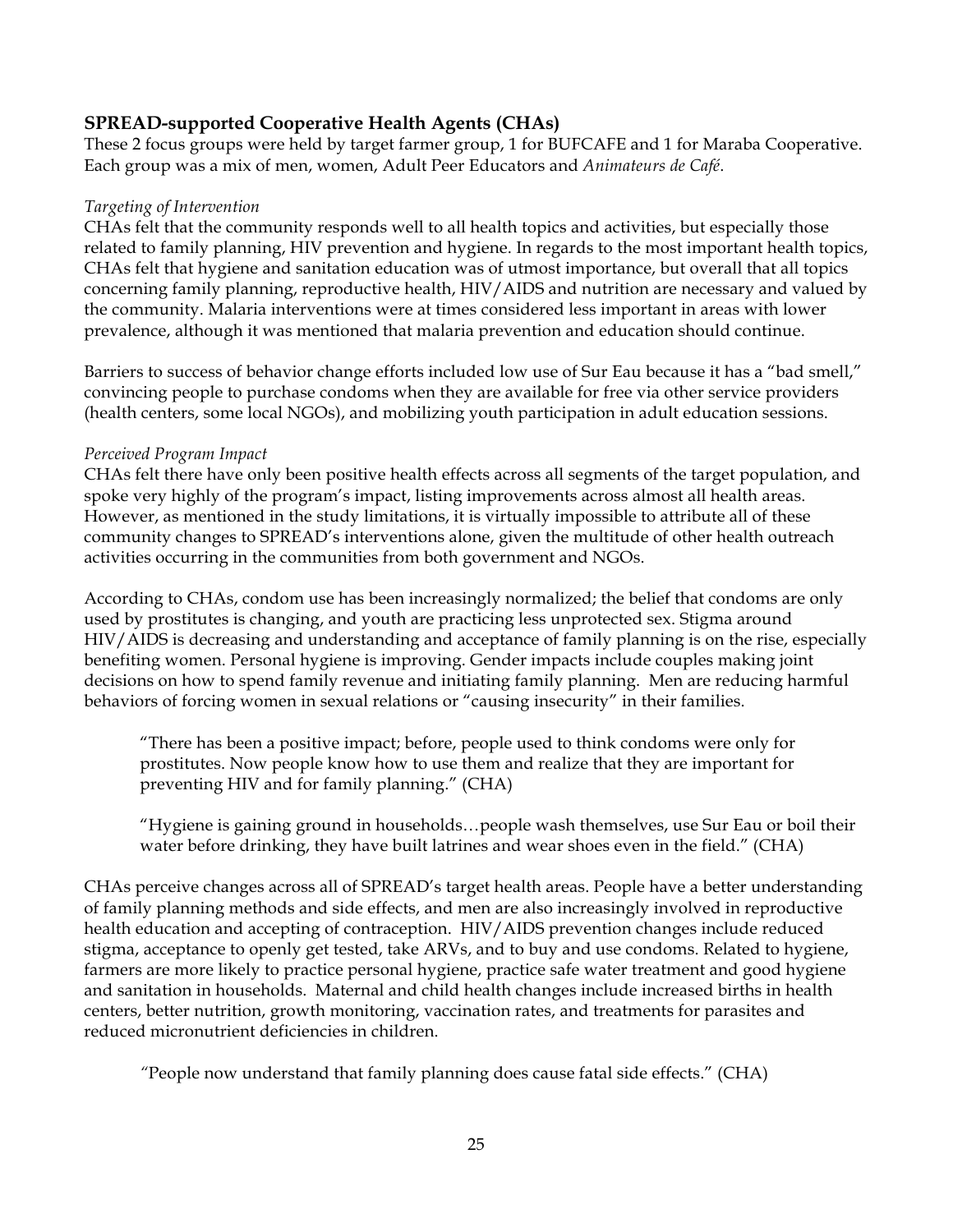"Positive impact regarding HIV/AIDS; people are now longer afraid to get tested. AIDS used to be confused with a poison, now people living with HIV/AIDS are more comfortable to live their lives." (CHAs)

"Men are now sensitive to the problems of overpopulation and come together with their wives to plan births together." (CHA)

CHAs and their households have also personally benefited greatly from SPREAD's interventions, both through producing higher quality coffee and "having a better life." In regards to health specifically, CHAs affirm increased health knowledge, learning to give a balanced diet to their own children, to practice good hygiene, to use condoms and family planning themselves, and to have overcome embarrassment in order to train others on sexual and reproductive health. One woman described the Health program's impact on her own sexual relationship with her husband, saying she gained courage to discuss matters with him and now sex is consensual, no longer solely driven by her husband.

CHAs expressed such a remarkable difference in their lives and those of their peers since SPREAD's integrated Health Program, that they were considerably worried about losing support services at the Project's completion, especially related to loss of training, supplies to continue education sessions and adequate stocks of Sur Eau and Prudence for community-based distribution.

#### *Complementing Local Public Health Services*

When asked regarding their relationship with MINISANTE – supported ASCs in their area, CHAs also feel that both groups have similar goals and responsibilities to educate communities on various health topics. CHAs also described differences that ASCs give medicines, whereas CHAs do not; that CHAs have materials to use during education session (condom demonstration equipment, brochures, flip books) which helps people better understand messages, which ASCs do not. They also recognize that ASCs report to health centers, while CHAs give reports to SPREAD and to their cooperative, and that CHAs also do coffee and cooperative extension in addition to health. Overall, CHAs seem to think they work well with ASCs in their communities; they complement one another's work and collaborate on raising awareness sessions or on special community projects, such as helping the indigent:

"In our zone, there was a woman who was very poor, she didn't even have a toilet. We got together with the ASC and we decided to build her a latrine." (CHA)

"We hold consultation meetings so that our activities don't diverge, but that they complement each other. This also avoids the problem of rivalry." (CHA)

#### *Integration*

CHAs greatly support the concept of integrating health and coffee/agribusiness, as they feel that good health and wealth go hand in hand, increasing revenue has positive effects on the health of the farmers, and without being healthy, one cannot perform all the intensive labor required for high-quality coffee production. They described their activities as integrated in practice, explaining how they take advantage of cooperative meetings, home and field visits to discuss both coffee and health.

"When I go in the field to sensitize on coffee promotion, I can't leave without speaking a bit about health." (CHA)

CHAs felt that farmers are also always interested in learning more about coffee which equals revenue, thus attend meetings called by *Animateurs de Café* who hold the most up-to-date coffee and cooperative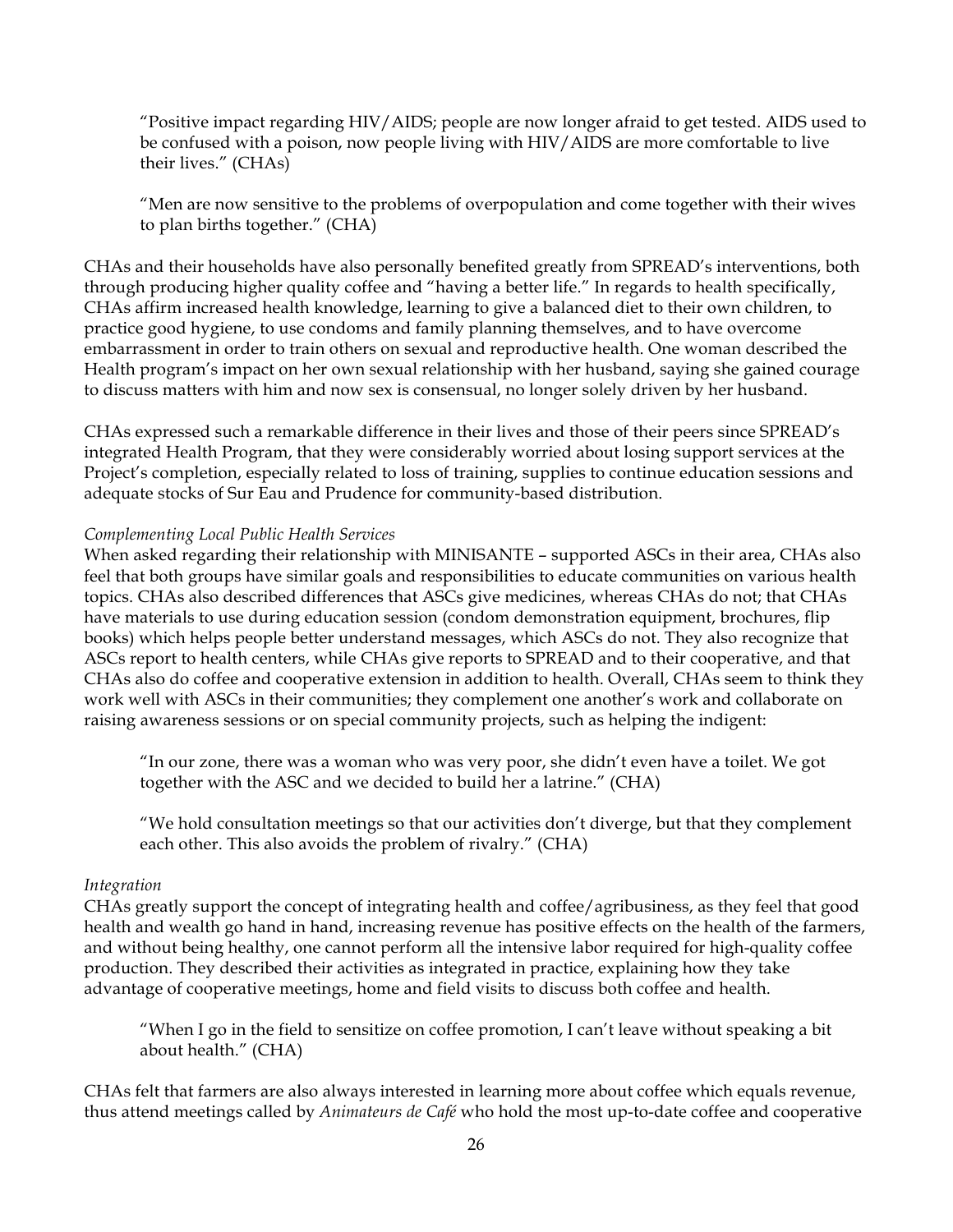information. Coffee is thus an appropriate entry point for discussing health; one CHA mentioned that he prefers to begin a meeting with health content and end with coffee, to ensure participants who may be likely to leave during the health portion stay and listen to the entire session.

#### *Sustainability: Life after SPREAD*

CHAs are committed to continuing their mobilization of the community around health, and would like this program to continue even after SPREAD's closure. To do this, they suggested a variety of strategies: the government continue Health program activities, with local authorities helping to train more CHAs; cooperatives take responsibility for integrating the health program into routine coop activities; that CHAs create a new cooperative in order to continue their activities, and that generally speaking the "decision-makers at every level should integrate SPREAD's Health Program in their action plans each year so that once SPREAD is over, the activities can continue." CHAs felt that the current formulation of community theater groups and the soccer teams and tournaments which are currently being organized, as well as the integrated coffee/health awareness-raising they have been conducting over the past year and a half are all positive steps taken towards sustainability.

#### *Suggestions*

CHAs suggested that the health products they sell for the cooperative (Sur Eau, Prudence) be given in larger quantities to the CHAs themselves, rather than kept at the coops, to increase community access. Those who had not yet been trained also asked to be equipped with First Aid equipment and training to help prepare for accidents in the field. CHAs requested more health and coffee trainings, to enable them to better work with farmers, and to receive either means of transportation or higher transport reimbursements to cover their actual costs to attend monthly meetings and conduct outreach work. CHAs also support diversifying teaching strategies to increase community interest and knowledge, such as using films or community theater techniques. Youth anti-AIDS clubs need to be reinforced, and SPREAD should also consider distributing condoms for free, similar to some other local NGOs and health centers. They also advised the Health program to work more closely with Sector-level authorities to ensure more seamless collaboration and cooperation.

#### **Stakeholder Group: Local Partners: Health Centers, NGOs, Sector and District Officials**

Two focus groups were held per District, with a mix of both Sector-level authorities and Health Center staff. In-depth semi-structured interviews were also held with District-level officials and partners, from both government and NGOs.

#### *Collaboration and Interaction with SPREAD*

Almost all local authorities and health centers, and certainly both NGOs, were aware of several of the Health Program's activities and have worked well together, citing excellent collaboration in planning and implementation. Health centers and District partners appreciate SPREAD's community health approach and their contribution to helping them meet their own goals and targets through support with awareness-raising, as well as getting services out to hard-to-reach communities by facilitating mobile VCT and FP services, which are District Health priorities.

"The fact that SPREAD uses a community health approach enables us to work with populations who were previously difficult to reach…We've collaborated with SPREAD on mobile VCT, coordination meetings with CDLS, planning meetings for our activities. Over the past couple of years, our collaboration has been excellent, SPH honors its engagements, we collaborate on VCT and its supervision, SPH also takes care of the nurses and pays their per diem during this activity." (District Official)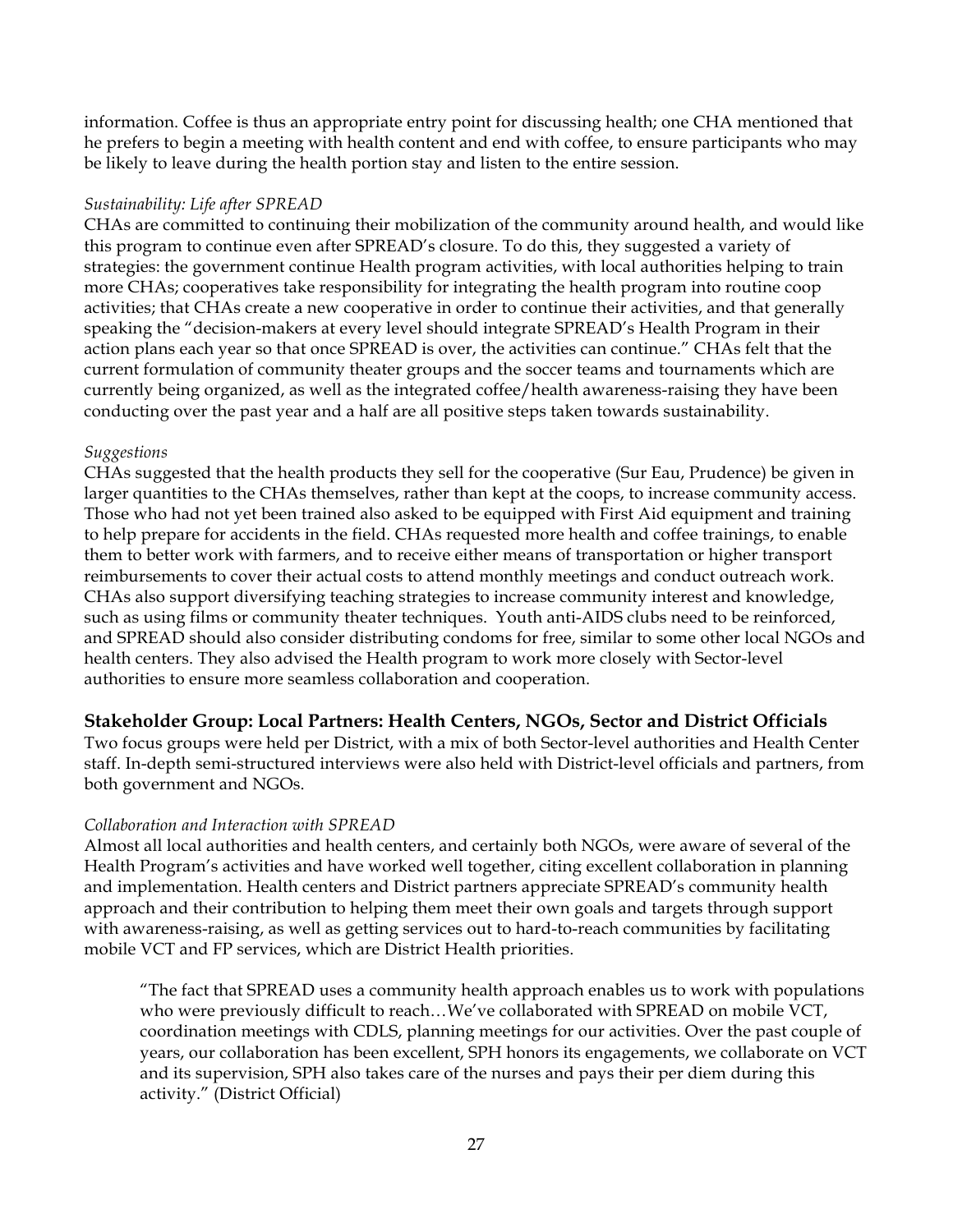"Reaching the population in their own communities where they live as a strategy is a major asset for increasing indicators." (District Hospital)

Government authorities also appreciated SPREAD's flexibility in supporting local priorities outside of SPH-specific workplans, such as the training of family planning clubs in one area.

"Health partners are usually at the national level, when you have a local partner with whom you can plan together, who will support you at any time, this is very advantageous." (District Hospital)

NGO partners also described advantages enhancing their own services they have gained through SPH collaboration, such as access to local authorities and to the rural coffee farming population:

"We work in the same intervention zone, so we profited from SPREAD's access to the population to fulfill my targets, also to take advantage of access to people to sell products, I had an interest in this collaboration; I was also aired on their radio program, which allowed me to do promotion of our own Center…I was lucky to contact and work with local Sector officials and health centers through SPH, because our zone was too big so getting to know all local authorities is difficult. SPH's cooperative contacts also helped us select our own group of outof-school Peer Educators in rural areas with whom we continue to work today." (Local NGO)

Another NGO described application of lessons learned through SPH collaboration regarding monitoring and supervision of community health agents. District officials are also interested in applying this approach of integrating health into agribusiness initiatives in their area:

"SPREAD's Health program has changed the behaviors of coffee farmers in regards to health and their quality of life has improved. We don't do anything differently currently, but we are planning on how to integrate the health program in different cooperatives and associations. Once we have a proposal for a health project we will propose that they also integrate into other activities as SPREAD has done." (District official)

Only a few of the local Sector authorities expressed discontent regarding collaboration, feeling excluded from SPREAD's planning and unhappy at the lack of Sector-specific reports, which led to some difficulty in responding to certain focus group questions. The Health program did in fact implicate Sector-level authorities in workplanning and implemented activities, and suspect the high turnover of local officials in rural areas and the multitude of projects going on in their zone created challenges in relaying information about current projects to new officials. Certain health centers and Sector officials did express a lack of understanding regarding SPREAD's activities (that they go beyond coffee season and mobile services, why the limited scope of a few health facilities and not the entire District), indicating a need for better communication and reporting at the Sector and Health Center level. SPREAD recognizes that Sector and Health Center reports are rarely done, due to the high volume of reporting requirements at District and national levels and limited program staff and resources. Subsequent meetings with officials have led to the agreement that Health program will email Sector-level reports from now on, as most administrators now have some internet access.

#### *Perceived Program Impact*

Although partners reiterated that it is too early to ascertain the impact of SPREAD's Health interventions, and it is difficult to parse out SPREAD's contribution versus that of other health service providers, many partners said they have noticed positive behavior changes in the community as a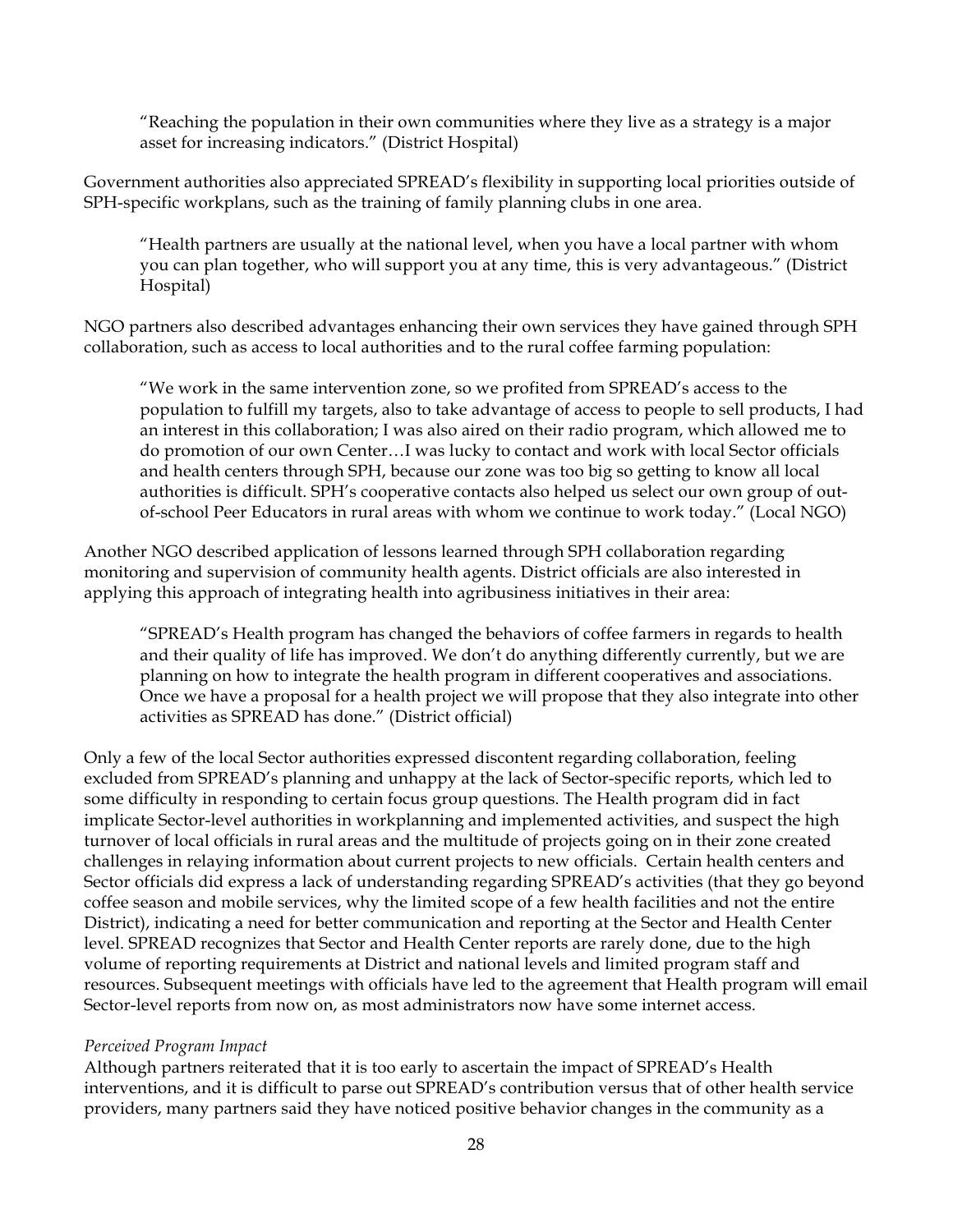result of SPREAD, specifically in regards to family planning, openness in discussing reproductive health issues, VCT uptake, condom use and hygiene. Specific behaviors observed included women returning to health centers to discuss side effects of contraception, rather than abandoning completely; couples discussing family planning together and making a decisions together and, relatedly, women no longer having to seek FP counseling in secret. Hygiene has improved, whereby people wash themselves after working in their fields more frequently and after going to the toilet. VCT mobile services have encouraged more people to overcome fear and to get tested.

#### *Appreciation of SPREAD's Approach*

District officials appreciate SPREAD's approach of using peer farmers, which "facilitates good understanding," and the community-based nature of activities which make services more available to the population at the community level. An NGO partner felt the program was well-designed in terms of its alignment with GOR priorities, such as a focus on youth, as well as leveraging interventions going on in their zone, such as PSI's social marketing campaigns and products.

Health partners also appreciate the holistic and integrated approach of addressing people's multiple needs of improved incomes/ livelihoods and health.

"The quality of life of people has improved thanks to this program, because if farmers are healthy, they are able to do their coffee activities no problem which increases their income." (District official)

"The best way to battle HIV/AIDS is to give youth something to do, which SPREAD is doing."(NGO)

Other benefits to integration include that coffee was also seen as a "center of interest," thus an effective entry point to discuss health. Additionally, targeting cooperative members makes access, monitoring and follow-up much simpler. These farmers should technically have some increased revenue from coffee, also viewed as an asset for health promotion.

#### *Filling Gaps in Community Health*

Partners spoke similarly to other stakeholder groups in regards to the similarities and differences between CHAs and ASCs. Their work is similar as both groups raise awareness about health, and the main differences are that CHAs work more specifically with coffee farmers rather than the general population, and that they report to different coordinators, either SPREAD or Health Centers.

Health partners felt that SPREAD's Health Program is complementing the work of health centers and ASCs and reinforcing existing MINISANTE activities. The activities SPREAD undertakes are not new, but the integrated approach is, which helps fill gaps by meeting an existing need among coffee farmers for health services. Sound planning and collaboration helps avoid duplication of services.

"This program arrived on time, is meeting a need, because during each campaign for mobile services, people are there, the demand is high." (Health Center)

"Coffee farmers/coop members needed this program; they didn't know much about health before. They benefited from increased access thanks to this program. (Health Center)"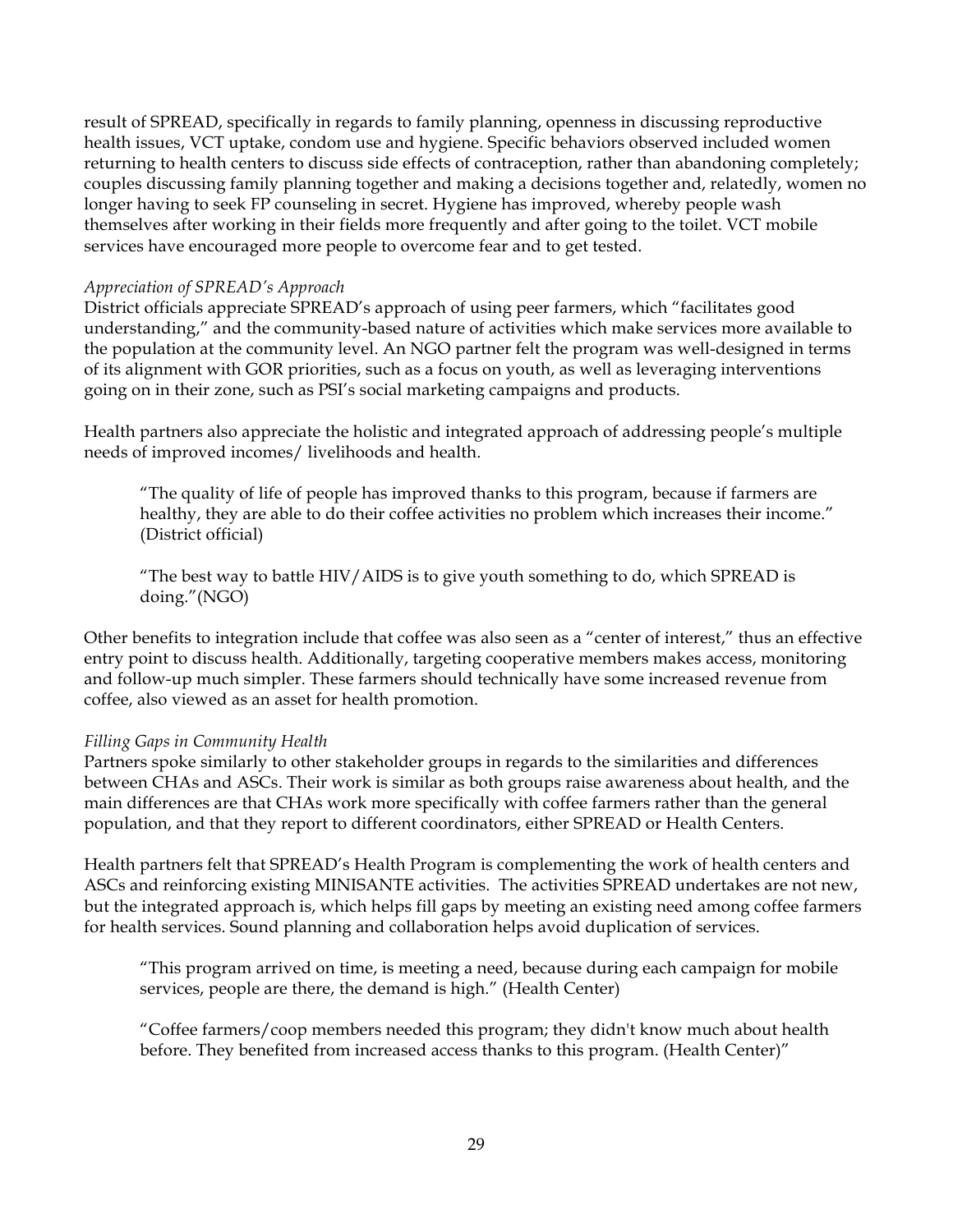"SPREAD did not bring anything new, but their interventions come to complement existing services of VCT and FP in our health facilities, which were not reaching a large number of people as we have now with SPREAD." (District Official)

 "We work together during mobilization for and implementation of VCT. SPREAD's activities complement ours, there is not duplication as we plan together and the activities are very wellcoordinated." (District Hospital)

#### *Suggestions, Priorities and Next Steps*

In general, partners encouraged close partnership and collaboration with local partners to take advantage of each other's strengths, and to continue to use the community health approach of reaching people where they live with frequent, high-quality health education. Partners felt all of SPREAD's current activities would be priority to continue, and wished to see it expanded to benefit more members of the community. Nyamagabe District in particular requested specifically for Kibumbwe Sector, as coffee farmers from some of the target groups also live there. Mobile service partners would like these activities to be more continuous throughout the year, and not simply during coffee harvest season.

Partners also recommended enhancement of certain services. Specifically, a complete package of HIV prevention (including VCT, and one person also suggested supporting PMTCT twice/ month at each health center), family planning and MCH (including nutrition) are vital. For hygiene partners suggested SPREAD also include support for the use of home-built hand-washing devices, *kandagira ukarabe*, a MINISANTE priority, into their outreach work. Other ideas included more outreach focus on gender awareness, working with PSI's local youth center to animate community youth events, inviting Hospital staff to help with training CHAs, to celebrate and give prizes for farmers who put in practice healthy behaviors, and to provide the *mutuelle* de santé for the indigent.

Several NGOs and District representatives mentioned concerns related to SPREAD remembering to implicate partners for follow-up and supervision after initial activities have been co-implemented. Sectors would also like to see more of a SPREAD presence at Sector-level meetings.

#### *Sustainability*

Several ideas emerged as to how to continue and sustain SPREAD's health interventions: integrate them directly into cooperative and/or Sector activities who will help coordinate; CHAs and ASCs should work closely together as of now and ultimately be supervised by Health Centers who could also provide training and materials; cooperative members should contribute funds; local NGOs could begin selecting among the existing target groups for their next groups of Peer Educators; SPREAD could give Districts funds to begin coordinating and monitoring activities in order to become familiar with program beneficiaries and continue working with them after the Project is finished. Certain Sector officials felt that the Health program should take the majority of the responsibility in "telling people what steps to take and what path to follow," and should "give more trainings and more money."

As for progress already made towards sustainability, most partners did not know or did not feel much has been accomplished, aside from initial discussions and brainstorming. One exception was a District Official, who felt that Health Centers were already beginning to utilize the mobile VCT and FP sites, which are close to coffee farmers, and felt "little by little they are taking ownership." Overall it will require time spent in the remainder of the Project evaluating interventions and exploring options with multiple stakeholders, in order to elaborate a solid exit strategy: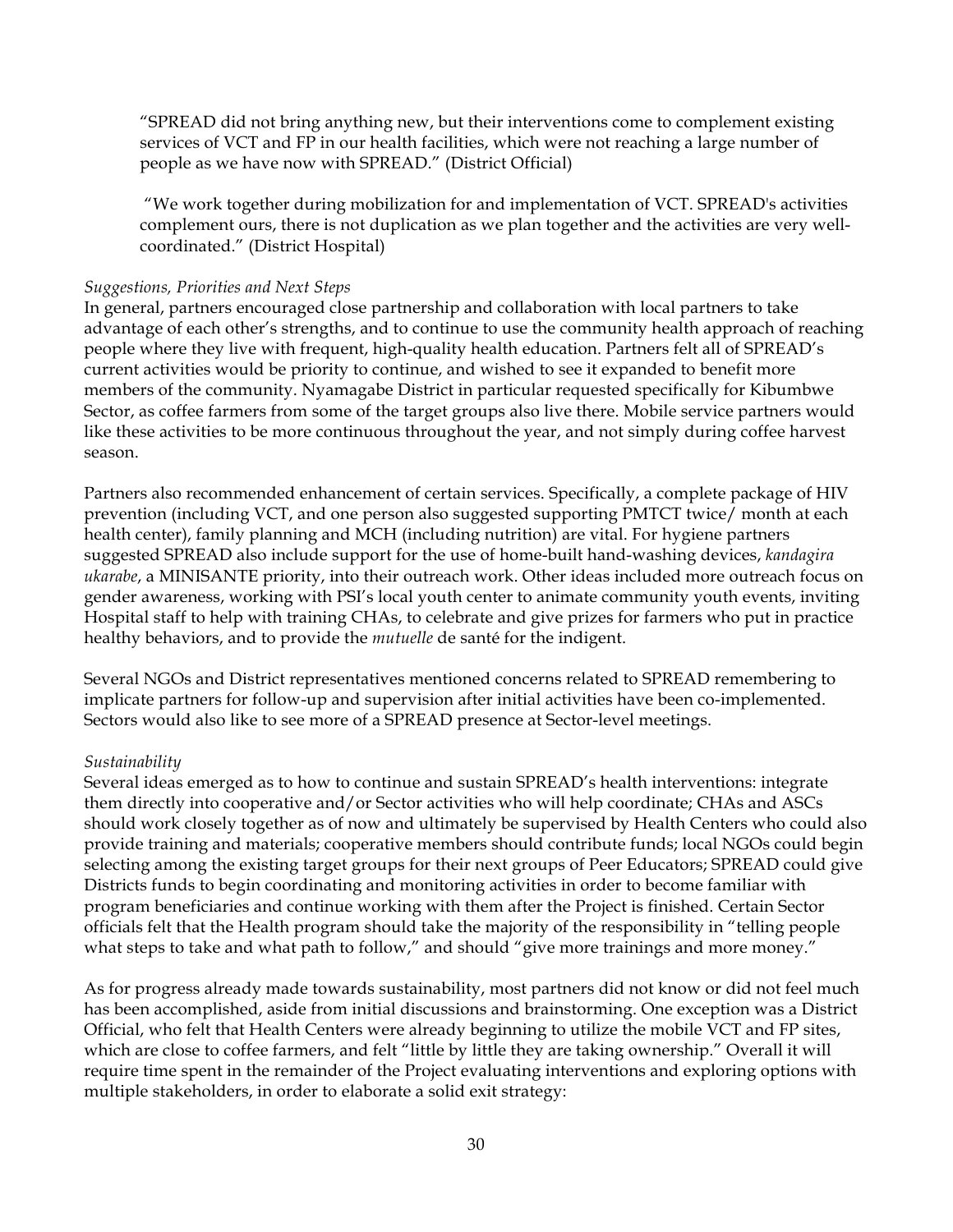"All stakeholders need to sit down and look at the strengths and weaknesses of activities which were undertaken; plan activities for each group and develop strategies for implementation. But what's most important is [first] the mobilization of these various groups." (District Official)

#### **Stakeholder Group: Coffee Farmers (Male and Female Beneficiaries)**

Four focus group discussions took place, one with all-male beneficiary group per and one with allfemale group per target farming cooperative.

#### *Program Interaction*

Beneficiaries, both men and women, were familiar with most all of SPREAD's outreach activities, having participated in education on all health topics, community-based distribution of health products Sur Eau and Prudence, VCT mobile services and referrals to local health centers. Education topics they have participated in included all of the usual HIV/AIDS, FP/RH and MCH topics; additionally people mentioned discussions on savings, "harmony in the household" (female beneficiary), and gender through "trainings on life and health within a good household, with man and wife working together, sharing management of household resources," (male beneficiary).

#### *Program Satisfaction*

Beneficiaries were satisfied with and greatly appreciate SPREAD's interventions, and they and their communities find the program important. One of the men's focus groups especially discussed appreciation of health integration into coffee sector development. Several comments also described the good example set by SPREAD's CHAs in the community.

"Thanks to the health education and the good examples set by the CHAs, ignorance has been reduced."(female beneficiary)

#### *Targeting of Intervention*

Although all topics and activities addressed through SPREAD's Health Program were deemed important, many comments, from both male and female beneficiaries, revolved around the significance of family planning messages. Hygiene trainings were also very useful, as was the VCT program and HIV/AIDS prevention education. No topics or activities were deemed less valuable or unimportant.

Beneficiaries felt that education is something continuous; therefore they would like to receive sessions regularly. They suggested recruiting and training more CHAs, and regularly building their capacity, as well as utilizing more radio and educational/ community theater to pass health messages.

#### *Perceived Program Impact*

Similar to the CHAs, beneficiaries cited a vast list of perceived positive health impacts and health behavior changes since SPREAD, but as mentioned in the study limitations, it is difficult to truly ascertain whether these positive changes occurred because of SPREAD's interventions alone, or due to a confluence of other community factors and efforts by other service providers. Beneficiaries attribute an increase in health knowledge to the Health program, especially for HIV prevention, reproductive health/family planning, condom use and hygiene.

"Training on hygiene [has been most important], because thanks to this many illnesses due to hygiene have decreased." (male beneficiary)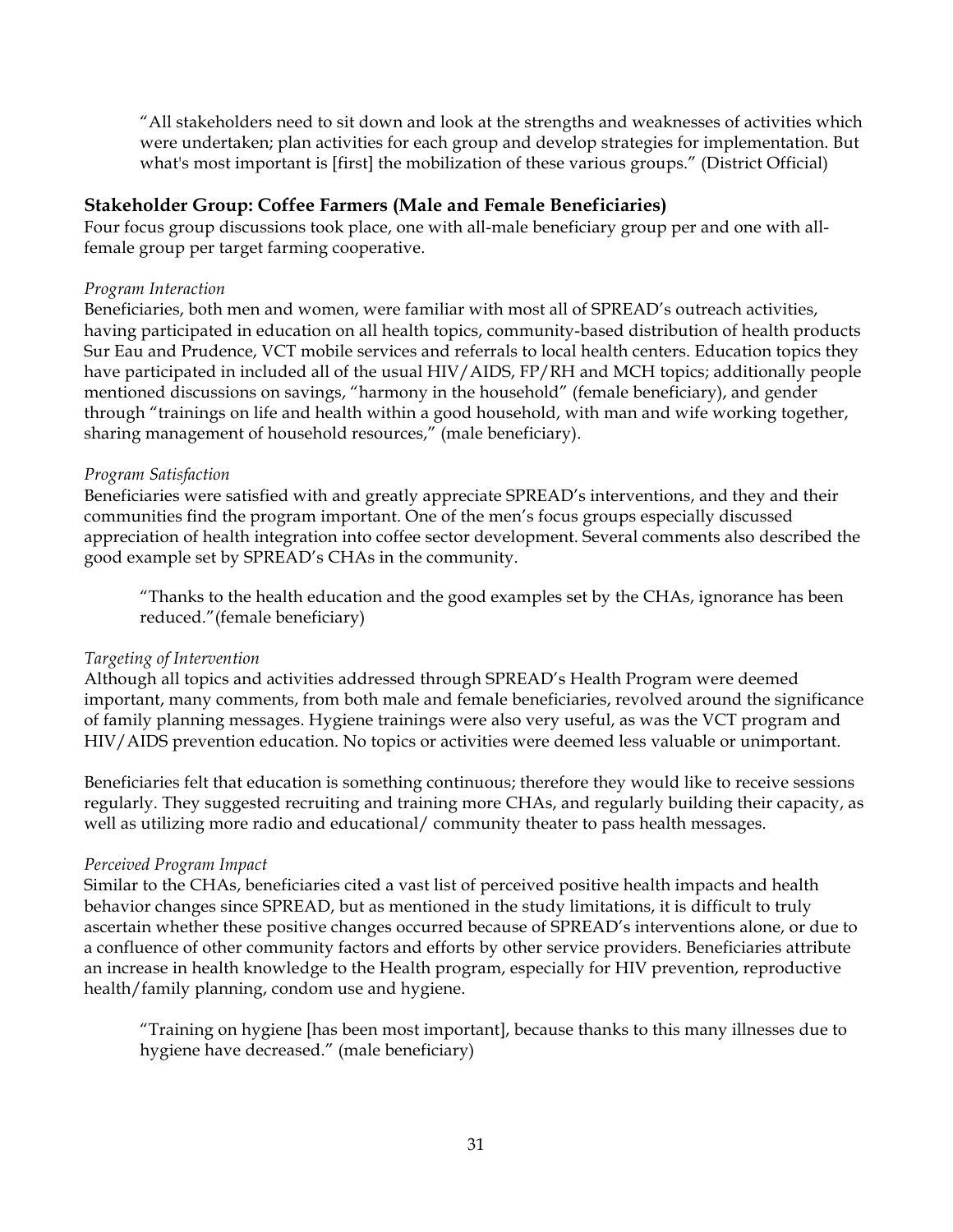"Training on family planning has been most important because we did not know how to space our children; I no longer have unplanned/unwanted pregnancies as before." (female beneficiary)

"Family planning [has been very important], because we give birth to children we are capable of raising, and can pay school fees and the *mutuelle*." (female beneficiary)

"FP is very important because it has allowed us to put some of our money into savings." (female beneficiary)

"VCT-- I am at ease now that I know my status." (female beneficiary)

"Mobile VCT has been very helpful for us because it took place in our cell, close by to our homes. Those who tested positive can now seek medication nearby." (female beneficiary)

 "FP-before it was difficult because men only knew about the natural method of contraception. Now using condoms within a couple is no longer a problem." (female beneficiary)

 "… now we are capable of teaching our children about RH without shame as before." (female beneficiary)

In summary, male beneficiaries cited "a change in mentality" around family planning and a reduction in unwanted or unplanned pregnancies. Women say they are beginning to use FP, that they know how to improve coffee production and savings activities, and they are able to work and get paid because they have more time thanks to less children through contraception. Men discussed a shift in gender norms; men are no longer mistreating or being unfaithful to their wives, disagreements or conflicts regarding condom use occur less frequently, and money management decisions are now discussed amongst couples. Both men and women explained that understanding about HIV/AIDS prevention and treatment has increased and that HIV-related stigma has been reduced. They are no longer afraid to get tested for HIV, especially men, and condom use has increased for both youth and adults.

Other comments described the benefits of increased access to health services via the *mutuelle*, and that family hygiene has improved through practices such as drinking treated water, covering latrines, installation of hand-washing mechanisms. People are living in improved housing and can purchase better clothing. Both women and men described improvements in maternal and child health, as women are getting regular antenatal care (with husbands in attendance), and have a better understanding of the importance of proper nutrition and childhood vaccinations. Women also mentioned a decrease in birth complications as women are increasingly choosing to give birth in Health Centers. Men also said people are preventing malaria by using ITNs and cleaning up around their homes.

#### *Life Before, During and After SPREAD*

Both men and women described life before SPREAD as "not good" or "not how it is today." They described life as difficult, where people "were ignorant" about health, had little access to health services because they would not seek them out from health centers. One man said "Coffee money was poorly spent; we spent a lot of money on alcohol." Beneficiaries expressed that since SPREAD, "we have noticed a big change in a positive way."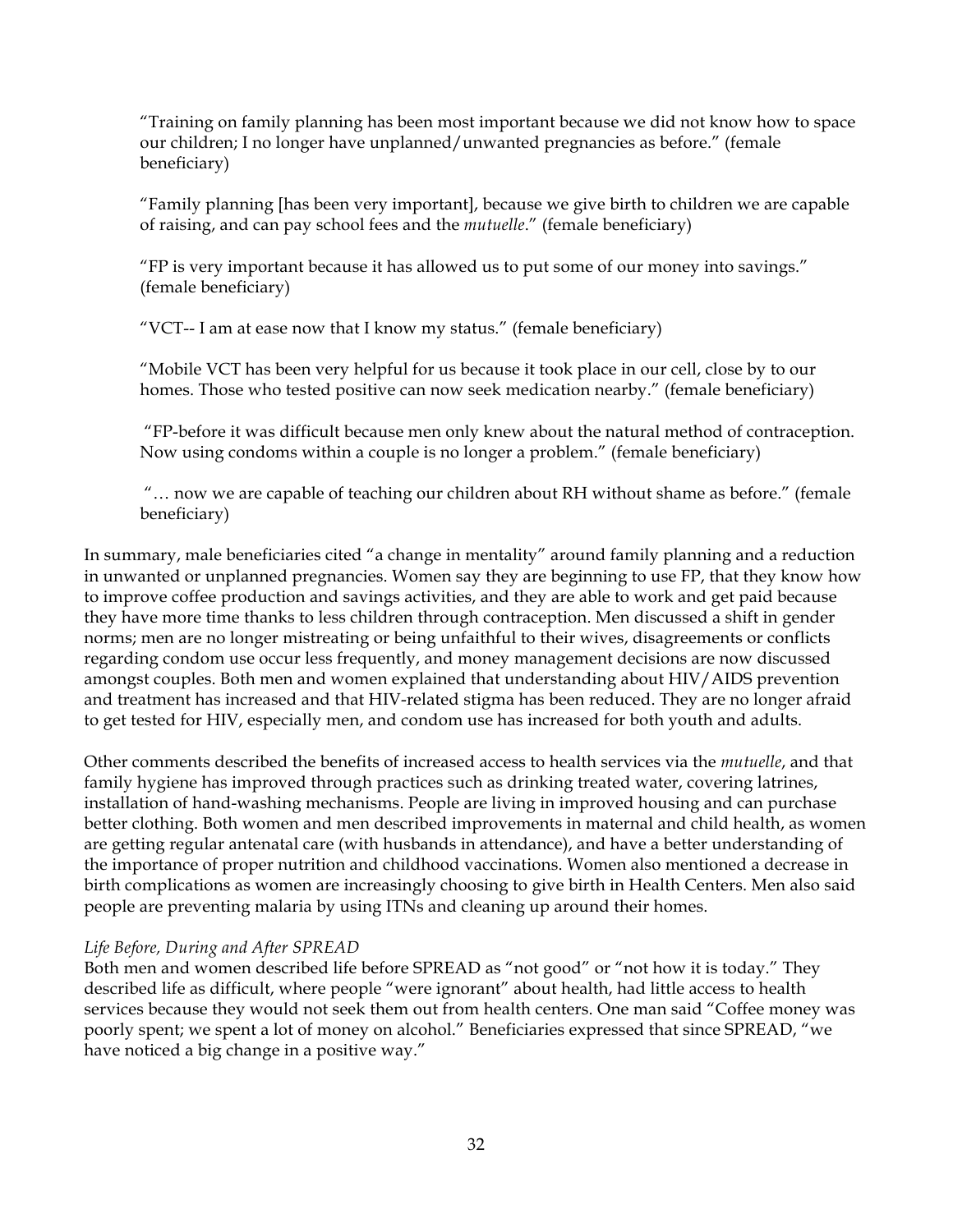During SPREAD, both men and women expressed that life is better in regards to both health and incomes. Men stated "we plan our activities envisioning our families' interests much more." One man again discussed a positive shift in gender norms below:

"There is no longer this notion of 'I am the man, I must make all decisions.' Decisions about health and about money in the family are made together, within the couple. Women are the first signatories on their husband's accounts." (Male beneficiary)

When asked what life will be like after SPREAD, all comments across beneficiary groups were positive, and seemingly confident that they can continue health improvements once the project is finished, using the knowledge and skills they have gained.

"We will be teachers of others, thanks to the training SPREAD has given us." (Female beneficiary)

"We will not go backwards." (Female beneficiary)

"We are not afraid of the future. We will have created a savings account in order to continue our activities." (Female beneficiary)

#### *CHAs and ASCs*

Beneficiaries also feel that the work of CHAs and ASCs complement one another, and is similar in that both promote health via education on similar topics. Differences cited were that ASCs give medicines, whereas CHAs do not, that CHAs focus much more on HIV prevention, and that they also do more home visits, whereas ASCs do their awareness-raising usually during community meetings such as *umuganda*. CHAs are thought to do sessions more regularly, to go more in-depth into health topics using educational materials (condom demonstrations, brochures), whereas ASCs are irregular and do not have educational materials. The peer farmer approach was also appreciated:

"When peer educators educate youth like them, the message is successful and passes more quickly than [via the] ASCs." (Female beneficiary)

#### *Coffee and Household Income*

Beneficiaries do feel that their incomes have increased since the advent of the specialty coffee sector developments (i.e., arrival of coffee washing stations), although to varying degrees. They realize the impact of trainings on quality and better agricultural practices on the price fetched for coffee, the reduction in heavy workloads and the stable market and better prices provided by the washing stations and cooperatives. They report coffee revenue is spent on a range of items, from the *mutuelle* and school fees, purchasing food or livestock, to opening up savings accounts or further investments in agriculture or other income-generating activities.

#### *Gender Differences around Spending Coffee Revenue*

When probed to explore whether there are any differences in spending of coffee revenue between women and men, women's groups stated that many men prefer to spend on alcohol, whereas women prefer to save and invest in the family. Women also mentioned that "there are men who sometimes hide coffee money from their wives; they don't tell them they have received any," but did acknowledge that "some men put money in the bank and make investments for their family." Men, by contrast, felt that men and women generally now share the responsibility and decision-making over how these resources are spent.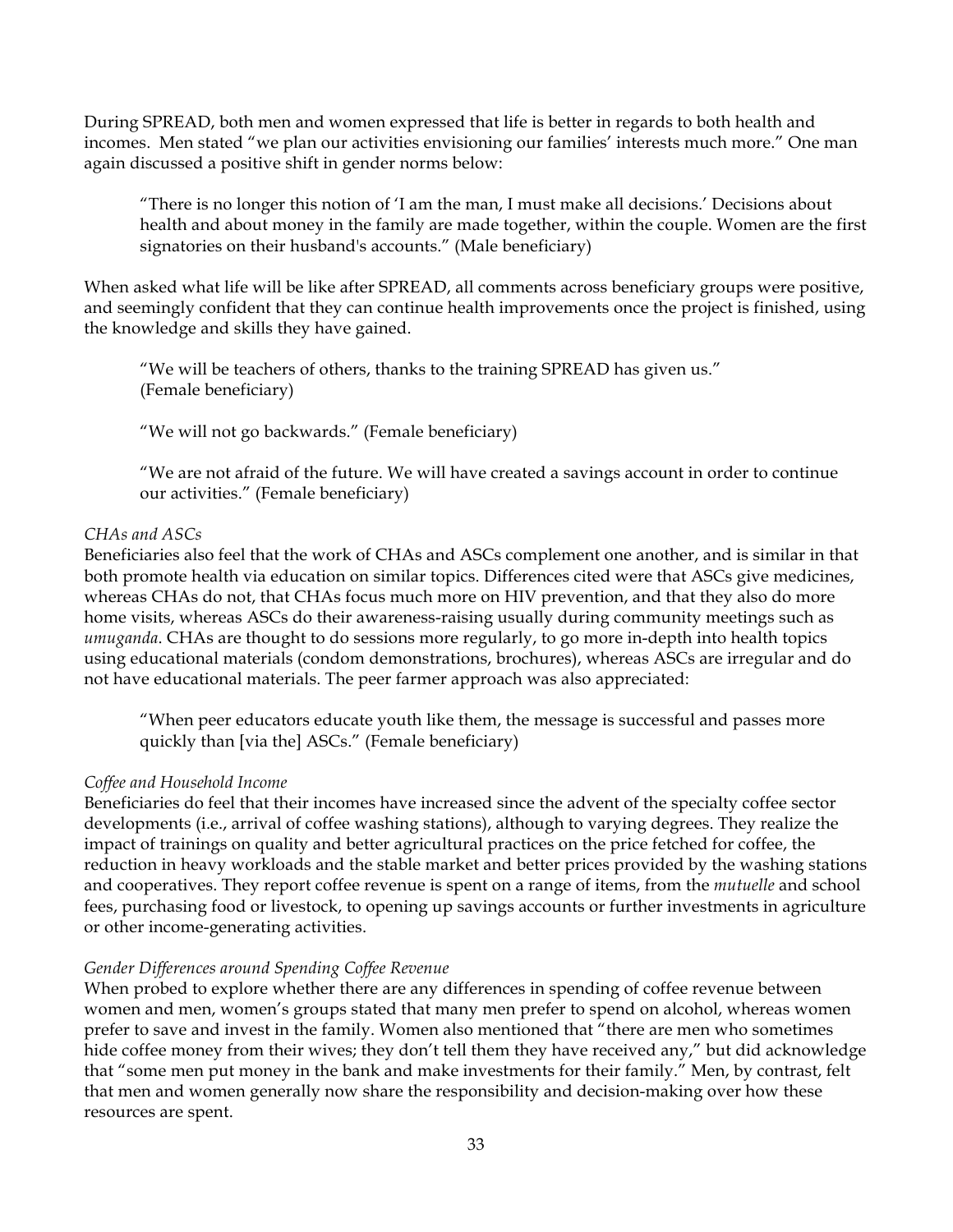Men did recognize that some men continue to use money poorly, for example in alcohol and prostitution, but stated that this mentality is wrong. They felt that it is not in fact a very common problem any longer, and that it is "the men who have not known SPREAD's Health program that have these practices." One man, (who, according to enumerators presented drunk at the time of the focus group discussion), described the cultural practice below:

"Normally, a man cannot live without chatting, without going and discussing with others around a glass. After resolving family needs, a small sum goes to buying beer." (Male beneficiary, drunk at the time of discussion)

According to women, the scope of the problem varies; some felt that it is no longer a major problem in the community, whereas others still felt that many men spend do spend money on alcohol, which often results in gender-based violence.

"After having received coffee money, men go drink beer and upon coming home beat their wives in a defensive manner; whereas women take into account family needs first." (Female beneficiary)

Both men and women cited negative consequences from this type of spending, mainly conflicts in the household and increased poverty, children's suffering and HIV/AIDS or death as a result of frequenting prostitutes. One woman also described the negative impact on coffee such spending patterns may have:

"The couple will no longer take seriously the idea of cultivating coffee of high-quality because the woman will no longer benefit from the harvest. It will be a man's work only." (Female beneficiary)

Both men and women seem to think spending behaviors and life in general are improving, likely due to a range of factors. Women described people's increasing ability to purchase livestock or a bicycle, to renovate their homes and wear better quality clothes; "things necessary to have a better life are there," one woman said. Men described positive changes such as being able to connect to electricity, and again the changing character of men who drink less beer and their wives benefit as a result.

#### *Integration*

Beneficiaries find the integrated Agribusiness and Health approach very useful, as the two are interrelated and complement one another.

"Coffee constitutes monetary security for men and the family in general. When we have a coffee plantation we are secure in terms of health because we are able to pay the *mutuelle*." (Male beneficiary)

"It is a good idea  $b/c$  it is necessary to have good health in order to be successful in coffee activities. The life of members has changed since this program." (Female beneficiary)

"We have good health, and thus are able to develop ourselves and our country." (Female beneficiary)

"Work and health go hand in hand." (Male beneficiary)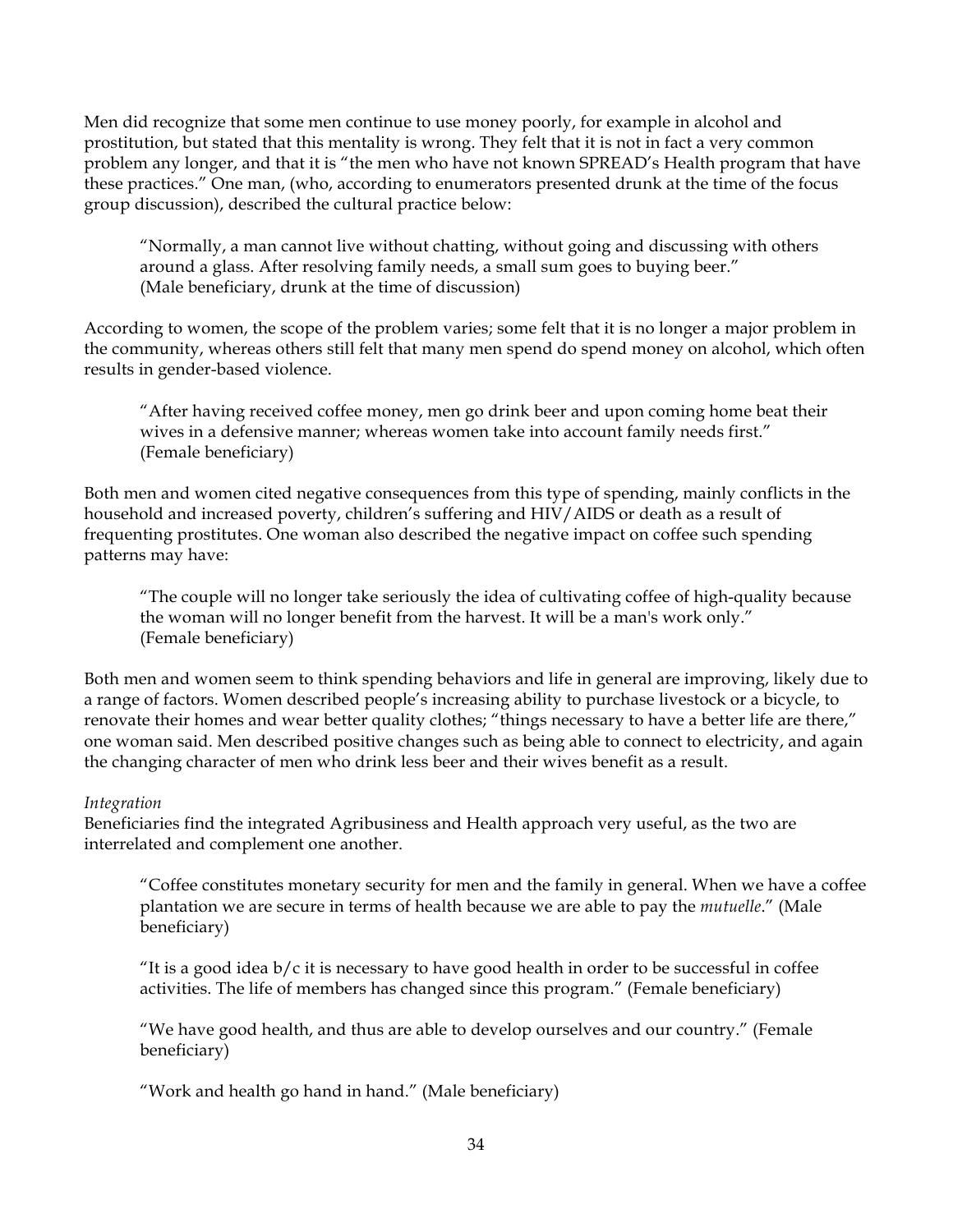#### *Sustainability*

Beneficiaries would like to see the program continue indefinitely and on a regular basis, and recommended recruiting a permanent staff member to coordinate health activities at the community level. Both men and women advocated for more trained CHAs- to do both coffee and health extensionand to reinforce existing programs across all health topics and activities. They also strongly requested specific interventions aimed at youth, such as soccer games, to help mobilize them around HIV prevention and health in general, as they were concerned youth are not adequately reached.

#### **Process Indicators and Cost-Effectiveness**

Routine monitoring data indicate that over the past year and a half of integrated implementation, SPREAD's Health Program trained 303 *Animateurs* and Peer Educators, and has led to the purification of 248,000 L of drinking water (through sales of Sur Eau) and 1,428 condoms sold via cooperative facilities and community-based distributors. Around 124,000 farmers- men, women and youth (around 60,000 men and 64,000 women)- were reached with HIV prevention messages, including condom demonstrations and discussions about abstinence, fidelity and life skills. Over 88,000 farmers (31,959 men and 56,228 women) were reached with Family Planning and Reproductive Health messages. At least 39,000 people (10,326 men and 29,250 women) were reached with Maternal and Child Health messages, including safe water, hygiene and malaria education. Mobile VCT services resulted in 3,639 farmers tested (1,228 men and 2,411 women) and 347 women became family planning users (referrals and mobile services combined; this number could be much greater as many women were no longer seeking referrals for services, rather they were going on their own.) CHAs referred 395 people for family planning services at local health centers, 429 for VCT and 217 for antenatal care. Over 35,000 MINISANTE health brochures were re-printed and distributed by CHAs during educational activities, and 36 health messages were played over the radio via the coffee talk show *Imbere Heza.* The Program also installed 12 CANACLA hand-washing mechanisms at coop locations, trained 15 community theater groups among coffee farmers and treated over 1,000 people (mostly children) for intestinal parasites.

Budget estimations (see table below) show that with a combined PEPFAR budget of \$240,000 over the past year and a half, SPREAD's outreach program cost less than \$2 per person. Family Planning and Reproductive Health, with its budget of \$85,000 combined over the year and a half period, cost less than \$1 per person reached. Maternal and Child Health messages cost a little over \$2 per person. These costs are for the Peer Education and outreach alone, and do not yet include other SPREAD health activities, such as mobile services, community theater and product sales/promotion.

| <b>Funding</b> area | <b>Budget Year 3 and</b> | Total # people  | Cost/person |  |
|---------------------|--------------------------|-----------------|-------------|--|
|                     | half Year 4              | reached to-date |             |  |
| <b>PEPFAR</b>       | \$240,000                | 124,000         | \$1.94      |  |
| Family Planning/    | \$85,000                 | 39,000          | \$2.18      |  |
| Reproductive Health |                          |                 |             |  |
| Maternal and Child  | \$60,000                 | 88,000          | \$0.68      |  |
| Health              |                          |                 |             |  |

#### **Rough Costs for SPREAD Health Peer Education**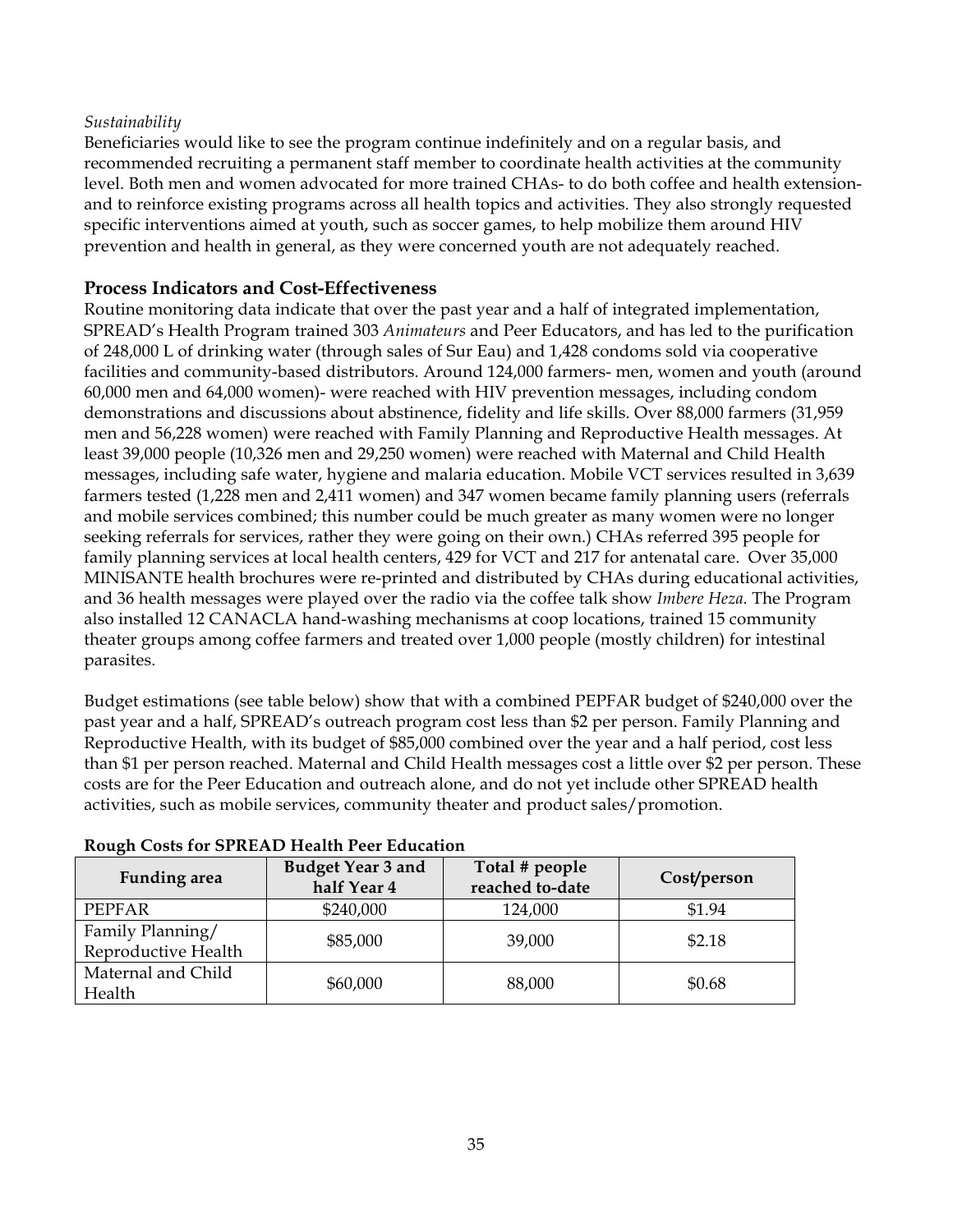## **Discussion**

The following section is a summary and highlights overall themes and key findings. More specific details regarding program effects, sustainability and recommendations and input from each Stakeholder group can be found in the Results section.

#### **Stakeholders perceive positive effects of SPREAD interventions and request continuation and expansion of current activities. Farming families have additional needs.**

Stakeholders perceived many and varied positive effects of SPREAD's health interventions related to increased knowledge and behavior change across all technical areas of HIV/AIDS prevention, family planning and maternal and child health. Men, women and youth have profited in slightly different ways from SPREAD's Health interventions, but in general the entire population is believed to have benefited. Although impossible to attribute to SPREAD alone, specific outcomes included people adopting safer behaviors for HIV prevention, especially the normalization and increased purchase and use of condoms and increased uptake of VCT services as stigma and fear of getting tested has reduced. There is a greater openness in discussing issues of reproductive and sexual health, and relationships between farmers and health centers have been strengthened. People have a better understanding of family planning and side effects, and its importance related to family health, wealth and coffee activities, which has also increased uptake of services. More women are giving birth in health centers and personal and household hygiene and safe water practices have improved, evidenced in part by increased purchase and use of Sur Eau, and farmers bathing after field work and going to the toilet. Other attitude and behavior changes included shifts in gender norms where men are increasingly sharing decision-making responsibility with their wives regarding contraception, sexual relations, and household revenue spending. Fewer women are seeking family planning in secret from their husbands. People are learning more about savings and men are spending less money on alcohol. Cooperative leaders and CHAs also value the health knowledge they have gained, as well as the capacity to make changes in their own lives and train others on health topics. Farmers believe they have more time now thanks to health and family planning improvements to invest in their coffee and cooperative activities, and that their overall quality of life has improved thanks to improvements in the specialty coffee sector and health support.

In general, farmers and partners value SPREAD's community-based approach and activities and would like to see them continue, to increase in frequency, to expand to reach more people and provide additional services. Suggestions included adding services such as PMTCT support for health centers, to train and equip more CHAs and give them increasing levels of responsibility, to facilitate mobile service support throughout the year and not simply during coffee season, to work with partners on more youth-focused events as well as to enlarge the intervention area to reach other target farmer groups.

Farming communities still face many barriers to improved health, such as overall poverty and need for increased incomes. Many men are still reluctant to learn about reproductive health/family planning and accept contraceptive use, as well as to share decision-making responsibilities with their spouses. Although spending of coffee revenue on alcohol by men is reportedly decreasing, it remains an issue for much of the coffee-farming population, and likely for other rural income-generating communities throughout Rwanda. Behavior change work targeting relationships between gender, reproductive health, revenue spending, alcohol and violence are required. Life skills for how to use and increased revenue wisely in order to maximize its benefit for farmers and their families should be a requirement for any Economic Growth work directly with communities, to mitigate potential negative impacts of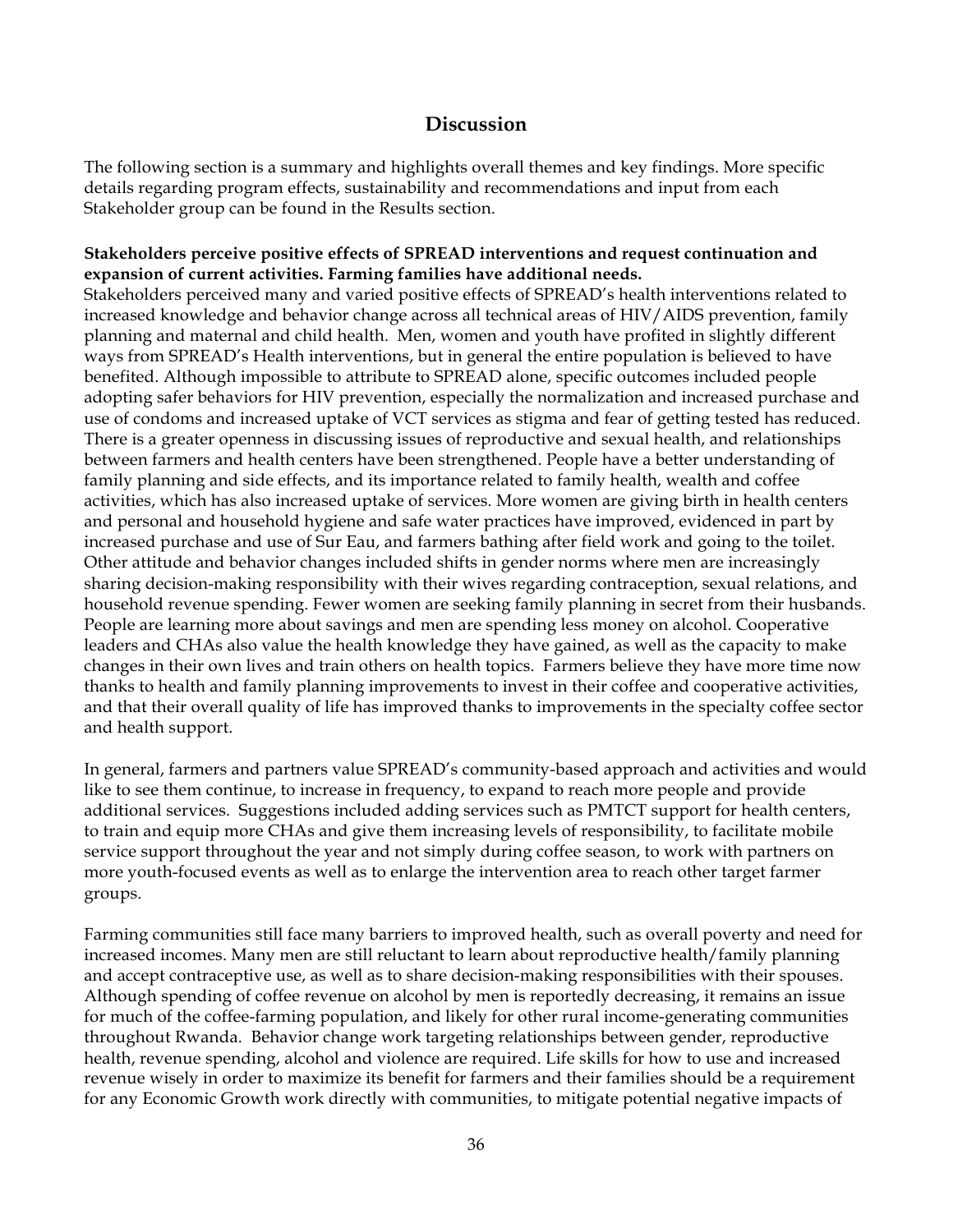increased incomes on farming families. Additional farmer needs include further training on coffee, nutrition and home gardens, the creation of other income-generating activities outside of coffee season, continued SPREAD-supported health education and services, and the inclusion of dynamic teaching strategies such as community theater, films, youth-specific activities, and debates to relay health information and change behaviors. Empowerment was also raised as a key need at all levels to ensure the success of any of the above activities, so that individuals, families and cooperatives feel able to solve their own problems.

**Program complements existing public health efforts by a strong community-based approach that reaches underserved rural communities with quality information/services in a cost-effective manner**  SPREAD's strengths lie in its ability to consistently reach farmers one-on-one with quality health information and services. The over 300 CHAs in the coffee areas each conduct at least 1 small group education session per week, as well as home visits, and some are currently in the process of learning how to animate community theater for health advocacy events. CHAs are respected and seen as role models in their communities, and their close Peer Educator relationship with farmers is valued across all Stakeholder groups as an effective means to relay information and effect change. Consistent messaging through meetings and home visits, regular refresher training, and frequent supervision and follow-up by SPREAD's Health staff are key to the success of the program. SPREAD's community outreach is reinforced by sufficient educational materials (brochures, condom demonstration equipment, planning and reporting tools) and motivational equipment (bags to carry materials, umbrellas and minimal transport reimbursements to facilitate field work). Regular monitoring, communication and field supervision of CHAs strengthens data accuracy, and allows time for CHAs to ask questions, learn new material and improve the quality of their outreach.

SPREAD also works closely with all partners-- cooperatives, local health and government authorities, NGOs—to plan and implement activities together that are in alignment with both GOR and USG priorities. Health service providers often have difficulty finding the resources and avenues to access rural populations, and many now realize that agribusiness cooperatives provide a valuable entry point and are considering expanding the approach to other agriculture initiatives. CHAs reaffirmed that coffee is a center of interest to the target population, and beginning coffee meetings with health discussions allows reaches farmers who may not otherwise attend health education sessions, such as men. Local government community health workers (ASCs) in SPREAD's target areas know the Project, have collaborated with CHAs on community activities, and appreciate the SPREAD's holistic approach and how close the Project is to its beneficiaries, more so than other NGOs. ASCs and SPREAD's CHAs feel that their work complements each other and supports national health policy, and that working together avoids rivalry. Through careful collaboration and community engagement, SPREAD is seen as complementing rather than duplicating existing public health efforts, and also as providing additional resources to the community with health centers often cannot afford: whereas ASCs provide medicines to the population and conduct sporadic education sessions mostly after community meetings, CHAs possess IEC materials and brochures, condom demonstration materials, and conduct regular and consistent outreach. SPREAD facilitates the access of local health service providers to target farmer groups, thereby helping MINISANTE and NGOs meet their own goals and targets (such as extension of PSI social marketing campaigns), and establishing vital relationships with populations that were previously difficult to reach. Target farmers appreciate the increased access to education and services, and have strengthened their relationships with existing service providers, seeking care from local health centers more and more.

Although the general rural population may not be considered high-risk or particularly vulnerable by HIV/AIDS prevention initiatives (which target drivers of the epidemic such as commercial sex workers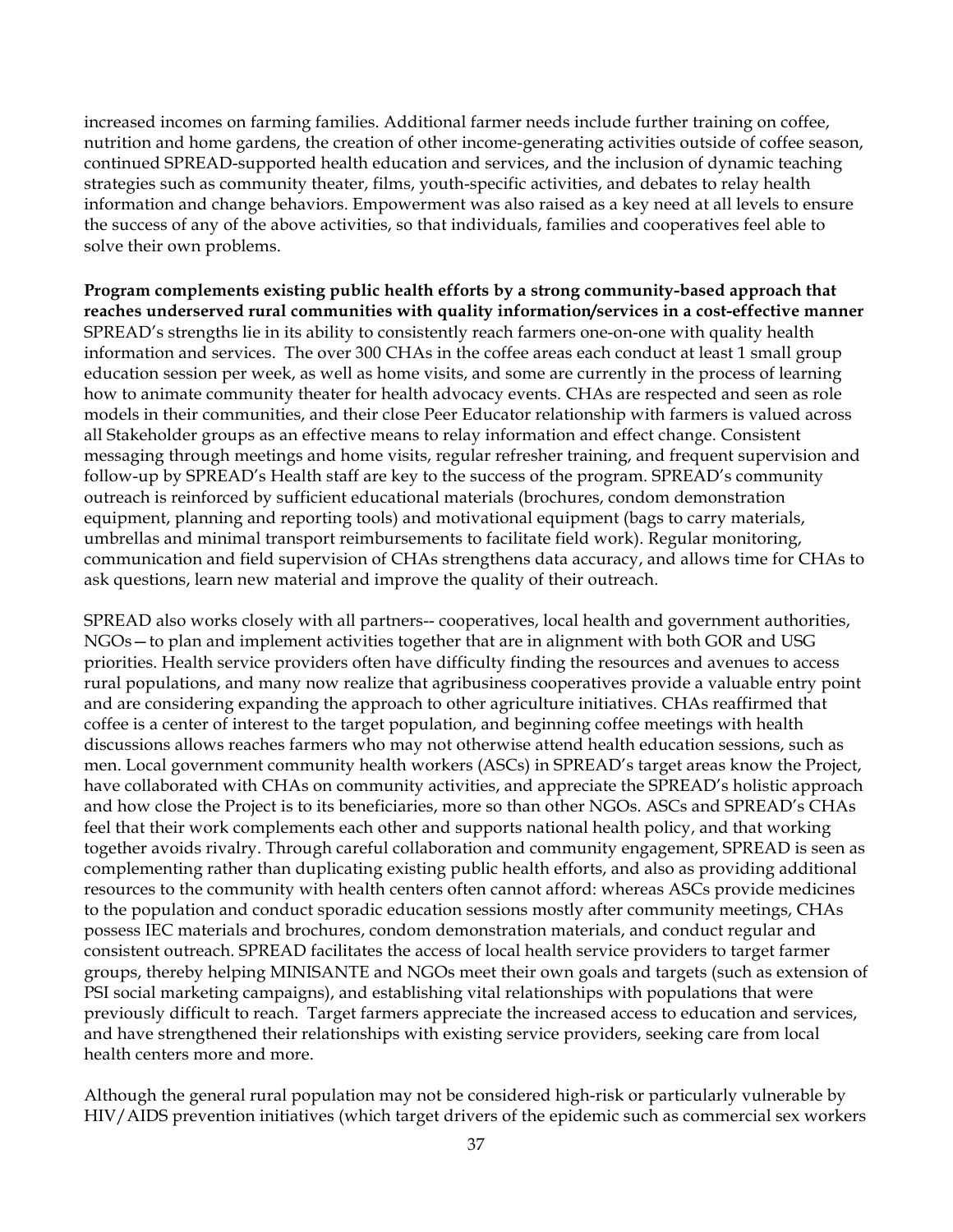and truck drivers, for example,) these farmers were indeed sorely in need of health information and services as evidenced by the extremely low initial health knowledge, positive community response, increased demand for condoms and uptake of SPREAD-supported mobile health services and referrals. Farmers and coop leaders alike recognize positive effects of improved health on agribusiness activities, explained below. Cost estimates show that these communities can be reached at less than \$2/person, indicating the program is a cost-effective strategy to provide basic health information to reduce preventable illnesses and create stronger, more productive agribusinesses.

#### **Integrating community health and agribusiness promotes synergy across sectors and more holistically meets farmers' needs for improved lives and livelihoods**

True synergistic effects are difficult to measure, as there were no combined or integrated indicators established at baseline, yet SPREAD staff and stakeholders value the concept and practice of integration. Time and energy are perceived to be saved when farmers are healthy and have manageable family sizes allowing for further investments in coffee and cooperative activities. Costs are conserved at the Project level, as SPREAD staff take advantage of health trainings and field visits to build capacity around Agribusiness issues, such as preparation for the Cup of Excellence (national competition for coffee quality), local roasting, Fairtrade, and member rights and responsibilities. Cooperatives realize the feasibility of training CHAs to extend coffee, coop development and health education simultaneously and think that combining both health and agribusiness has a greater mutual impact that one program alone. Cooperative managers also see that farmers have an improved quality of life and household harmony is improving, and cite fewer cases where the coop must intervene in family affairs for emergency loans and conflict resolution. Some mentioned also improved buy-in among members since health activities began. Peer Educators, initially brought on for Health, are also being integrated into coffee activities, such as Maraba's new *Unités de Production* organized by coffee washing station. Stakeholders appreciate the ability to more holistically meet community needs and achieve the overall Project goal of improving farmers' lives and livelihoods through integration, and that it contributes to overall sustainability.

#### **Lessons for others in Rwanda interested in initiating health activities with agribusiness cooperatives**

SPREAD program managers who have years of experience working with cooperatives shared lessons learned for ensuring success of any cooperative activities, including health promotion. First, it is important to encourage strong cooperatives with transparent, honest and engaged leadership who are supported by a member base that know their rights and responsibilities, take an interest in cooperative affairs, make joint decisions and demand accountability on the part of their leaders. Secondly, it is necessary to spend time facilitating true ownership by the cooperative, so that they take responsibility for all cooperative activities, and that planning for the ultimate sustainability of health activities begin from the start. These characteristics are generally easier when the cooperative is born of a grassroots nature, where the population themselves elects to organize and form a business, rather than imposed from government or outside forces. Cooperatives interested in creating a health component should also select a part-time coordinator who will be responsible for health activities in addition to his or her other tasks. Additional coop members and leaders who can make up a sort of a health team, including the cooperative manager, should support this coordinator. This team must be engaged and aware of health activities, participating and implementing when possible and helping to monitor and evaluate. It is vital that those working to strengthen cooperatives stay close and aware of coop dynamics and evolution, as they are constantly changing, and to come up with contingency plans for when problems arise.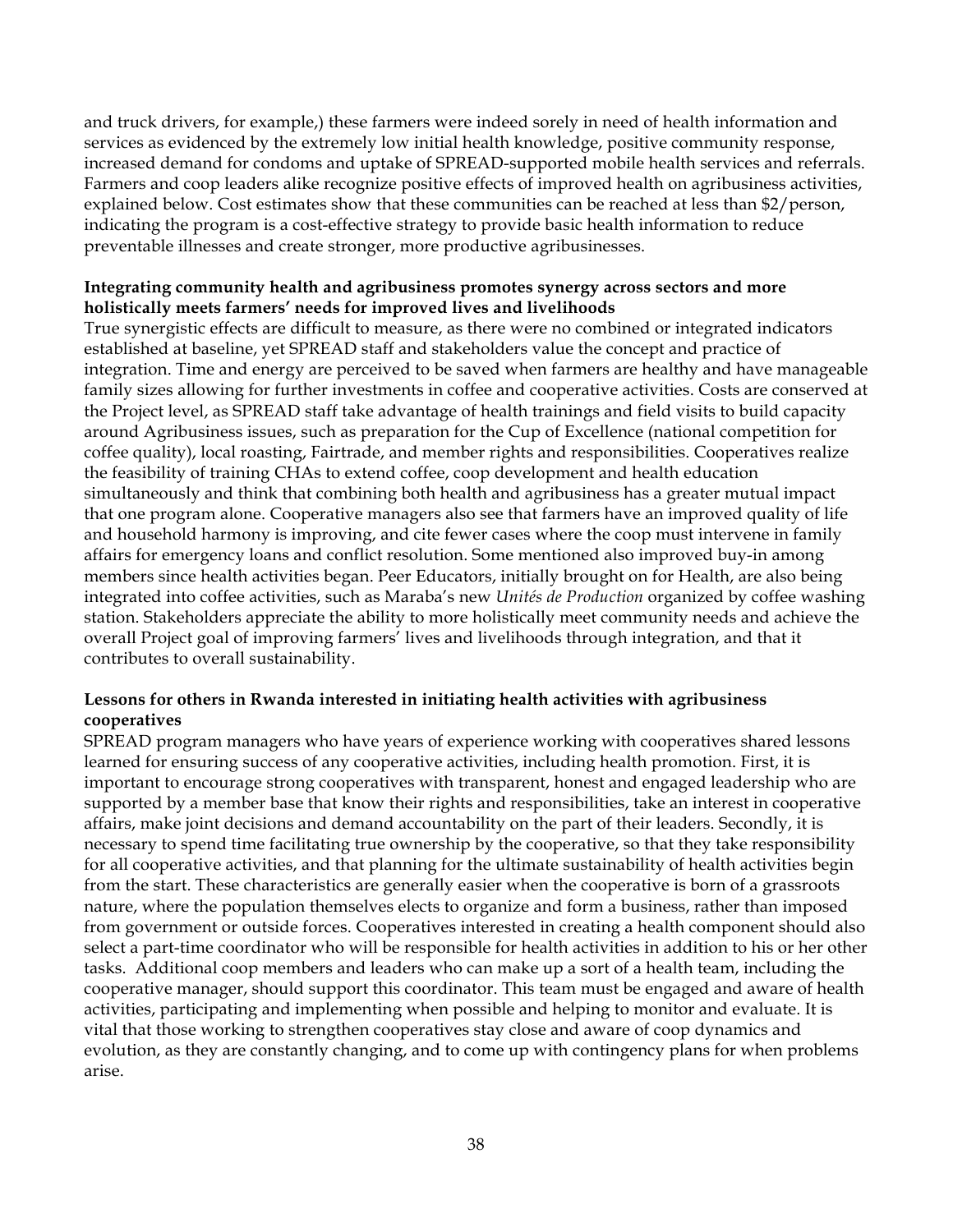In addition to sharing the synergistic effects mentioned above, cooperative leaders encourage others to implement health activities in conjunction with coffee, as they are in fact feasible when planned well, not too costly, and beneficial to both the farmer members and the business itself. Health activities have also strengthened relationships between cooperatives, local authorities and health service providers.

#### **Challenges include integration, M&E, funding restrictions and communication with Sector-level authorities**

The fact that the Health Program was added on as a sort of extra component within SPREAD, rather than conceptualized together with Agribusiness goals and objectives, has created certain challenges of integration at the Project level. SPREAD's Agribusiness initiatives take place throughout the country for coffee, pyrethrum and birds- eye chili pepper production, whereas the integrated Health Program focuses all of its resources on a relatively small geographic area in 2 to 3 Districts in each of the coffee and pyrethrum areas. This makes true integration at the overall Project level challenging, as separate planning activities have to be conducted for Agribusiness and integrated Agribusiness/Health. Yet this focusing of resources on a few target groups, which are located close to Health staff offices in Butare and Musanze, has likely served the Health program well, as staff are able to work closely and regularly with the same farmers and CHAs, and continuously apply lessons learned, improving the quality of interventions. Better cross-sector collaboration and opportunities for synergy could be facilitated through institutionalizing integration at the beginning of the Project, so that it is reflected throughout program goals, workplans and M&E systems. M&E is a challenge across SPREAD, as it is difficult to find someone with both appropriate expertise and time to dedicate to consistently updating and revising the system, to improve efficiency and accuracy, as well as to respond appropriately to evolving USG and GOR reporting requirements.

USAID funding mechanisms may also inhibit true integration and the ability to best meet farmers' needs, as each funding stream has its own set of prescribed indicators, workplanning and reporting requirements to different technical officers, as well as little flexibility for adjustment to the local context. For example, combining nutrition education and assistance for home gardens could meet both economic growth and health goals by providing a source of income for farmers outside of coffee season, as well as improve household nutrition, yet was not allowed under SPREAD's MCH funding. Additionally, severe water shortages and lack of sanitation facilities due to the volcanic geology around the pyrethrum areas was also difficult to address given USAID restrictions on the use of allotted water/sanitation funds, which allowed only education and no infrastructure developments.

Other challenges include a lack of consistent reporting, communication and implication of partner NGO, Sector and Health Center in implementation and follow-up. SPREAD Health staff are few, and reports quarterly and annually to USG, District and national-level, so often reports to Health Centers, Sector and NGOs is overlooked. Finally, Health staff themselves feel that they have difficulties keeping up with certain targets, such as the high percentage of CHAs to be observed in the field, ensuring the hand-washing equipment are in proper use at cooperatives, and dedicating time to improve the efficiency of the health kiosks which are experiencing stock-outs.

#### **Although there are positive indicators for sustainability of integrated health and agribusiness interventions, further financial and technical inputs are required**

All stakeholder groups indicated positive evidence for the sustainability of health interventions, such as current implementation of integrated interventions at the cooperative level, the existence of a parttime health coordinator at the cooperative level, the involvement of stable local health partners in planning and implementation, and the overall value the community assigns to SPREAD-initiated health interventions. Farmers themselves feel that the knowledge they have gained will continue to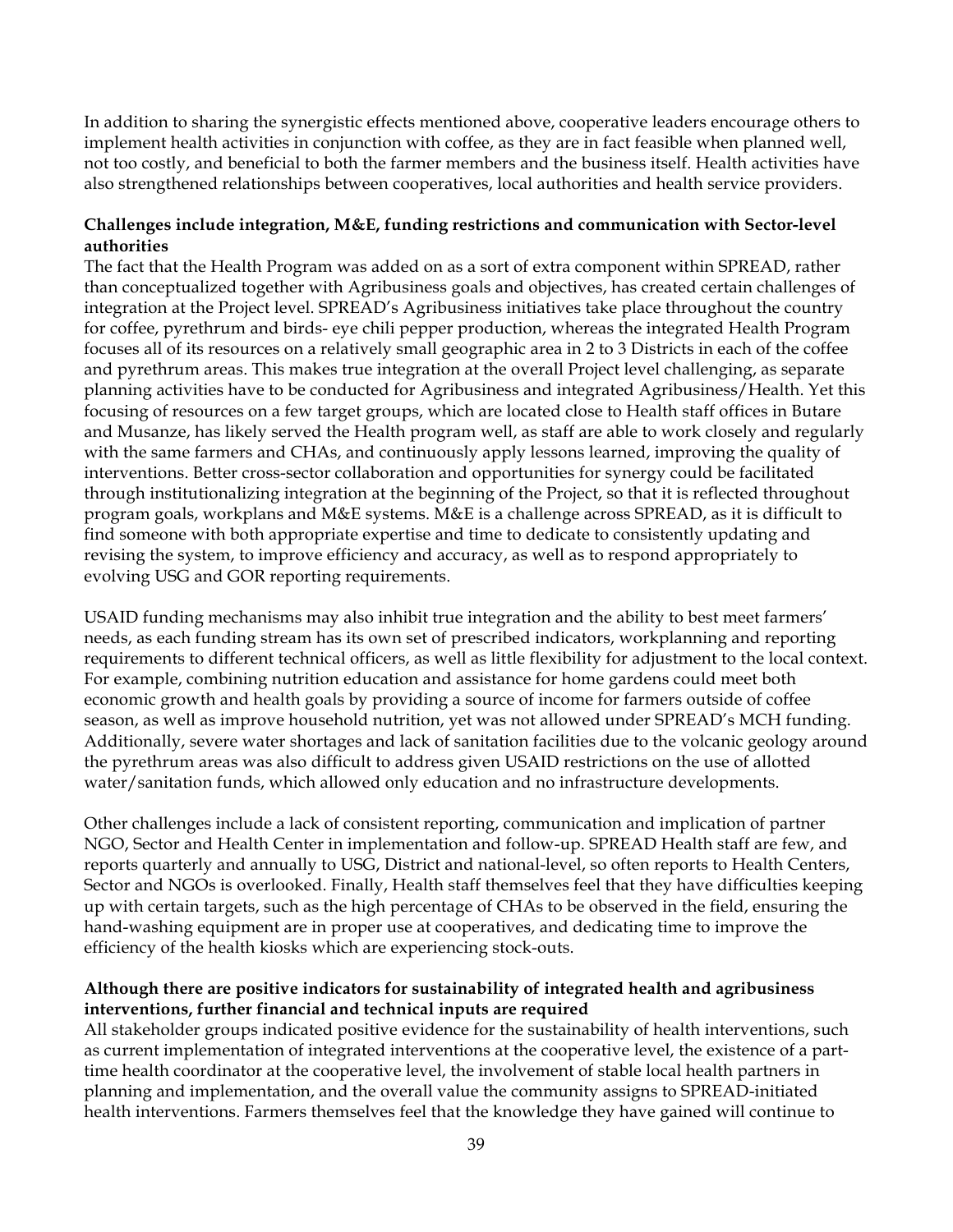serve them and their communities. Health centers have begun using some of the mobile service sites that were initiated under SPREAD for their own outreach activities, due to the successful community response. Youth Peer Educators have created revolving micro-credit funds to continue their activities and have also received land to grow coffee and contribute to cooperatives. District officials are considering suggesting the integration of health services into other agribusiness initiatives, such as with tea cooperatives in Nyamagabe District. Cooperative management, CHAs and member farmers as well all see the added value of health linked into their coffee activities, and have high hopes and desires to continue what has begun. RWASHOSCCO in its restructuring process has begun drafting a roadmap for how to integrate health into its overall strategic plan. Although this assumption of health activities by RWASHOSCCO may take some time given the other pressing business challenges, the strategic plan will help pave the way forward for future possibilities.

However, stakeholders, especially SPREAD program managers and CHAs, are concerned about the sudden end to technical and financial support upon the Project's closure, given the lack of a concrete exit strategy. Although several cooperative leaders are confident that health activities will continue post-Project, although perhaps not to the same degree of quality or regularity/frequency as before, there is doubt as to whether the cooperatives, local government and public health structures have adequate resources to do so given competing priorities and the short time health interventions have been implemented. Finances are required to cover transport, logistical, training and equipment costs for implementation, as well as for planning, supervision and follow-up, and thus far the only concrete health accounts existing at the target coops have few funds from profits of health product sales.

Several ideas emerged as to how the various partners can continue health activities after the Project is completed. Cooperatives should keep their health coordinators and allocate a health-specific budget that could come from Fairtrade funds, member contributions and health product sales. Coops should also build upon their new partnerships with local health authorities and service providers, even after the Project's completion, and invite them to continue education, outreach and mobile services for member farmers. Districts and Health Centers could provide training and IEC materials, and continue with mobile services at sites, utilizing cooperatives to mobilize the population. NGOs such as ARBEF and PSI could integrate SPREAD CHAs, particularly youth, into their ongoing Peer Education and outreach programs. Some partners suggested integrated CHAs' activities directly into Sector-level and Health Center responsibilities for coordination and supervision. SPREAD's role in the remaining life of the Project will be to first bring together the various stakeholders and share reports, successes, challenges and lessons learned of the Health program thus far. Then together SPREAD must help this group define a clear exit strategy, build capacity of cooperative staff as necessary, especially o take over coordination and monitoring roles, and facilitate collaboration and strengthening of partnerships between coops and health service providers in the remaining life of the Project.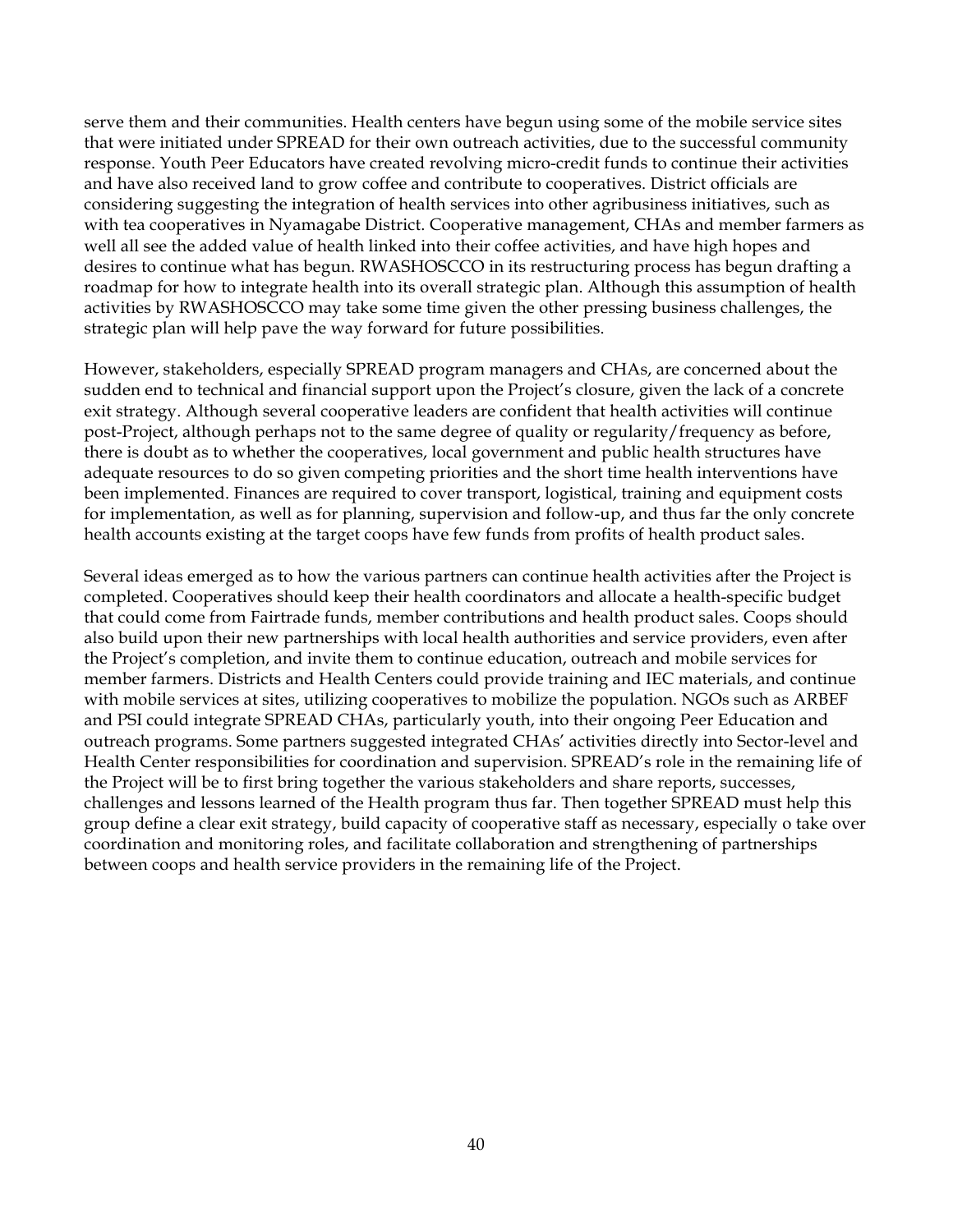## **Recommendations**

Recommendations are implicit throughout this report, as evaluation participants offer their suggestions in the Results section. The following highlights the principal recommendations based on findings of the assessment, with the intended audience for each recommendation specified in parentheses, but readers are encouraged to consider previous sections for more in-depth feedback.

#### **(SPREAD) Incorporate interactive and dynamic teaching strategies, youth-specific activities and integrated efforts to address agribusiness and health linkages**

Now that CHAs are fairly comfortable as health educators, and a basic level of health education has been established among CHAs and many farmers, BCC interventions should be enhanced to incorporate more varied and dynamic teaching strategies, to both increase knowledge and also to encourage reflection and transformation of harmful behaviors and cultural/gender norms. These types of activities could include community debates around gender-sensitive issues related to coffee money being spent by men on alcohol, gender-based violence, decision-making responsibilities within the household and sexual/reproductive health; films (PSI's *Sinigurisha* is currently being utilized to counteract cross-generational sex); community theater (certain groups are currently being trained); and more youth-friendly activities (a soccer tournament is also being planned for coffee season, where both coffee and health topics will be promoted). Farmers also have a great desire to learn more about coffee, improved cultivation and organic techniques, and local roasting/brewing at home. An integrated coffee/health refresher training for CHAs is in preparation for after this coffee season, which will allow for discussions on savings, money management, income-generating activities outside of coffee season and aforementioned gender/health issues. These and other collaborative community activities and strategies should continue to occur as consistently as possible in the remaining year life of the Project, with proper monitoring and evaluation techniques applied. When M&E questions arise, SPREAD should consult the USAID-supported Monitoring and Evaluation Management Systems (MEMS) Project who are available in-country to provide technical assistance.

#### **(SPREAD) Strengthen communication with local health partners and authorities to ensure complementary service delivery and contribute to sustainability.**

SPREAD has been successful in the eyes of local partners due to its careful engagement throughout the process of program planning and implementation, which has led to the lack of duplication of services and mutual reinforcement of agency goals. However, gaps remain in regards to follow-up and reporting at all levels. SPREAD should regularly involve local partners in field supervision, follow up and reporting activities. Cooperatives need to be more involved in the coordination, implementation and follow-up of health activities to create ownership. NGOs PSI and ARBEF should also be engaged in field supervision activities, both to free up limited SPREAD staff time to dedicate to other health activities as well as to keep them engaged for sustainability purposes. Regular reports should be shared also with all stakeholders, especially NGOs, health center and Sector-level staff, in order to provide pertinent data for their own programs (i.e., PSI product sales and people reached through films shown via cooperatives) and to keep them informed and engaged of all SPREAD activities in their zones, to improve buy-in and pave the way for sustainability. Since these reports are outside routine reporting calendars for USG, GOR and Districts, institutionalizing a routine system of reporting (via email for example) and communication with these partners would be helpful.

#### **(SPREAD, Donors) Share lessons learned, success and challenges with others in Rwanda and elsewhere interested in integrating Health into Agribusiness and cooperative work**

Lessons learned regarding successes and challenges of integrating Health and Agribusiness could be of interest to others at all levels of government in Rwanda or other service providers in either sector. Keys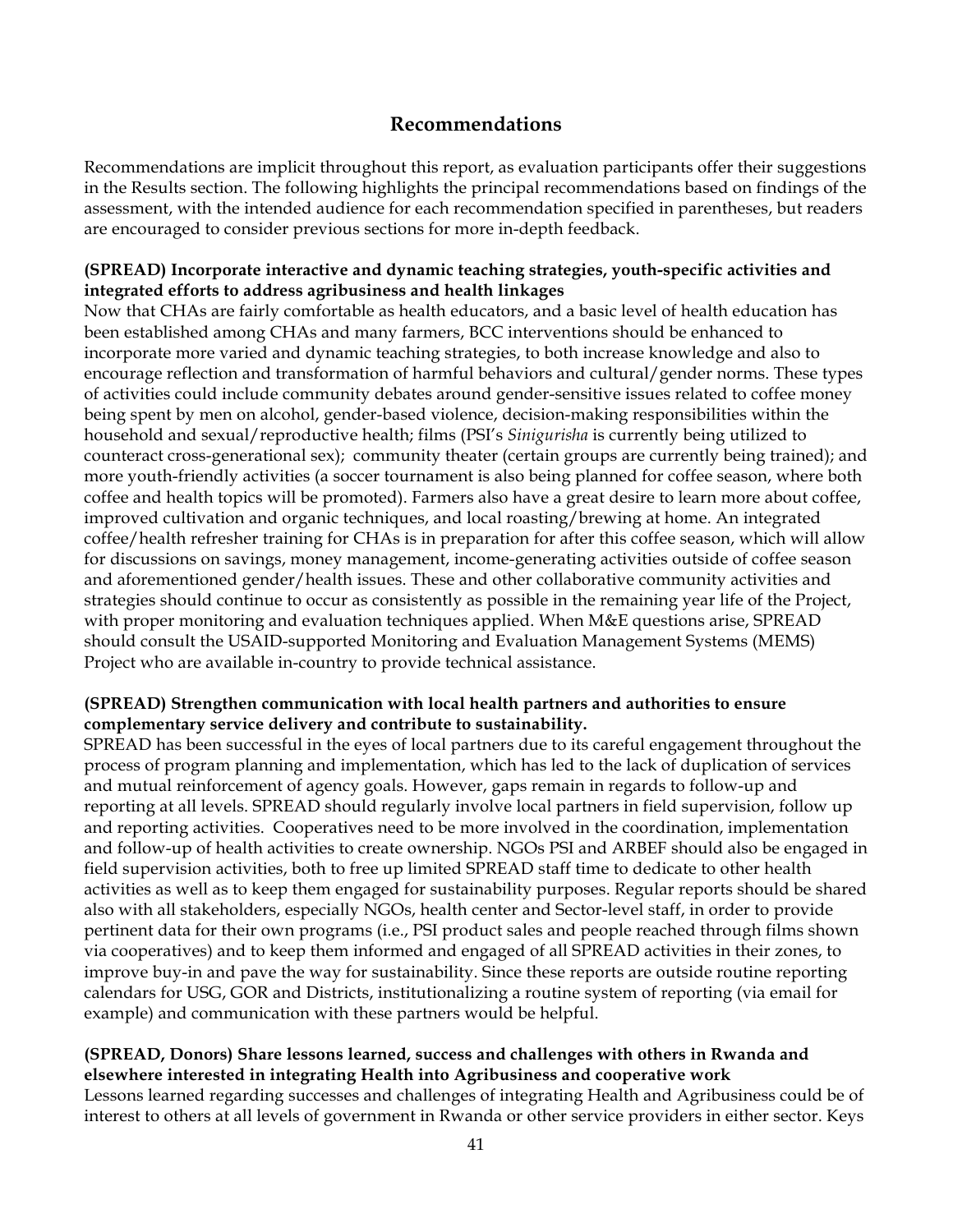to success such as encouraging democratic cooperatives, strong and transparent cooperative leadership, sound business plans, member buy-in and solid extension systems could be helpful to anyone working with cooperatives both in Health or Agribusiness. Cooperative managers and farmers are enthusiastic about the feasibility and importance of health activities to improve their own agribusiness initiatives, and their testimonies could encourage others to do the same. SPREAD should begin by advocating the successes and value of the Health program to-date to cooperative leadership, local partners and RWASHOSCCO in order to galvanize support for sustainability.

#### **(SPREAD, Partners and Donors) Formulate a clear exit strategy with partners and stakeholders in remaining year and a half of Project.**

SPREAD is in a unique position of receiving an increase in Health funding in its remaining Project year, which creates a juxtaposition of having to intensify activities while simultaneously handing over responsibility to the community and local partners. SPREAD should ensure that sufficient resources are spent on creating and carrying out the exit strategy in the remaining life of the Project. First, SPREAD should communicate the successes over the last year and a half of integrated health implementation with cooperatives and partners. Discussions with the range of stakeholders must take place in order to determine available resources, priority activities and the support required to facilitate the handover of health responsibilities once the Project is completed in 2011. Advocacy should happen at all levels, from target cooperatives, to local authorities, health centers and NGOs, to RWASHOSCCO, donors and other agencies. Reports should also be shared with Sectors, Health Centers, PSI, ARBEF, and District Hospitals – who are left out of routine reporting systems—and these partners should be invited to collaborate on program implementation and follow up as much as possible. SPREAD should facilitate partners to come up with solutions to fill financial and technical gaps, building off ideas that emerged in this evaluation, such as creating a health-specific budget within the cooperatives that could partially be fed by Fairtrade funds or a percentage of cherry sales, or by having PSI continue to work with some of the SPREAD-trained Peer Educators. Finally, efforts should be spent building requisite capacity of health service providers and target cooperatives to work together to plan, implement, monitor and evaluate health activities.

In light of existing technical and financial weaknesses, donors could also consider another round of funding to help cooperatives establish a stronger foundation in order to continue SPREAD-initiated integrated health and agribusiness interventions.

#### **(SPREAD and other Program Designers) Ensure integration is evident in program design and articulated in Project goals, workplans, organizational structure and M&E.**

Although it is impossible at this phase of the Project to change original program plans, this recommendation could be partially implemented and also kept in mind for future integrated program designers. Create time in the beginning of the Project, both managers and Coordinators, to articulate the overall Project goals and discuss best ways to integrate across sectors and programs, so that overall programs are conceptualized together in order to best conserve limited time and resources and more holistically meet community needs. The ideal scenario would have integration as a key concept at Project outset, so that managers support it and it is reflected in goals, objectives, workplans, as well as staff time, expertise and M&E systems. Think through the implementation, and M&E of this integration, i.e., does it make sense to have one person in charge of successful integration or would there be people dedicated on each team to ensure cross—sector collaboration, for example? Does a Project have enough resources to create and validate integrated IEC materials?

It would also be to the Project's advantage to engage or train someone as an M&E manager, to ensure that the system is streamlined to avoid duplication across objectives, is simple enough to be feasible yet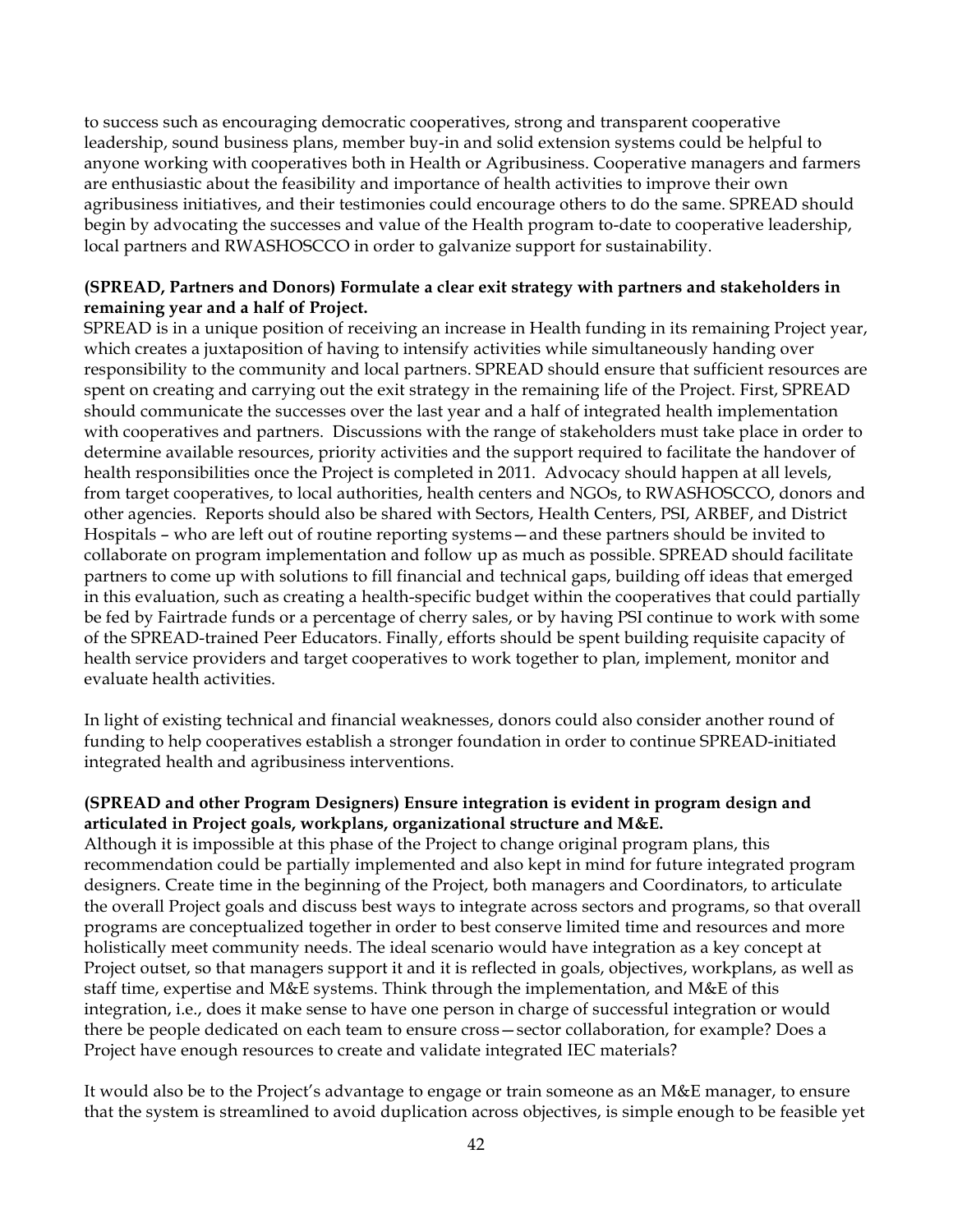rigorous enough to gauge measurable progress. This is likely a full-time job, as there is significant time demand to meet with and report to USG and GOR, to revise the system according to changing policy, as well as to work with staff and partners in the field on data collection activities.

Certain steps to improve integration could also be taken now at SPREAD. For example, more and frequent communication across SPREAD Agribusiness and Health program staff, such as a institutionalizing a system of quarterly Coordination meetings, would be useful to facilitate joint planning, implementation and M&E where possible. As mentioned above, coordinators across programs should continue to collaborate and develop essential community outreach training and M&E tools together, encompassing key health and agribusiness topics for more holistic messages to farmers, dedicating adequate staff time and resources for implementation, follow-up and evaluation.

#### **(Donors) Funding mechanisms should accommodate integrated programming, including the support of quality M&E, sharing of best practices and lessons learned, and increased flexibility to best meet local needs.**

Donors should support increased financial and technical assistance to explore the mounting evidence of the value added through integration, in the interest of creating stronger and more sustainable programs that better reflect people's lives and more holistically meet community needs. First, funding mechanisms must be flexible to allow for more integration at the Project and field level, and certain individualized indicators for integrated Projects could be created in collaboration with the various technical officers to reflect cross-sector goals. Rigorous M&E and operations research should also be supported to investigate outcomes, impact and cost analyses of integrated approaches, such as comparing agribusiness-only projects with agribusiness/health interventions. Funding streams should also be flexible enough to allow for a range of activities within technical areas that could be tailored to best meet community needs, such as community gardens combined with nutrition education and gender activities to improve maternal and child health, and water and sanitation infrastructure combined with education and the creation of community maintenance systems in areas with severe access issues, such as in pyrethrum growing zones around Volcanoes National Park.

**(All) Health and Agribusiness donors, development practitioners and local partners should consider integrating in order to better meet community needs and create synergy across sectors.** Health is a critical component to the success and sustainability of income-generating activities and should figure into any livelihoods development strategy, to ensure people have appropriate knowledge and life skills to enable wise savings and investments. Although communities may not be deemed "high-risk" in terms of typical disease-focused health and prevention programs, a high unmet need exists for basic health information and services in Rwanda's rural areas. Agribusiness cooperatives create a valuable platform for disseminating health information and services and should be considered as an entry point for accessing hard-to-reach, rural, income-generating populations to address health and broader gender issues. Clearly, farming families need more than simply increased incomes to improve their lives and livelihoods, and the results of this evaluation strongly suggest that it is indeed feasible, costeffective and worthwhile for agribusinesses to combine health outreach with cooperative extension activities.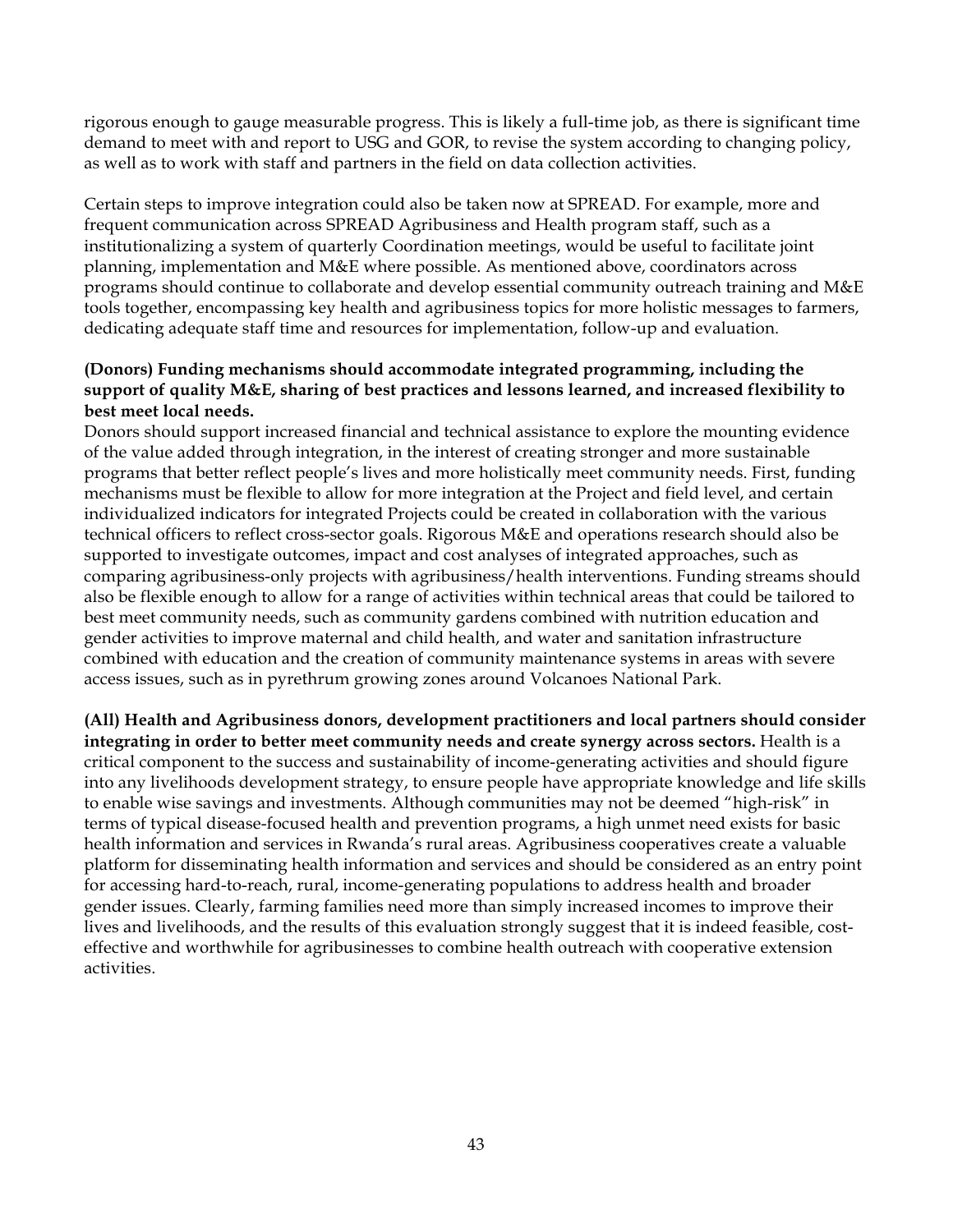## **Bibliography**

- Chemonics International Report: Assessing USAID's Investments in Rwanda's Coffee Sector; Best Practices and Lessons Learned to Consolidate Results and Expand Impact. December 2005.
- De Souza, Roger-Mark. The Integration Imperative: How to Improve Development Programs by Linking Population, Health and Environment. *FOCUS on Population, Environment and Security.* Woodrow Wilson Center for Scholars, June 2009.
- Devers, KJ and Frankel, RM. Study Design in Qualitative Research-2: Sampling and Data Collection Strategies. *Education for Health*. 2000; 13 (2):263-271. Available at: http://www.educationforhealth.net/EfHArticleArchive/1357-6283\_v13n2s15\_713664908.pdf
- Mack, N and Woodsong C, et al. *Qualitative Research Methods: A Data Collector's Field Guide.* Family Health International. 2005.

National Institute of Statistics and Ministry of Health, Rwanda. Demograhic and Health Survey (DHS) 2005 and Interim DHS 2007.

Worldbank RWASHOSCCO Summary. Rwanda – "Increasing quality and value in the Rwandan coffee sector, Rwanda Small Holder Specialty Coffee Company (RWASHOSCCO) Available at: http://siteresources.worldbank.org/KFDLP/Resources/461197- 1199907090464/4554803-1210107115154/Rwanda2.pdf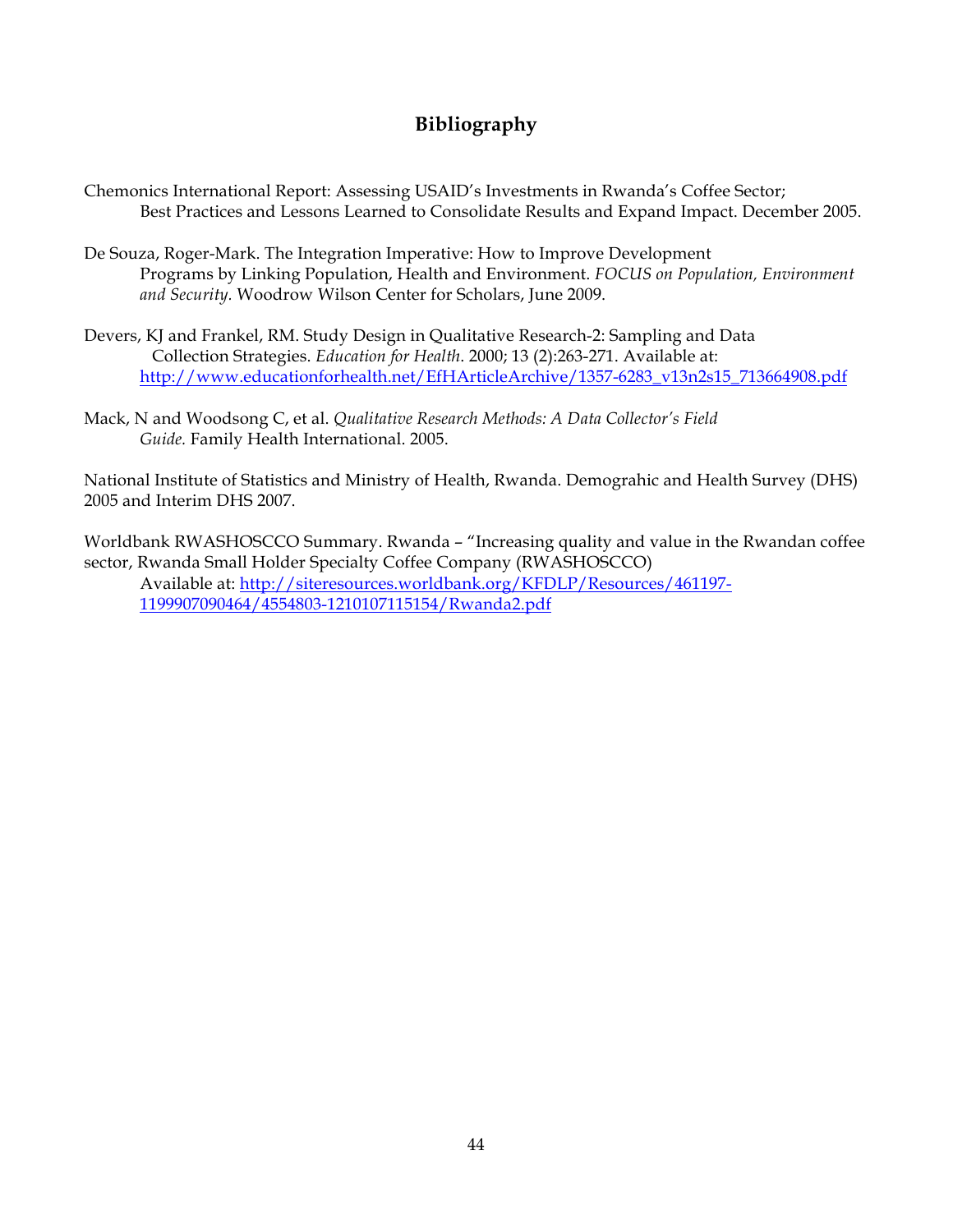## **Program Documents Reviewed**

Compiled annual budgets; annual and semi-annual reports for USAID and PEPFAR from Year 3 and half of Year 4 of Project: October 2008 – March 2010.

RWASHOSCCO PHE Organizational Development documents.

SPREAD Full Proposal and Technical Application.

SPREAD Health Program Design documents.

SPREAD Integration Recommendation Report, 2007 by USAID PHE Fellow Heather D'Agnes.

SPREAD Health Program Evaluation documents, FY09, after first year of full implementation.